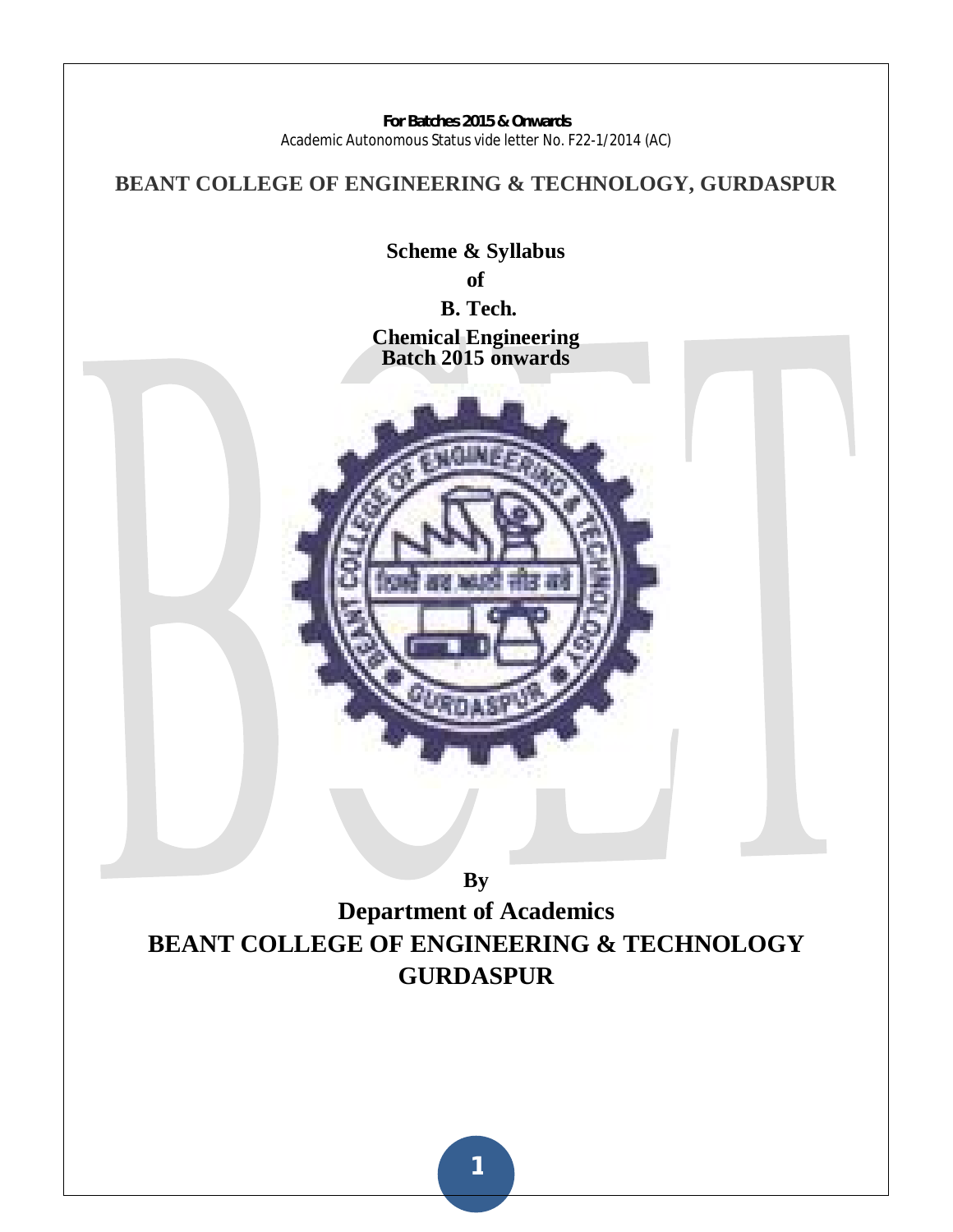# Beant College of Engineering & Technology, Gurdaspur Department of Chemical Engineering  **Scheme of Syllabi**

## **3 rd Semester**

**Contact Hours: 29** 

| <b>Course</b>   | <b>Course Name</b>                                                |                |                | <b>Load Allocation</b> |                 | <b>Marks Distribution</b> | <b>Total</b> | <b>Credits</b> |
|-----------------|-------------------------------------------------------------------|----------------|----------------|------------------------|-----------------|---------------------------|--------------|----------------|
| Code            |                                                                   | L              | Ť              | $\mathbf{P}$           | <b>Internal</b> | <b>External</b>           | <b>Marks</b> |                |
| <b>BTCH-301</b> | Mechanical<br>Operations                                          | 3              | 1              | $\theta$               | 40              | 60                        | 100          | $\overline{4}$ |
| <b>BTCH-302</b> | <b>Chemical Process</b><br>Calculations                           | 3              | 1              | $\overline{0}$         | 40              | 60                        | 100          | $\overline{4}$ |
| <b>BTCH-303</b> | <b>Fluid Flow</b>                                                 | 3              | 1              | $\overline{0}$         | 40              | 60                        | 100          | $\overline{4}$ |
| <b>BTCH-304</b> | Numerical Methods in<br><b>Chemical Engineering</b>               | 3              | 1              | $\theta$               | 40              | 60                        | 100          | $\overline{4}$ |
| <b>BTCH-305</b> | <b>Chemical Engineering</b><br>Thermodynamics                     | $\overline{3}$ | 1              | $\Omega$               | 40              | 60                        | 100          | $\overline{4}$ |
| <b>BTCH-306</b> | Numerical Methods in<br><b>Chemical Engineering</b><br>Laboratory | $\Omega$       | $\Omega$       | 3                      | 30              | 20                        | 50           | 2              |
| <b>BTCH-307</b> | <b>Fluid Flow</b><br>Laboratory                                   | $\Omega$       | $\Omega$       | 3                      | 30              | 20                        | 50           | $\overline{2}$ |
| <b>BTCH-308</b> | Mechanical<br>Operations<br>Laboratory                            | $\overline{0}$ | $\overline{0}$ | 3                      | 30              | 20                        | 50           | $\overline{2}$ |
| <b>BTCH-309</b> | <b>Institutional Practical</b><br>Training*                       | $\overline{0}$ | 0              | $\overline{0}$         | 60              | 40                        | 100          | 1              |
|                 | <b>Total</b>                                                      | 15             | 5 <sup>1</sup> | 9                      | 350             | 400                       | 750          | 27             |

Minimum Subjects : 09 Maximum Subjects : 09

\*Institutional Practical Training (during summer vacations) after second semester.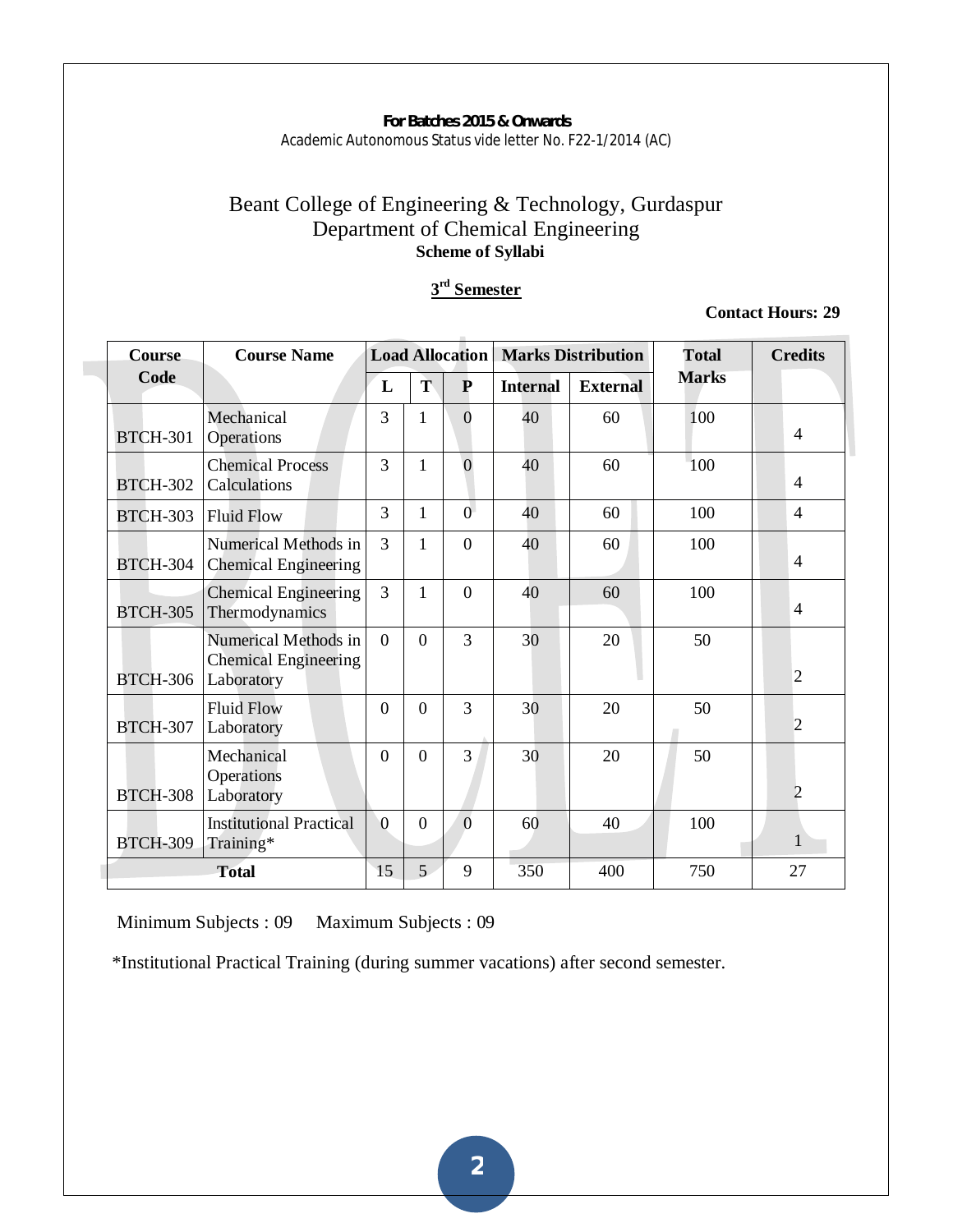# Beant College of Engineering & Technology, Gurdaspur Department of Chemical Engineering

# **Scheme of Syllabi**

# **4 th Semester**

#### **Contact Hours: 28**

| <b>Course</b>   | <b>Course Name</b>                          |                |                |          | <b>Load Allocation   Marks Distribution</b> |                 | <b>Total</b> | <b>Credits</b>           |
|-----------------|---------------------------------------------|----------------|----------------|----------|---------------------------------------------|-----------------|--------------|--------------------------|
| Code            |                                             | L              | T              | P        | <b>Internal</b>                             | <b>External</b> | <b>Marks</b> |                          |
| <b>BTCH-401</b> | <b>Chemical Process</b><br>Industries       | 3              | $\Omega$       | $\Omega$ | 40                                          | 60              | 100          | 3                        |
| <b>BTCH-402</b> | Mass Transfer $-I$                          | 3              | $\mathbf{1}$   | $\Omega$ | 40                                          | 60              | 100          | $\overline{\mathcal{A}}$ |
| <b>BTCH-403</b> | <b>Heat Transfer</b>                        | 3              | 1              | $\Omega$ | 40                                          | 60              | 100          | 4                        |
| <b>BTCH-404</b> | <b>Chemical Process</b><br>Instrumentation  | 3              | 1              | $\Omega$ | 40                                          | 60              | 100          | $\overline{4}$           |
| <b>BTCH-405</b> | <b>Chemical Reaction</b><br>Engineering - I | 3              | 1              | $\Omega$ | 40                                          | 60              | 100          | $\overline{4}$           |
| <b>BTCH-406</b> | <b>Heat Transfer</b><br>Laboratory          | $\Omega$       | $\Omega$       | 3        | 30                                          | 20              | 50           | $\overline{2}$           |
| <b>BTCH-407</b> | <b>Chemical Technology</b><br>Laboratory    | $\overline{0}$ | $\Omega$       | 3        | 30                                          | 20              | 50           | $\overline{2}$           |
| <b>BTCH-408</b> | CAD in Chemical<br>Engineering              | $\theta$       | $\Omega$       | 3        | 30                                          | 20              | 50           | 2                        |
| <b>BTGF-400</b> | <b>General Fitness</b>                      |                |                |          | 100                                         |                 | 100          | $\mathbf{1}$             |
|                 | <b>Total</b>                                | 15             | $\overline{4}$ | 9        | 390                                         | 360             | 750          | 26                       |

Minimum Subjects: 09 Maximum Subjects: 09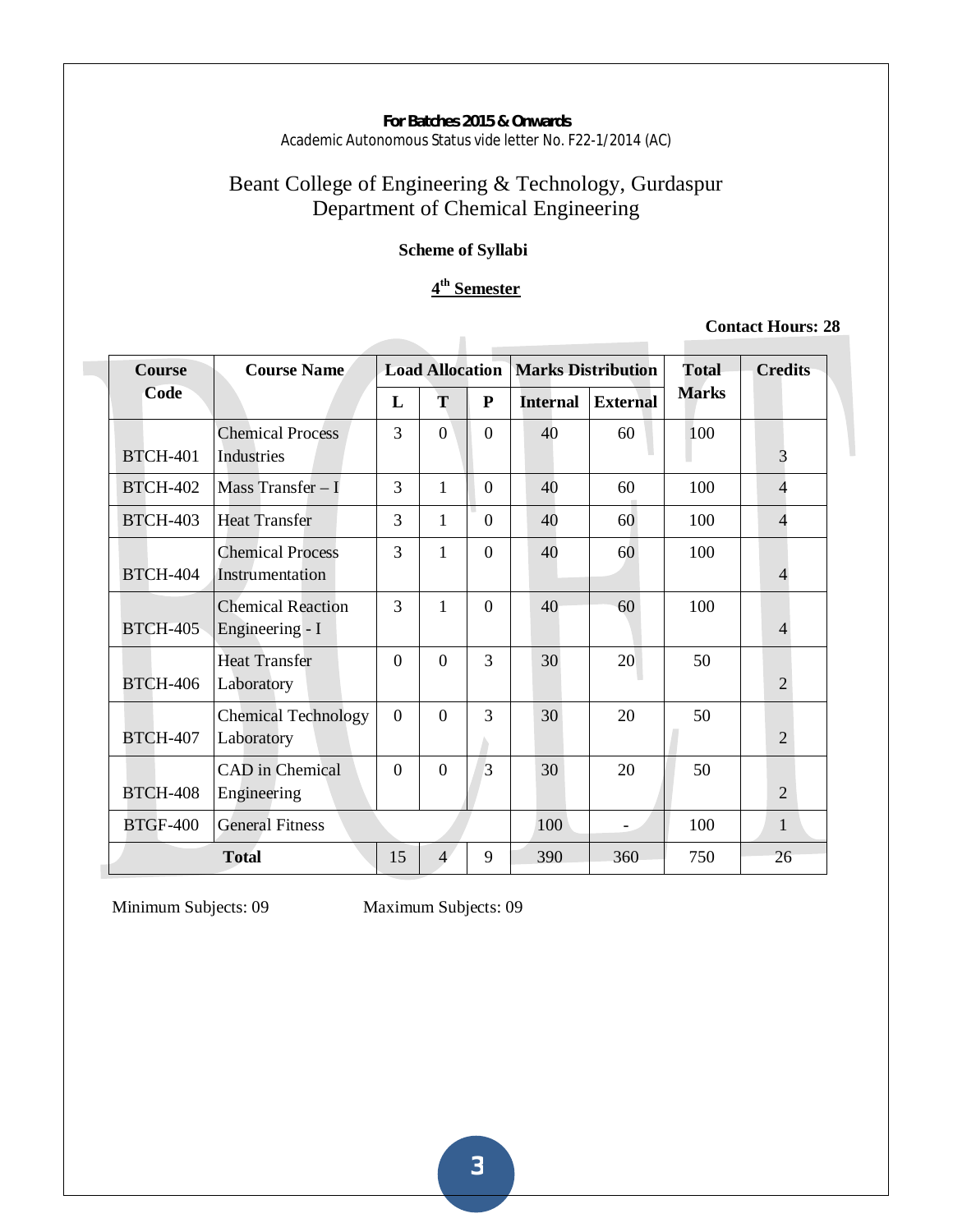# Beant College of Engineering & Technology, Gurdaspur Department of Chemical Engineering

# **Scheme of Syllabi**

# **5th semester**

# **Contact Hours: 28**

| <b>Course</b><br>Code | <b>Course Name</b>                                                                     | <b>Load Allocation</b> |                |                |                 | <b>Marks Distribution</b> | <b>Total</b><br><b>Marks</b> | <b>Credits</b>           |
|-----------------------|----------------------------------------------------------------------------------------|------------------------|----------------|----------------|-----------------|---------------------------|------------------------------|--------------------------|
|                       |                                                                                        | L                      | T              | ${\bf P}$      | <b>Internal</b> | <b>External</b>           |                              |                          |
| <b>BTCH-501</b>       | <b>Chemical Reaction</b><br>Engineering - II                                           | $\overline{3}$         | 1              | $\theta$       | 40              | 60                        | 100                          | $\overline{4}$           |
| <b>BTCH-502</b>       | Mass Transfer - II                                                                     | 3                      | $\mathbf{1}$   | $\overline{0}$ | 40              | 60                        | 100                          | $\overline{4}$           |
| <b>BTCH-503</b>       | Process Dynamics &<br>Control                                                          | $\overline{3}$         | $\overline{1}$ | $\overline{0}$ | 40              | 60                        | 100                          | $\overline{\mathcal{L}}$ |
| <b>BTCH-504</b>       | <b>Industrial Pollution</b><br>Control                                                 | 3                      | $\mathbf{1}$   | $\theta$       | 40              | 60                        | 100                          | $\overline{4}$           |
| <b>BTCH-XXX</b>       | $DE-I$                                                                                 | 3                      | $\Omega$       | $\theta$       | 40              | 60                        | 100                          | 3                        |
|                       | Open Elective-1                                                                        | 3                      | $\overline{0}$ | $\overline{0}$ | 40              | 60                        | 100                          | 3                        |
| <b>BTCH-505</b>       | <b>Mass Transfer</b><br>Laboratory                                                     | $\theta$               | $\Omega$       | 3              | 30              | 20                        | 50                           | $\overline{2}$           |
| <b>BTCH-506</b>       | <b>Chemical Reaction</b><br>Engineering $\&$<br><b>Pollution Control</b><br>Laboratory | $\theta$               | $\overline{0}$ | 3              | 30              | 20                        | 50                           | $\overline{2}$           |
| <b>BTCH-507</b>       | Industrial\Institutional<br>Training*                                                  | $\overline{0}$         | $\overline{0}$ | $\mathbf{0}$   | 60              | 40                        | 100                          | $\mathbf{1}$             |
| <b>Total</b>          |                                                                                        | 18                     | $\overline{4}$ | 6              | 360             | 440                       | 800                          | 27                       |

Minimum Subjects: 09 Maximum Subjects: 09

\*There should be industrial training of six weeks duration in summer vacation after fourth semester.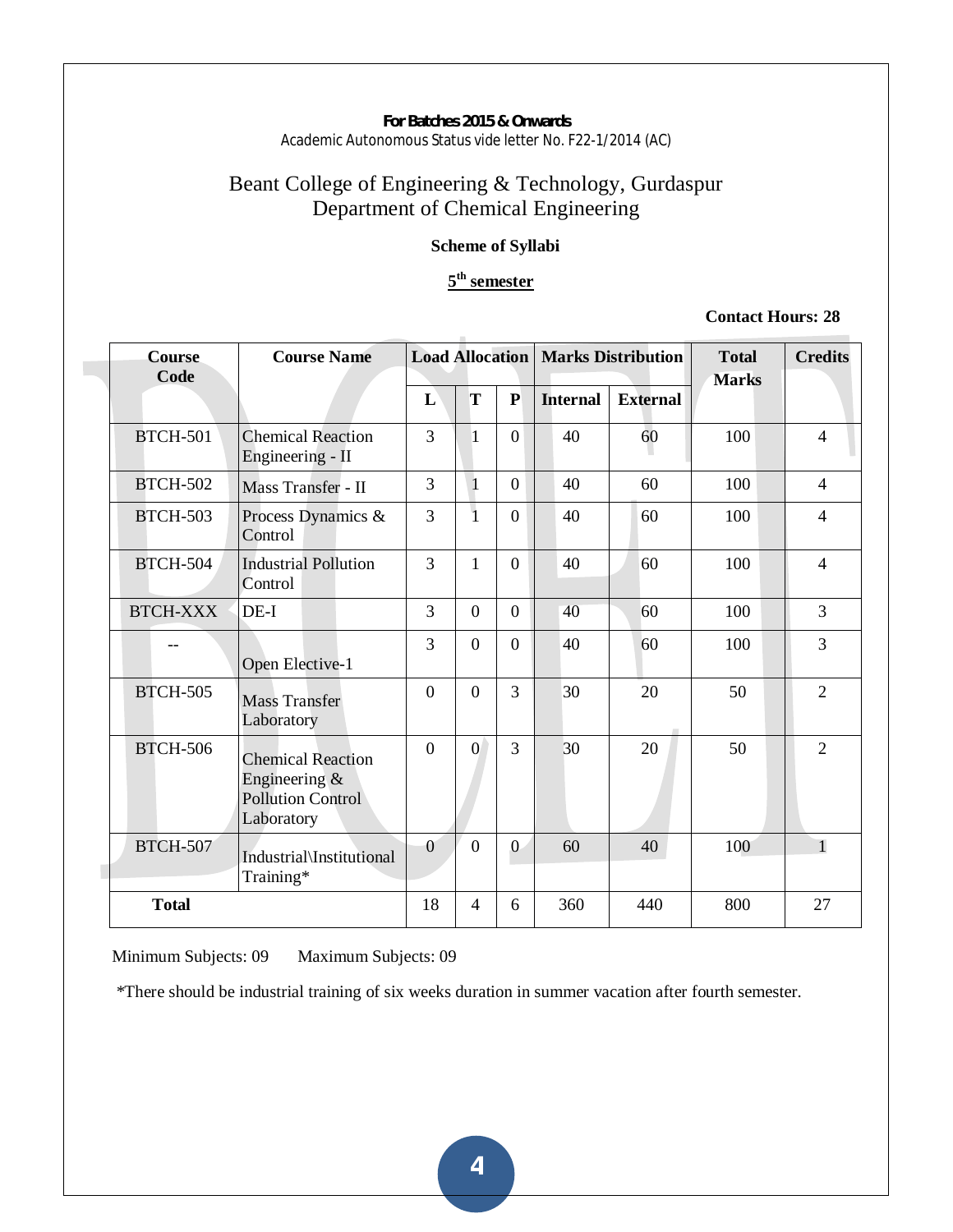# Beant College of Engineering & Technology, Gurdaspur Department of Chemical Engineering

# **Scheme of Syllabi**

# **6th Semester**

#### **Contact Hours: 32**

| Course<br>Code  | <b>Marks Distribution</b><br><b>Course Name</b><br>Load<br><b>Allocation</b> |                |                | <b>Total</b><br><b>Marks</b> | <b>Credits</b>  |                 |     |                |
|-----------------|------------------------------------------------------------------------------|----------------|----------------|------------------------------|-----------------|-----------------|-----|----------------|
|                 |                                                                              | L              | T              | $\mathbf{P}$                 | <b>Internal</b> | <b>External</b> |     |                |
| <b>BTCH-601</b> | Transport<br>Phenomenon                                                      | $\overline{3}$ | $\mathbf{1}$   | $\overline{0}$               | 40              | 60              | 100 | $\overline{4}$ |
| <b>BTCH-602</b> | <b>Chemical Process</b><br>Optimization                                      | $\overline{3}$ | $\mathbf{1}$   | $\overline{0}$               | 40              | 60              | 100 | $\overline{4}$ |
| <b>BTCH-603</b> | Engineering<br>Materials                                                     | $\overline{3}$ | $\mathbf{1}$   | $\overline{0}$               | 40              | 60              | 100 | $\overline{4}$ |
| <b>BTCH-XXX</b> | $DE-II$                                                                      | 3              | $\overline{0}$ | $\mathbf{0}$                 | 40              | 60              | 100 | 3              |
| $-$             | Open Elective-2                                                              | 3              | $\overline{0}$ | $\boldsymbol{0}$             | 40              | 60              | 100 | 3              |
| <b>BTCH-604</b> | Process<br>Instrumentation,<br>Dynamics & Control<br>Laboratory              | $\overline{0}$ | $\overline{0}$ | 3                            | 30              | 20              | 50  | $\overline{2}$ |
| <b>BTCH-605</b> | <b>Chemical Equipment</b><br>Design                                          | $\overline{0}$ | $\overline{0}$ | 3                            | 30              | 20              | 50  | $\overline{2}$ |
| <b>BTCH-606</b> | Minor Project                                                                | $\overline{0}$ | $\overline{0}$ | $\overline{2}$               | 30              | 20              | 50  | $\overline{2}$ |
| <b>BTGF-600</b> | <b>General Fitness</b>                                                       |                |                |                              | 100             | $\overline{0}$  | 100 | $\mathbf{1}$   |
| <b>Total</b>    |                                                                              | 16             | 3              | 13                           | 390             | 360             | 750 | 25             |

Minimum Subjects: 10 Maximum Subjects: 10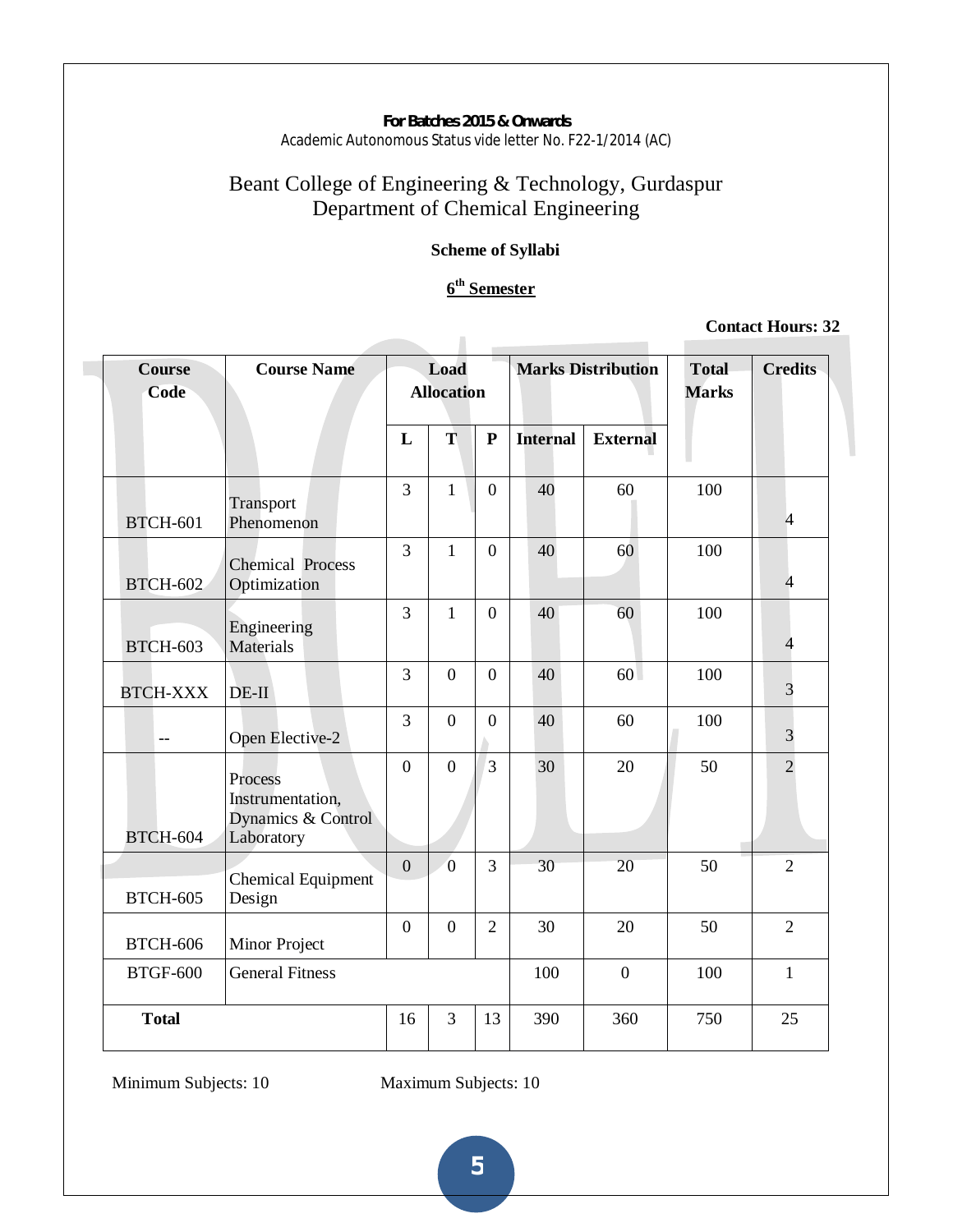# Beant College of Engineering & Technology, Gurdaspur Department of Chemical Engineering

# **Scheme of Syllabi**

# **7th /8th Semester**

**Contact Hours: 28** 

| <b>Course</b><br>Code | <b>Course Name</b>                               | <b>Marks Distribution Total Marks</b><br>Load<br><b>Allocation</b> |                |                |                 | <b>Credits</b>  |                |                |
|-----------------------|--------------------------------------------------|--------------------------------------------------------------------|----------------|----------------|-----------------|-----------------|----------------|----------------|
|                       |                                                  | L                                                                  | T              | ${\bf P}$      | <b>Internal</b> | <b>External</b> |                |                |
| <b>BTCH-801</b>       | Process Modeling &<br>Simulation                 | 3                                                                  | $\mathbf{1}$   | $\overline{0}$ | 40              | 60              | 100            | $\overline{4}$ |
| <b>BTCH-802</b>       | Process Engineering<br>Economics                 | $\overline{3}$                                                     | $\mathbf{1}$   | $\overline{0}$ | 40              | 60              | 100            | 4              |
| <b>BTCH-XXX</b>       | $DE-III$                                         | 3                                                                  | $\overline{0}$ | $\overline{0}$ | $\overline{2}$  | 60              | 100            | $\overline{3}$ |
| <b>BTCH-803</b>       | Industrial Safety &<br><b>Hazards Management</b> | 3                                                                  | $\mathbf{1}$   | $\overline{0}$ | 40              | 60              | 100            | 4              |
| <b>BTCH-804</b>       | <b>Energy Engineering</b>                        | $\overline{3}$                                                     | $\mathbf{1}$   | $\overline{0}$ | 40              | 60              | 100            | $\overline{4}$ |
| <b>BTCH-805</b>       | <b>Chemical Process</b><br><b>Plant Design</b>   | $\overline{0}$                                                     | $\overline{0}$ | $\overline{3}$ | 30              | 20              | 50             | 3              |
|                       | Process Optimization<br>& Simulation             | $\overline{0}$                                                     | $\overline{0}$ | 3              | 30              | 20              | 50             |                |
| <b>BTCH-806</b>       | Laboratory                                       |                                                                    |                |                |                 |                 |                | $\overline{2}$ |
| <b>BTCH-807</b>       | Major Project                                    | $\overline{0}$                                                     | $\overline{0}$ | 3              | 30              | 20              | 50             | $\overline{2}$ |
| <b>BTGF-800</b>       | <b>General Fitness</b>                           |                                                                    |                |                | 100             | $\overline{0}$  | $\overline{0}$ | $\overline{2}$ |
| <b>Total</b>          |                                                  | 15                                                                 | 4              | 09             | 420             | 380             | 800            | 27             |

**Minimum Subjects: 09 Maximum Subjects: 09**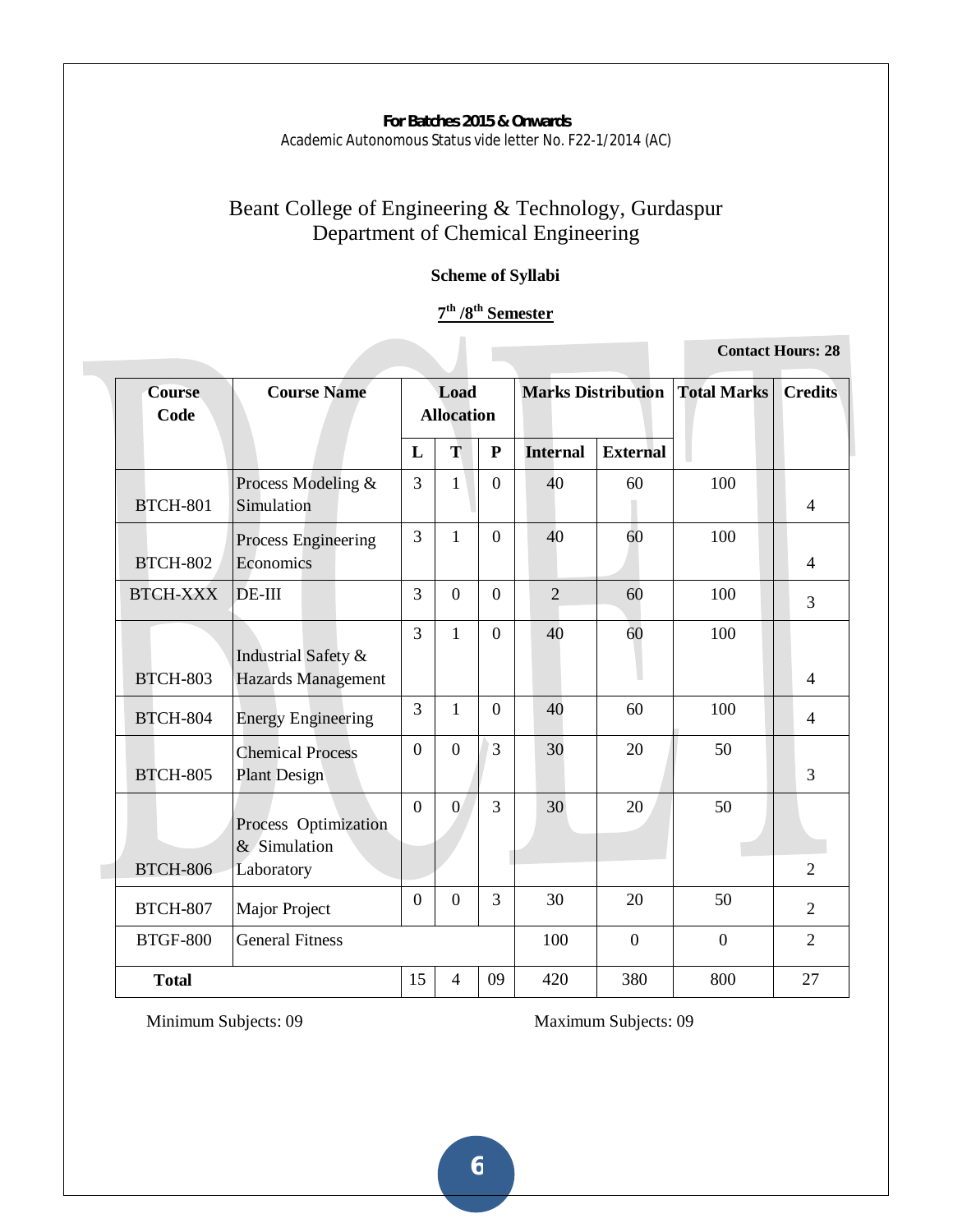# Beant College of Engineering & Technology, Gurdaspur Department of Chemical Engineering

# **Scheme of Syllabi**

# **7th /8th Semester**

| Course          | Course<br><b>Name</b>  | Load<br><b>Allocation</b> | <b>Marks Distribution</b> | <b>Total</b><br><b>Marks</b> | <b>Credits</b> |    |
|-----------------|------------------------|---------------------------|---------------------------|------------------------------|----------------|----|
| Code            |                        |                           | <b>Internal</b>           | <b>External</b>              |                |    |
| <b>BTCH-701</b> | Industrial<br>Training | 32hr/week                 | 450                       | 300                          | 750            | 24 |
| <b>Total</b>    |                        |                           | 450                       | 300                          | 750            |    |

**Minimum Subjects: 01 Maximum Subjects: 01**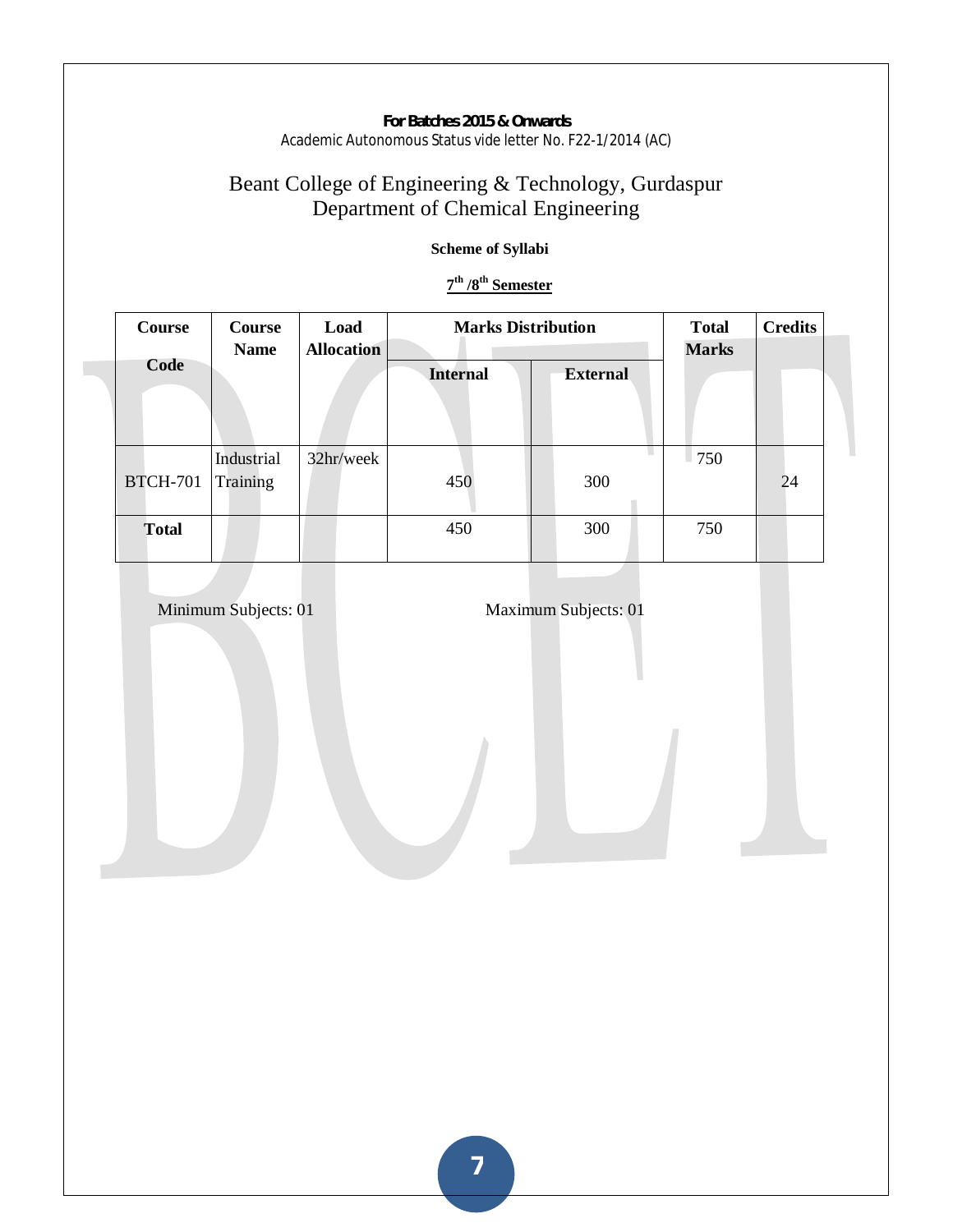| <b>Course Code</b> | <b>Course Name</b>            | <b>Load Distribution</b> |          |                  | <b>Credits</b> |
|--------------------|-------------------------------|--------------------------|----------|------------------|----------------|
|                    |                               | L                        | Т        | P                |                |
| <b>BTCH-901</b>    | Polymer Science & Engineering | 3                        | 0        | 0                |                |
| <b>BTCH-902</b>    | Enzyme Technology             | 3                        | 0        | 0                |                |
| <b>BTCH-903</b>    | Nano-Technology               | 3                        | $\Omega$ | $\left( \right)$ |                |
| <b>BTCH-904</b>    | <b>Separation Processes</b>   |                          | 0        | O                |                |

# **Departmental Elective I (5th Semester)**

# **Departmental Elective-II (6th semester)**

| <b>Course Code</b> | <b>Course Name</b>             |   | <b>Load Distribution</b> |          | <b>Credits</b> |
|--------------------|--------------------------------|---|--------------------------|----------|----------------|
|                    |                                |   | т                        | P        |                |
| <b>BTCH-911</b>    | Petroleum Refining Engineering | 3 | 0                        |          |                |
| <b>BTCH-912</b>    | Intellectual Property Right    | 3 | $\Omega$                 | $\Omega$ |                |
| <b>BTCH-913</b>    | <b>Membrane Separations</b>    | 3 | $\theta$                 | $\Omega$ |                |
| <b>BTCH-914</b>    | <b>Project Management</b>      | 3 | $\theta$                 |          |                |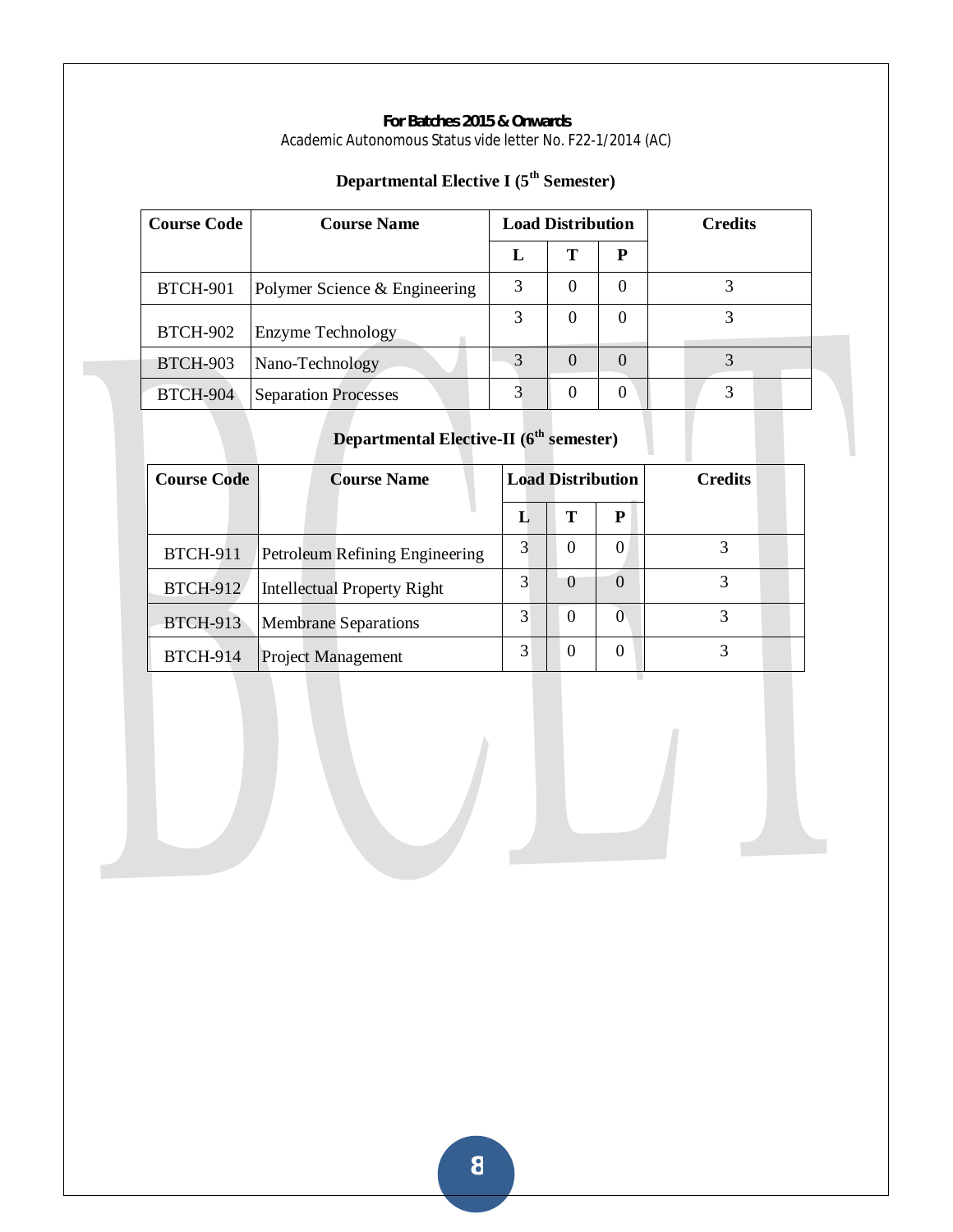# Beant College of Engineering & Technology, Gurdaspur Department of Chemical Engineering

| <b>Course Code</b> | <b>Course Name</b>                | <b>Load Distribution</b> |   |   | <b>Credits</b> |  |  |
|--------------------|-----------------------------------|--------------------------|---|---|----------------|--|--|
|                    |                                   |                          | т | P |                |  |  |
| <b>BTCH-951</b>    | Corrosion Engineering             |                          |   | 0 | 3              |  |  |
| <b>BTCH-952</b>    | New & Renewable Energy<br>Sources | 3                        | 0 | 0 |                |  |  |

# List of Open Electives ( $5<sup>th</sup>$  semester)

# List of Open Electives (6<sup>th</sup> semester)

| <b>Course Code</b> | <b>Course Name</b>                      | <b>Load Distribution</b> |          |   | <b>Credits</b> |
|--------------------|-----------------------------------------|--------------------------|----------|---|----------------|
|                    |                                         | L                        | Т        | P |                |
| <b>BTCH-961</b>    | <b>Environment Impact</b><br>Assessment | 3                        | $\Omega$ | 0 |                |
| <b>BTCH-962</b>    | Hydrocarbon Engineering                 | 3                        | $\Omega$ | 0 |                |

# **Departmental Elective III (7th/8th semester)**

| <b>Course Code</b> | <b>Course Name</b>              | <b>Load Distribution</b> |          |          | <b>Credits</b> |  |
|--------------------|---------------------------------|--------------------------|----------|----------|----------------|--|
|                    |                                 | Ъ.                       | т        | P        |                |  |
| <b>BTCH-931</b>    | <b>Bio-Chemical Engineering</b> | 3                        | $\Omega$ | $\theta$ |                |  |
| <b>BTCH-932</b>    | Polymer Reactor Design          |                          | $\Omega$ | $\theta$ |                |  |
| <b>BTCH-933</b>    | <b>Plant Utilities</b>          | 3                        | $\Omega$ | $\theta$ |                |  |
| <b>BTCH-934</b>    | Petro-Chemical Technology       | 3                        | $\theta$ | $\theta$ |                |  |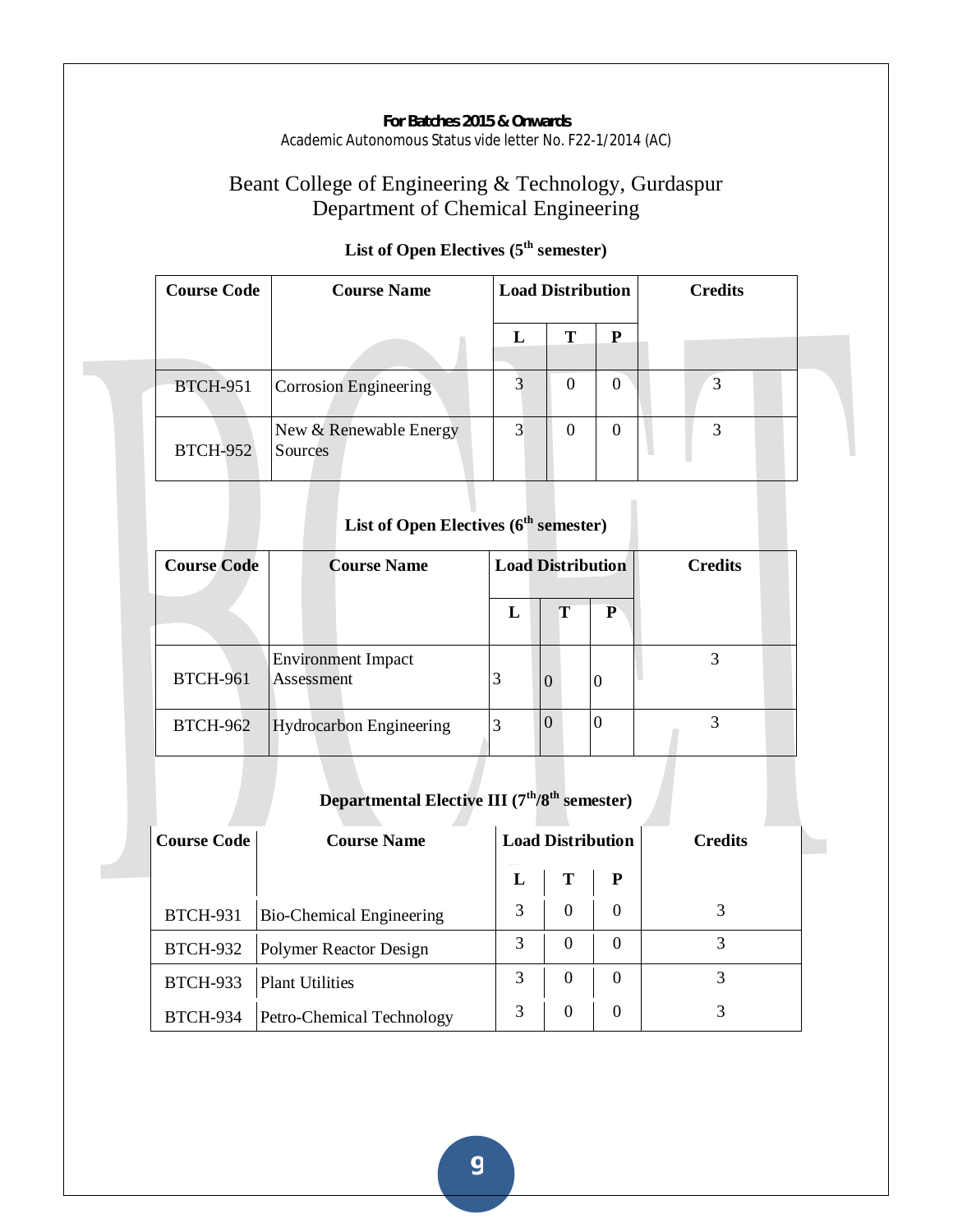**Beant College of Engineering & Technology, Gurdaspur** 

# *Third Semester*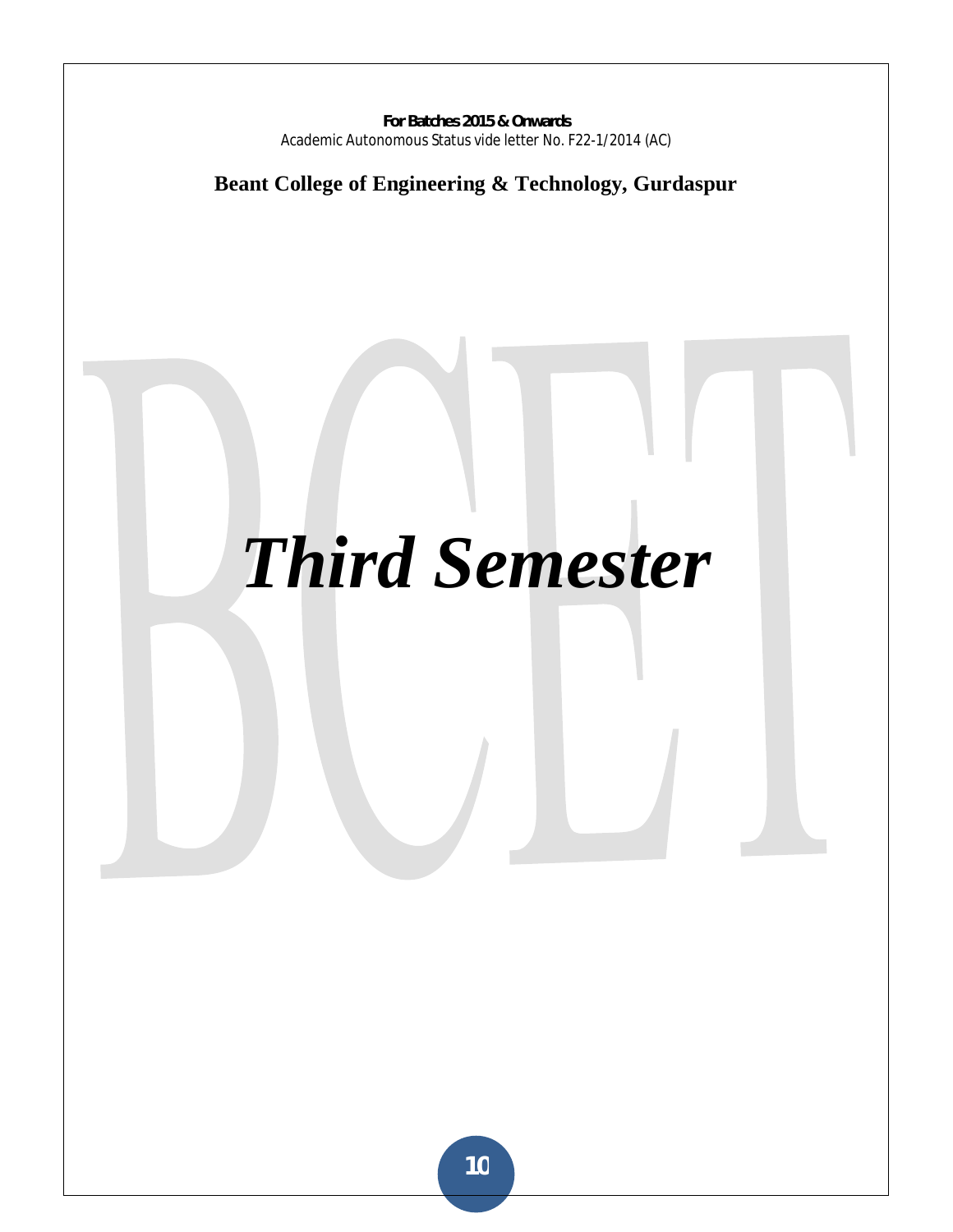#### **BTCH- 301 MECHANICAL OPERATIONS**

**Internal Marks:** 40 **L** T P **External Marks: 60 3 1 0 3 2 3 4 5 6 7 7 8 7 7 8 7 7 8 7 7 8 7 8 7 7 8 7 7 8 7 8 7 8 7 8 7 8 7 8 7 8 7 8 7 8 7 8 7 8 7 8 7 8 7 8 7 8 7 8 7 8 7 8 7 8 7 8 7 8 7 8 7 8 7 8 7 8 7 8 7 8 7 8 7 8 7 8 7 8 7 8 7 8 7 8 7 8 7 8 7 8 Total Marks: 100** 

**OBJECTIVE:** The objective of this course is to develop the understanding of the students about solids, their characterization, handling and the various processes involving solids. The students are exposed to basic theory, calculations and machinery involved in various solid handling operations.

#### **CHARACTERIZATION AND HANDLING OF SOLIDS:**

Characterization of solid particles: Shape, size, specific surface, Particle size Distribution, Properties of particulate masses: Major distinctive properties, pressures in masses of particles, angle of internal friction, angle of repose. Conveying of bulk solids: Basic idea of conveyor, conveyor selection, screw, belt, vibrating, continuous flow and pneumatic conveyors. Storage and weighing: bulk storage, bin storage, feeders (vibrating hopper, screw feeder, belt feeder), batch. **(8)**

#### **SCREENING:**

Capacity and Effectiveness of a screen, calculation of average size of particles in mixture by screen analysis, types of screens **(4)**

#### **AGITATION AND MIXING:**

Agitation of low viscosity particle suspensions: axial flow impellers, radial flow impellers, closeclearance stirrer, unbaffled tanks, baffled tanks, basic idea for designing agitators. Power number, Froude number, power consumption in agitation. Mixing of Solids: Types of mixers, various mixers for cohesive solids, power requirements, mixing index, axial mixing. Mixers for free flowing solids: ribbon blenders, screw mixers, tumbling mixers import wheels, mixing index in blending granular solids, mixing index at zero time, rate of mixing. **(8)** (8)

#### **SIZE REDUCTION:**

Principles of Comminuting: Criteria for comminution, characteristics of products, Energy and Power requirements, Bond's, Rittinger's and Kick's Law and Work Index.

*Size Reduction Equipment:* Crushers, Grinders, and ultrafine grinders cutting machines, equipment operation. **(6)**

#### **FILTRATION:**

Classification of filters, various types of cake filters, principles of cake filtration, clarifying filters: liquid clarification, Gas cleaning, principles of clarification. Filtration Equipment and centrifuges and their selection, Cross flow Filtration, micro filtration. **(8)**

#### **SETTLING:**

Motion of particles through fluids: Terminal velocity, hindered settling, Stoke's law, Gravity settling processes: Classifiers, clarifiers, thickeners, flocculation, rate of sedimentation Centrifugal Settling processes: Cyclones, hydroclones, decanters, tubular, disk and nozzle discharge centrifugal sludge separators, Centrifugal class fitters, principles of centrifugal sedimentation. **(8)**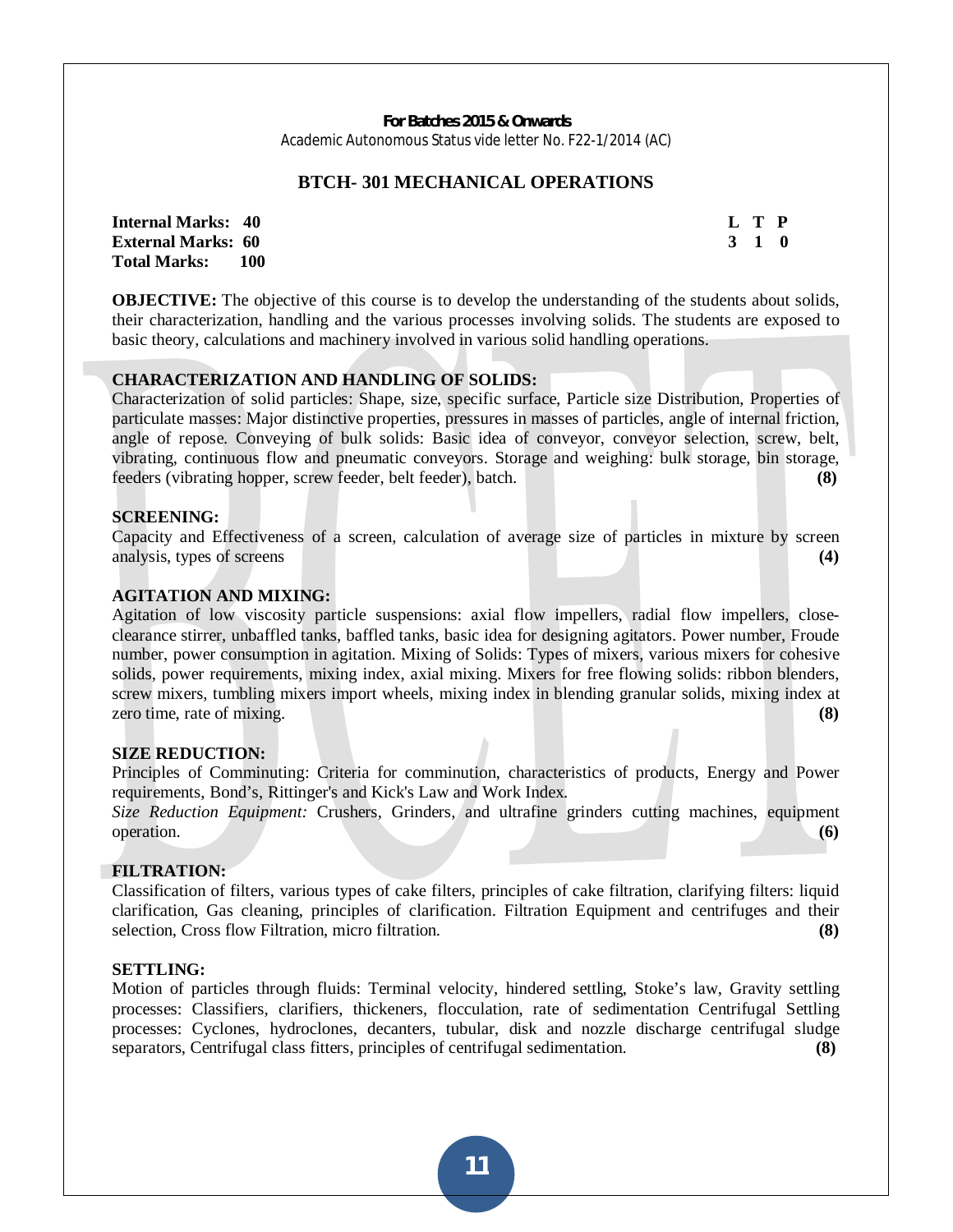#### **FLUIDIZATION:**

Fluidization and fluidized bed, conditions for fluidization, Ergun equation and Kozeny-Carman equation, minimum fluidization velocity, types of fluidization, expansion of fluidized beds and particulate fluidization, continuous fluidization; industrial applications **(6)**

#### **BOOKS RECOMMENDED:**

- 1. McCabe, Warren L., Smith, Julian C. and Harriot, P., Unit Operations of Chemical Engg., 7th Ed., McGraw Hill, 2005.
- 2. Foust, A.S., Wenzel L.A., Clump C.W. Mau's L., Anderson L. B., Principles of Unit Operations, 2nd Ed., John Wiley & Sons, 2008.
- 3. Harker J. H., Richardson, J. F., Backhurst J. R., Chemical Engg. Vol, 2, 5th Ed., Butterworth-Heinemann, 2003.
- 4. Badger, W.L. and Banchero, J.T, Introduction to Chemical Engg., McGraw Hill
- 5. Perry R.H., Green D. W., Chemical Engineers' Handbook, 8th ed., Mc-Graw Hill, 2008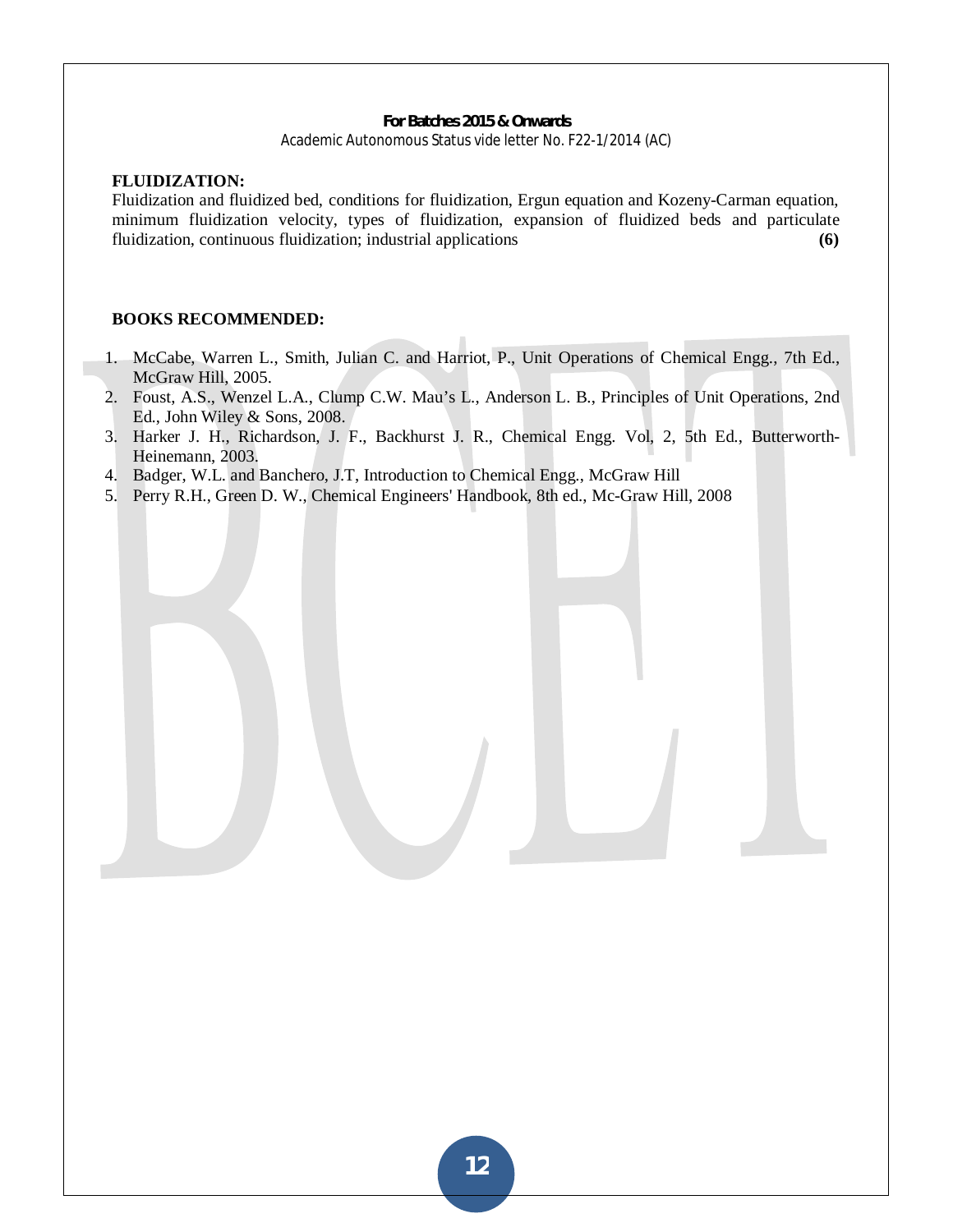#### **BTCH- 302 CHEMICAL PROCESS CALCULATIONS**

**Internal Marks : 40 L T P L T P External Marks: 60 3 1 0 3 2 3 4 5 6 7 7 8 7 7 8 7 7 8 7 7 8 7 8 7 7 8 7 7 8 7 8 7 8 7 8 7 8 7 8 7 8 7 8 7 8 7 8 7 8 7 8 7 8 7 8 7 8 7 8 7 8 7 8 7 8 7 8 7 8 7 8 7 8 7 8 7 8 7 8 7 8 7 8 7 8 7 8 7 8 7 8 7 8 7 8 7 8 7 8 7 8 Total Marks: 100** 

#### **OBJECTIVE:**

The objective of this course is to present to the students, an introduction to chemical engineering calculations, establish mathematical methodologies for the computation of material balances, energy balances and to present an overview of industrial chemical processes. It is prerequisite for several other courses in the curriculum, including courses in process dynamics, heat transfer and phase equilibrium.

#### **INTRODUCTION TO CHEMICAL ENGINEERING CALCULATIONS:**

Unit & Dimensions, Conversion of units, Mole concept, Basic Concept, Stoichiometric and composition relationship, limiting-excess- reactant, conversion and yield. **(10)**

#### **MATERIAL BALANCE:**

*Without Chemical reaction* - Ideal gas-law calculations, real-gas relationships, vapour pressure of immiscible liquids, solutions and problems based on Raoult's, Henry & Dalton's Law. Absolute Humidity, Relative Humidity, Saturation, Dry bulb temperature, Wet bulb temperature, Adiabatic saturation temperature & use of psychometric Chart.

*With Chemical Reaction* - Combustion, gas-synthesis, acid-alkali production, recycle, purge, bypass in batch, stage-wise and continuous operations in systems with or without chemical reaction. **(16)**

#### **ENERGY BALANCE:**

*Review:* Thermophysics, Thermochemistry-law of constant heat summation, Hess's law, standard heat of reaction, combustion and formation, problems using Hess Law. Heat balances for non reacting processes and reaction processes. Theoretical flame temperature, Adiabatic reaction temperature, flame temperature, combustion calculation. **(16)**

#### **MATERIAL AND ENERGY BALANCES:**

Applied to industrial processes such as combustion and gasification of fuels, synthesis of Ammonia, production of sulphuric acid, nitric acid, hydrochloric acid. **(6)** 

#### **BOOKS RECOMMENDED:**

1. Hougen, P.A. Watson, K.M., Ragatz R.A Chemical Process Principles Part - I, John Wiley & Sons 2. Himmelbleau, D. M., Riggs J.B., Basic Principles and Calculations of Chemical Engg., 7th Edition, Prentice Hall, 2004.

3. Bhatt B.L. Vora, S.M., Stoichiometry, Tata McGraw Hill Publishing Co. Ltd., New Delhi.

4. Felder, R. M. & Rousseau, R.W., Elementary Principles of Chemical Processes, 2nd Edition, John Wiley & Sons.

5. Reklaitis G.V., Introduction to Material and Energy Balances John Wiley & Sons. 6. Lewis W.K., Radasch A.H., Lewis H.C., Industrial Stoichiometry, McGraw Hill.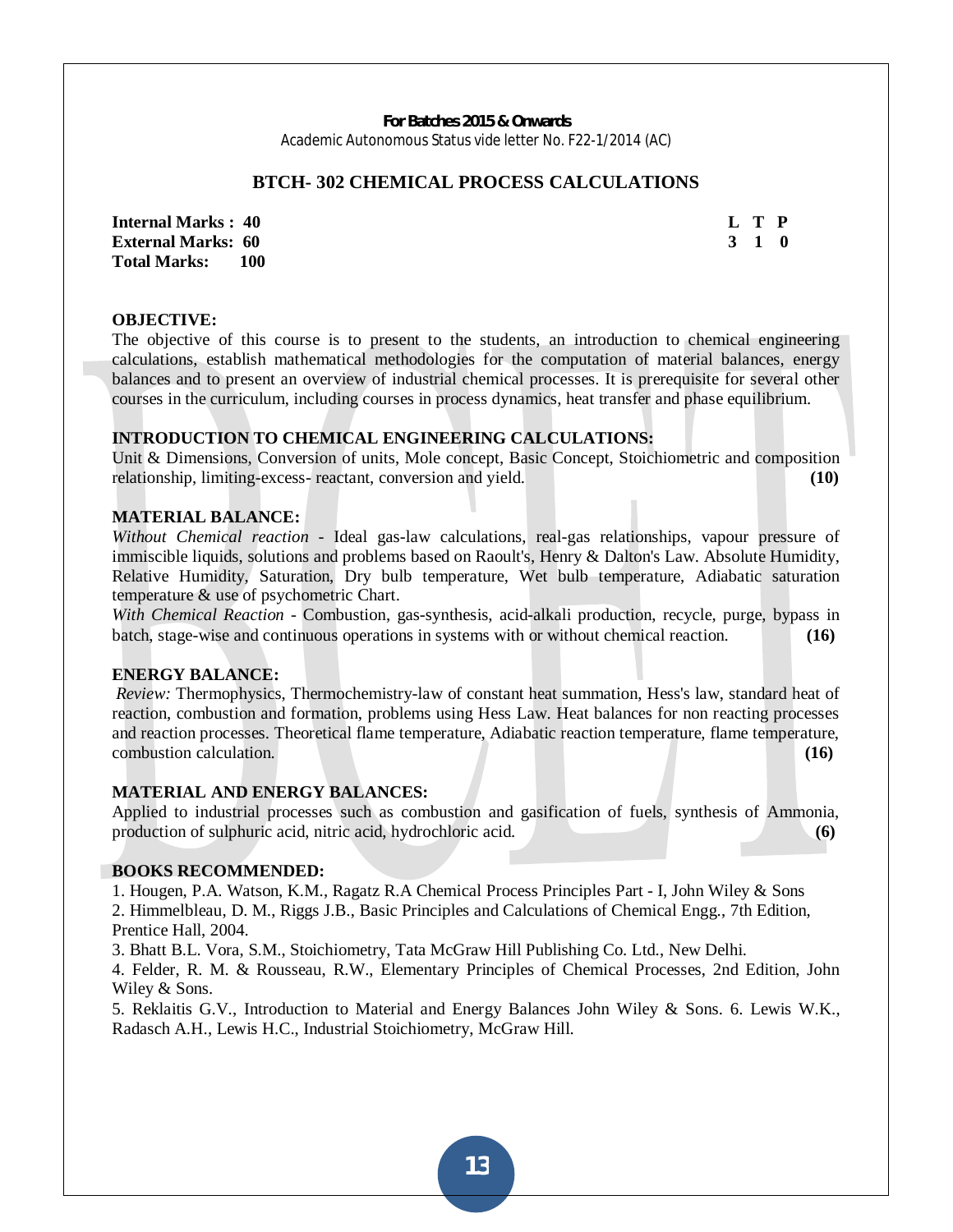#### **BTCH- 303 FLUID FLOW**

**Internal Marks : 40 L T P L T P External Marks: 60 3 1 0 3 2 3 4 5 6 7 7 8 7 7 8 7 7 8 7 7 8 7 8 7 7 8 7 7 8 7 8 7 8 7 8 7 8 7 8 7 8 7 8 7 8 7 8 7 8 7 8 7 8 7 8 7 8 7 8 7 8 7 8 7 8 7 8 7 8 7 8 7 8 7 8 7 8 7 8 7 8 7 8 7 8 7 8 7 8 7 8 7 8 7 8 7 8 7 8 7 8 Total Marks: 100** 

#### **OBJECTIVES:**

The course introduces the students to the principles of fluid mechanics that are of fundamental importance to chemical engineers i.e. fluid statics and dynamics, boundary layer, laminar and turbulent flows, fluid machinery etc. It is a prerequisite to Heat Transfer, Mass Transfer I  $\&$  II

#### **FUNDAMENTALS OF FLUID MECHANICS**:

Introduction; Applications; Concept of fluid; Difference between solids, liquids and gases; Concept of continuum; Ideal and real fluids; Fluid properties: density, specific volume, specific weight, specific gravity, viscosity (dynamic and kinematic), vapour pressure, compressibility, bulk modulus, Mach number, surface tension and capillarity; Newtonian and non-Newtonian fluids. **(10)** (10)

#### **FLUID DYNAMICS**:

Derivation of Euler's equation of motion in Cartesian coordinates, and along a streamline; Derivation of Bernoulli's equation (using principle of conservation of energy and equation of motion) and its applications to steady state ideal and real fluid flows; Representation of energy changes in fluid system (hydraulic and energy gradient lines); Impulse momentum equation; Kinetic energy and momentum correction factors; Flow along a curved streamline; Free and forced vortex motions. **(10)**

#### **DIMENSIONAL ANALYSIS AND SIMILITUDE**:

Need of dimensional analysis; Fundamental and derived units; Dimensions and dimensional homogeneity; Rayleigh's and Buckingham's  $\pi$  - method for dimensional analysis; Dimensionless numbers (Reynolds, Froude, Euler, Mach, and Weber) and their significance; Need of similitude; Geometric, kinematic and dynamic similarity; Model and prototype studies; Similarity model laws. **(8)**

#### **INTERNAL FLOWS**:

Laminar and Turbulent Flows: Reynolds number, critical velocity, critical Reynolds number, hydraulic diameter, flow regimes; Hagen – Poiseuille equation; Darcy equation; Head losses in pipes and pipe fittings; Flow through pipes in series and parallel; Concept of equivalent pipe; Roughness in pipes, Moody's chart. **(6)**

#### **PRESSURE AND FLOW MEASUREMENT**:

Manometers; Pitot tubes; Various hydraulic coefficients; Orifice meters; Venturi meters; Borda mouthpieces; Notches (rectangular, V and Trapezoidal) and weirs; Rotameters. **(6)**

#### **CENTRIFUGAL PUMPS LAYOUT AND INSTALLATION**:

 Main elements and their functions; Various types and classification; Pressure changes in a pump suction, delivery and manometric heads; vane shape and its effect on head-capacity relationships. **(5)**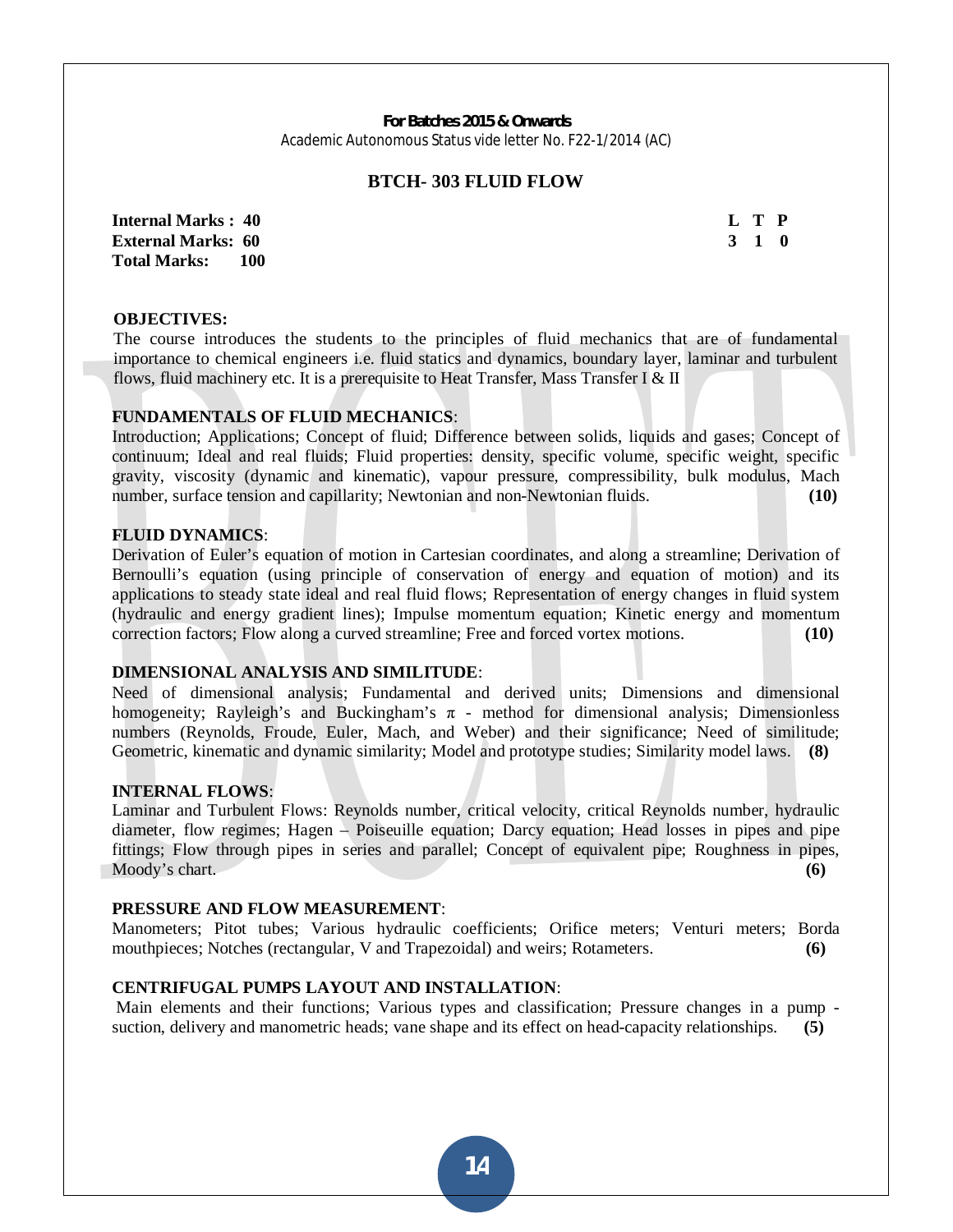#### **RECIPROCATING PUMPS**:

Components parts and working; pressure variations due to piston acceleration; acceleration effects in suction and delivery pipes; work done against friction; maximum permissible vacuum during suction stroke; Air vessels. **(5)**

#### **BOOKS RECOMMENDED:**

1. McCabe, Warren L., Smith, Julian C. and Harriot, P., Unit Operations of Chemical Engg., 7th Ed., McGraw Hill, 2005

2. Backhurst J.R., Harker J.H., Coulson J.F., Richardson J.M., Chemical Engineering - Volume 1, 6th Ed., Butterworth Heinemann, 1999.

3. Foust, A.S., Wenzel L.A., Clump C.W. Maus L., Anderson L. B., Principles of Unit Operations, 2nd Ed., John Wiley & Sons, 2008.

4. Raju K.S., Fluid Mechanics, Heat Transfer, and Mass Transfer: Chemical Engineering Practice, John Wiley and Sons, 2011

5. Badger, W.L. and Banchero, J.T, Introduction to Chemical Engg., McGraw Hill.

6. Philip J. Pritchard P. J., Fox and McDonald's Introduction to Fluid Mechanics, 8th Ed., John Wiley and Sons, 2011

7. Chattopadhyay, P., Unit Operations of Chemical Engg. Vol.1, 3rd Ed., Khanna Publishers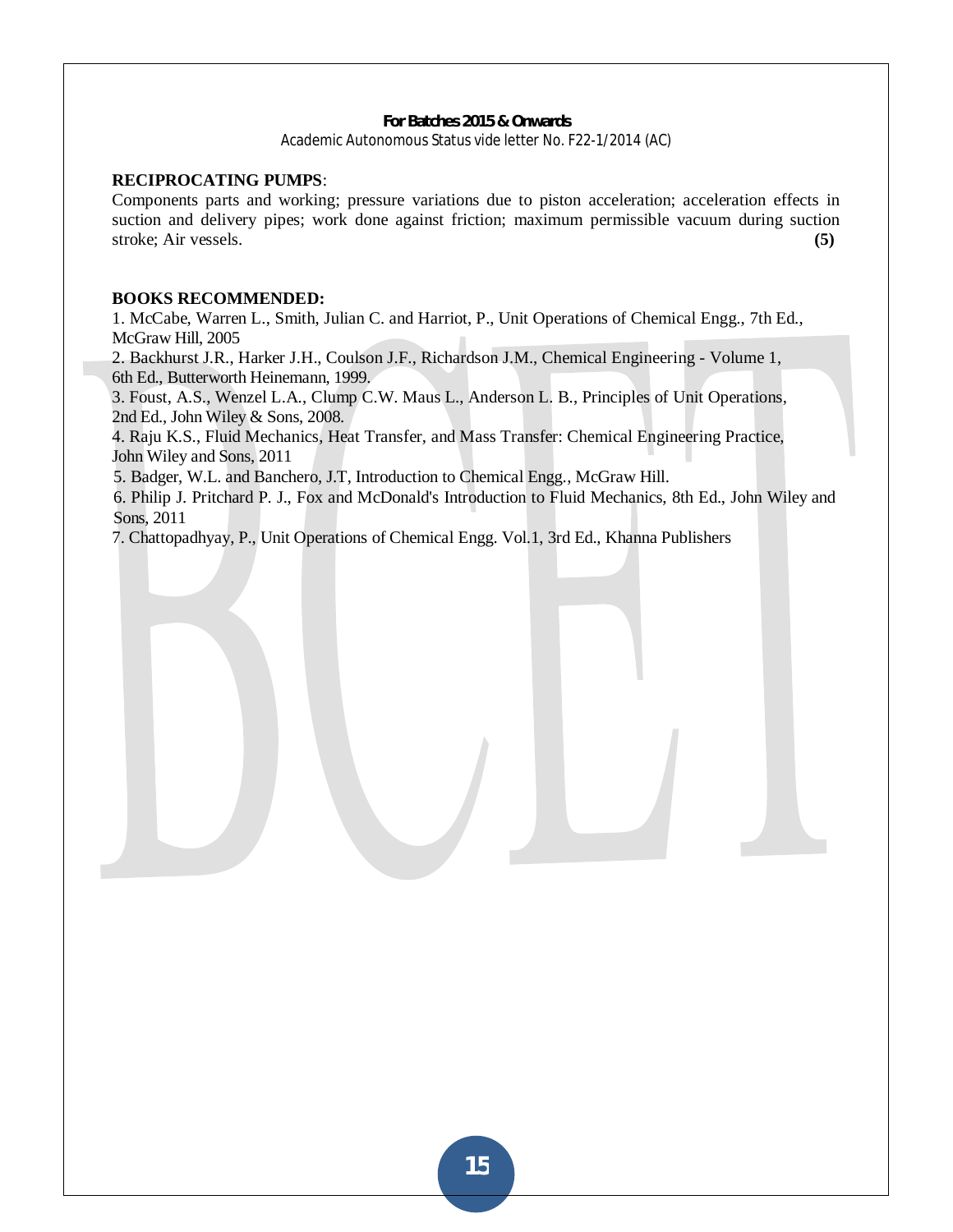## **BTCH- 304 NUMERICAL METHODS IN CHEMICAL ENGINEERING**

**Internal Marks : 40 L T P L T P External Marks: 60 3 1 0 3 2 3 4 5 6 7 7 8 7 7 8 7 7 8 7 7 8 7 8 7 7 8 7 7 8 7 8 7 8 7 8 7 8 7 8 7 8 7 8 7 8 7 8 7 8 7 8 7 8 7 8 7 8 7 8 7 8 7 8 7 8 7 8 7 8 7 8 7 8 7 8 7 8 7 8 7 8 7 8 7 8 7 8 7 8 7 8 7 8 7 8 7 8 7 8 7 8 Total Marks: 100** 

## **OBJECTIVES:**

 This course is aimed at providing the students with knowledge about the numerical solutions to various mathematical expressions that they may come across in Chemical Engg. Practice, those are not easily solvable by conventional techniques. These techniques are very useful for the students for experimental data analysis, integration and differentiation of involved functions, solutions of certain implicit equations.

## **INTRODUCTION & ERROR ANALYSIS:**

Introduction to Numerical methods and its significance in chemical engineering, Classification of errors, significant digits and numerical stability. **(5)**

## **LINEAR ALGEBRAIC EQUATIONS:**

Cramer's rule, Gauss Elimination and LU Decomposition, Gauss-Jordan elimination, Gauss-Seidel and Relaxation Methods. **(7)**

#### **NON LINEAR ALGEBRAIC EQUATIONS:**

Single variable successive substitutions (Fixed Point Method), Multivariable successive substitutions, single variable Newton-Raphson Technique, Multivariable Newton-Raphson Technique. **(10)**

#### **EIGEN VALUES AND EIGEN VECTORS OF MATRICES:**

Faddeev-Leverrier's Method, Power Method. **(6)**

#### **FUNCTION EVALUATION:**

Newton's Divided Difference Interpolation Polynomial, Lagrangian Interpolation Unequal intervals). Numerical Differentiation, Numerical Integration or Quadratures (Trapezoidal, Simpson's 1/3 and 3/8 rules).

#### **(12)**  $(12)$ **ORDINARY DIFFERENTIAL EQUATIONS & PARTIAL DIFFERENTIAL EQUATIONS:**

The Finite difference Technique, Runge-Kutta method **(8)**

#### **BOOKS RECOMMENDED:**

1. Gupta S.K., Numerical Methods for Engineers, 2nd Ed., New Age International Publishers, 2009 2. Jain M.K., Iyengar SRK and Jain R.K., Numerical Methods for Scientific and Engineering Computation, New Age International.

3. Finlayson, B.A. Nonlinear Analysis in Chemical Engineering, McGraw Hill, New York, 1980

4. Villadsen J, and Michelsen, M.L. Solution of Differential Equation Models by Polynomial Approximation, Prentice Hall, N.J., 1978.

5. Rice R. G., Do Duong D., Applied Mathematics and Modelling for Chemical Engineers, John Wiley & Sons, Inc, 1995.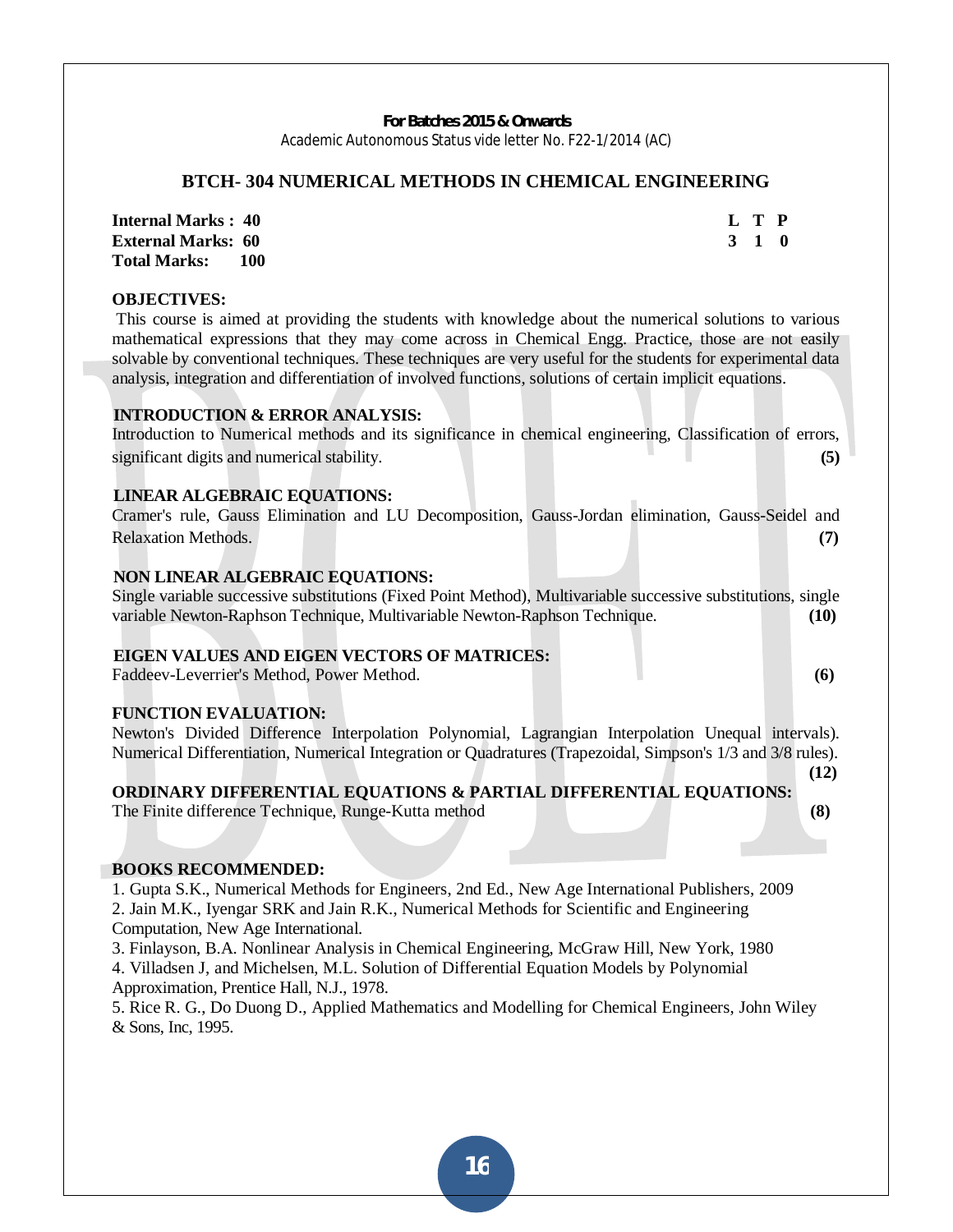#### **BTCH- 305 CHEMICAL ENGINEERING THERMODYANMICS**

**Internal Marks : 40 L T P L T P External Marks: 60 3 1 0 3 1 0 3 1 0 3 1 0 3 1 0 3 1 0 3 1 0 3 1 0 3 1 0 3 1 0 3 1 0 3 1 0 3 1 0 3 1 0 3 1 0 3 1 0 3 1 0 4 0 4 0 4 0 4 0 4 0 4 0 4 0 Total Marks: 100** 

#### **OBJECTIVE***:*

This course covers the application of thermodynamic principles to chemical engineering problems. The concept of equations of state, phase and chemical equilibrium with emphasis on vapor/liquid systems and their applications to separation processes is included.

#### **BRIEF REVIEW:**

Importance of thermodynamics in chemical engineering, State functions, types of systems, internal energy, heat and work reversible and irreversible processes. 1st law of thermodynamic and its engineering applications, i.e., constant volume processes, constant pressure processes, isothermal and adiabatic processes, Throttling process, Joule- Thomson coefficient, liquefaction of gasses Standard heat of reaction, standard heat of formation, standard heat of combustion, flame temperature, enthalpy for phase change etc. (8)

#### **REVIEW OF 2ND AND 3RD LAW OF THERMODYNAMICS:**

Concept of Entropy and lost work, Microscopic interpretation of entropy. Third law of thermodynamics and its applications, free energy functions and their significance in phase and chemical equilibria. Property relations for Homogeneous phases, Maxwell's Equations, Clapeyron equation and some important correlations for estimating vapour pressures. Estimation of thermodynamic properties by using graphs and tables. **(10)**

#### **EQUATIONS OF STATE:**

Equation of state for real gases and their mixtures. Principle of corresponding states and generalized compressibility factor, H-x diagrams, heat of solution. **(7)**

#### **PHASE EQUILIBRIA:**

Partial molar properties, partial molar Gibbs free energy, chemical potential and its dependence on temperature and pressure. Ideal solutions (Lewis-Randall Rule). Fugacity and its calculations. Dependence of fugacity on temperatures and pressure. Solution behavior of real liquids and solids. Activity and activity coefficients. Variation of activity co- efficient with temperature and composition. Properties of mixing. Excess properties. Gibbs-Duhem equation and its application to vapour- liquid equilibria. **(16)** 

#### **CHEMICAL EQUILIBRIA:**

The reaction Coordinate, Applications of Equilibrium criteria to chemical Reactions, Standard Gibbs Energy Change and Equilibrium constant, variations of equilibrium constant with temperature and pressure. Relation of Equilibrium constant to composition for gas phase reaction, Liquid phase reactions, Equilibrium conversion for single reactions, Gibbs phase rule. **(7)**

#### **BOOKS RECOMMENDED:**

1. Smith J.M. and Van Ness, H.C. Introduction to Chemical Engineering Thermodynamics,  $7<sub>th</sub>$  Ed., McGraw Hill Book Co., 2005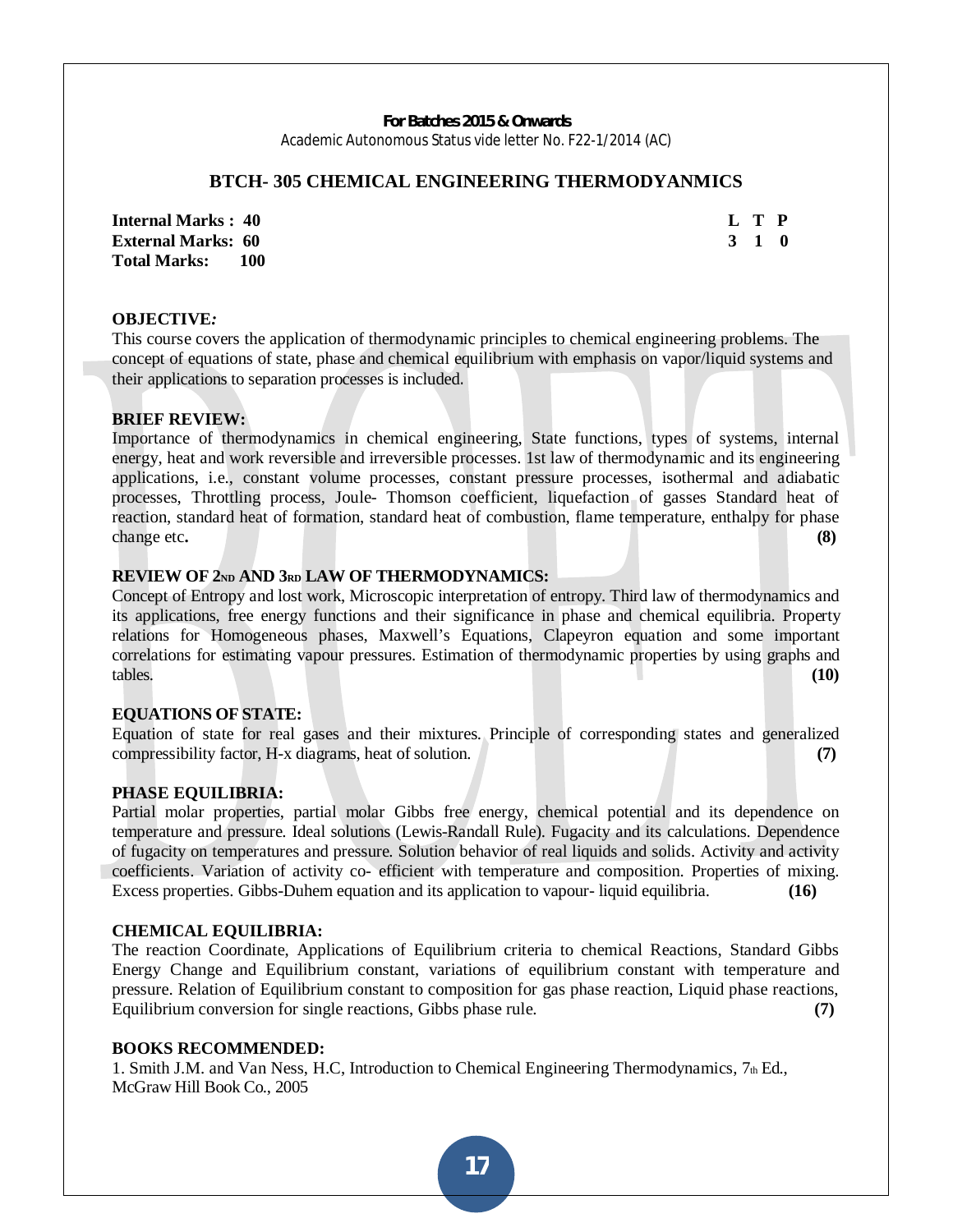- 2. Dodge B.F., Chemical Engg. Thermodynamics, McGraw Hill Book Company, Inc.
- 3. Balzhiser R., Samuels M., Eliassen J., Chemical Engineering Thermodynamics, Prentice Hall, 1972

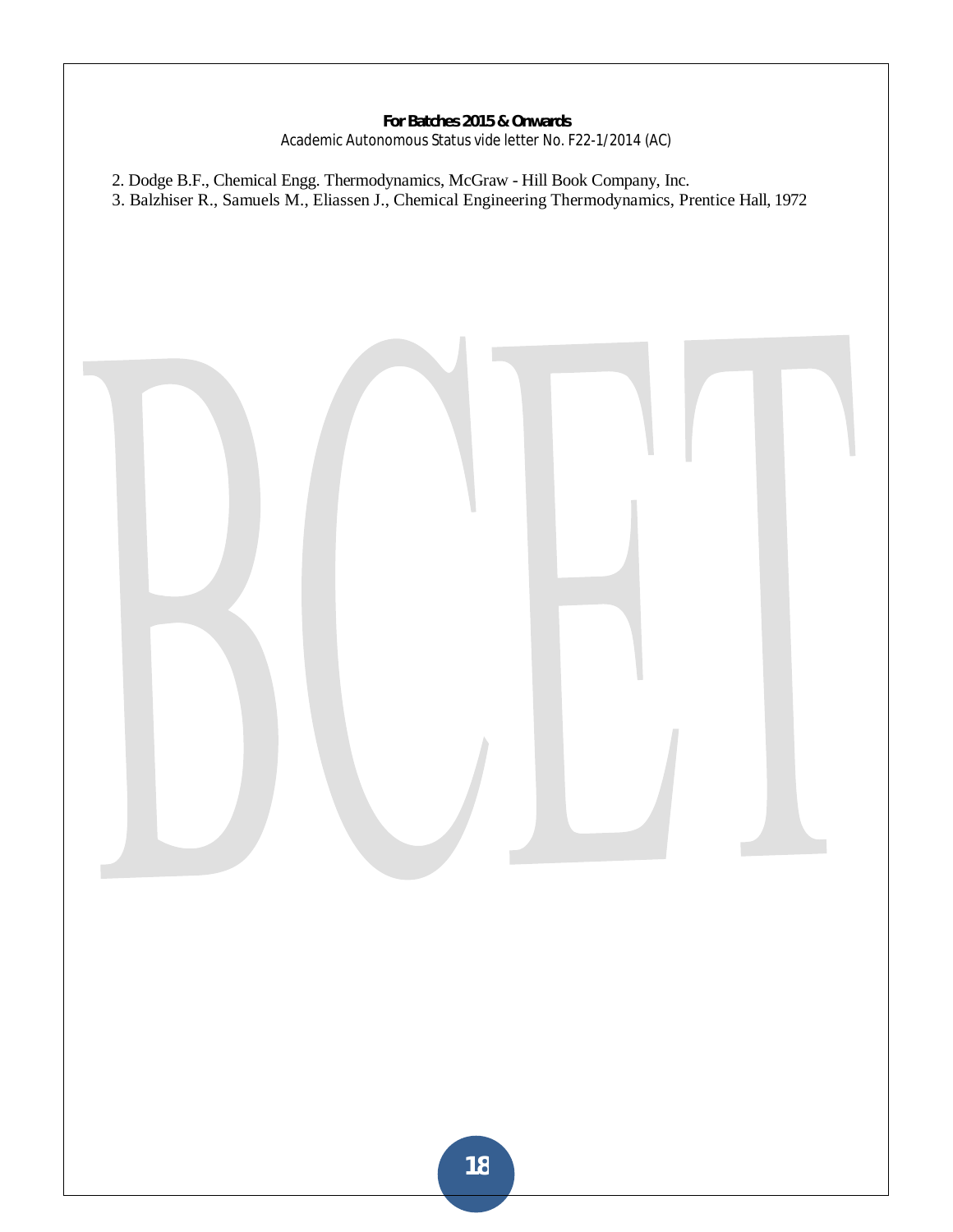# **BTCH- 306 NUMERICAL METHODS IN CHEMICAL ENGINEERING LAB**

**Internal Marks : 30 External Marks: 20 Total Marks: 50** 

| L           | T | P            |
|-------------|---|--------------|
| $\mathbf 0$ | 0 | $\mathbf{z}$ |

1. Solution of a system of linear equations in unknowns by Gaussian elimination.

2. Gauss-Seidel iterative method to solve a linear system of equations.

- 3. Solution of least square curve fitting method.
- 4. Method for finding dominant Eigen value and corresponding Eigen vectors by power method.
- 5. Solution of nonlinear equation by Newton Raphson method.
- 6. Application of Newton's formulae for interpolation.
- 7. Application of Lagrange polynomial interpolation formula.
- 8. Application of Newton's formula for numerical differentiation.
- 9. Numerical integration by Trapezoidal rule.
- 10. Numerical integration by Simpson's rules.
- 11. Solution of an O.D.E. by Runge-Kutta Methods.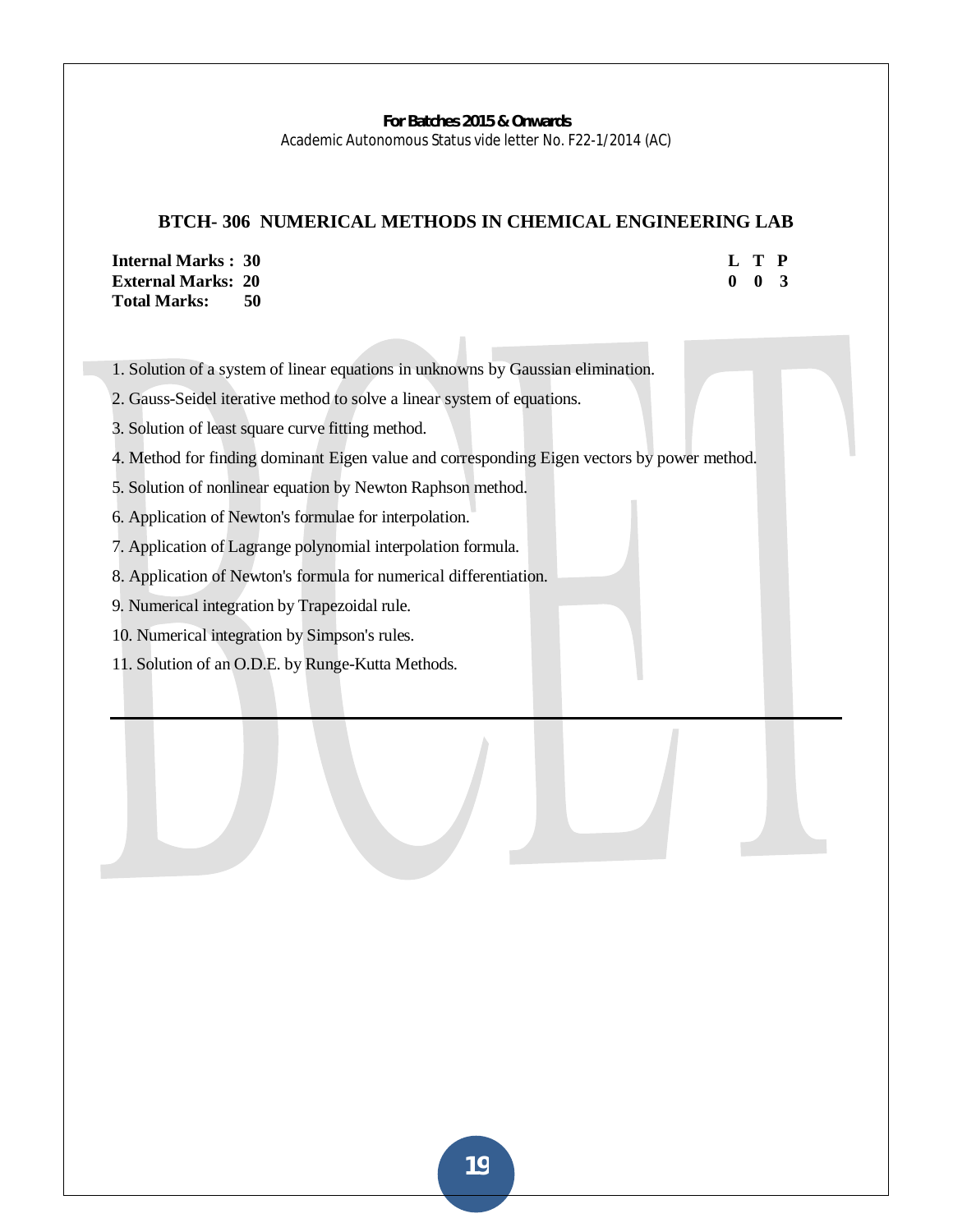## **BTCH- 307 FLUID FLOW LABORATORY**

## **Internal Marks : 30 L T P L T P External Marks: 20 0 0 3 0 0 3 Total Marks: 50**

- 1. Characteristic curves of a centrifugal pump.
- 2. Determination of stability of a floating body.
- 3. Verification of Bernoulli's equation for flow process.
- 4. Measurement of flow by a venturimeter.
- 5. Measurement of flow by an orifice meter.
- 6. Measurement of flow by a Rotameters.
- 7. Measurement of flow by a V-notch in an open channel.
- 8. Measurement of losses in various fitting and valves.
- 9. Measurement of losses due to contraction and expansion.
- 10. Measurement of losses due to variation in cross section/ shapes.
- 11. Verification of laminar/ turbulent flow regime in a flow process
- 12. Study of valves and fittings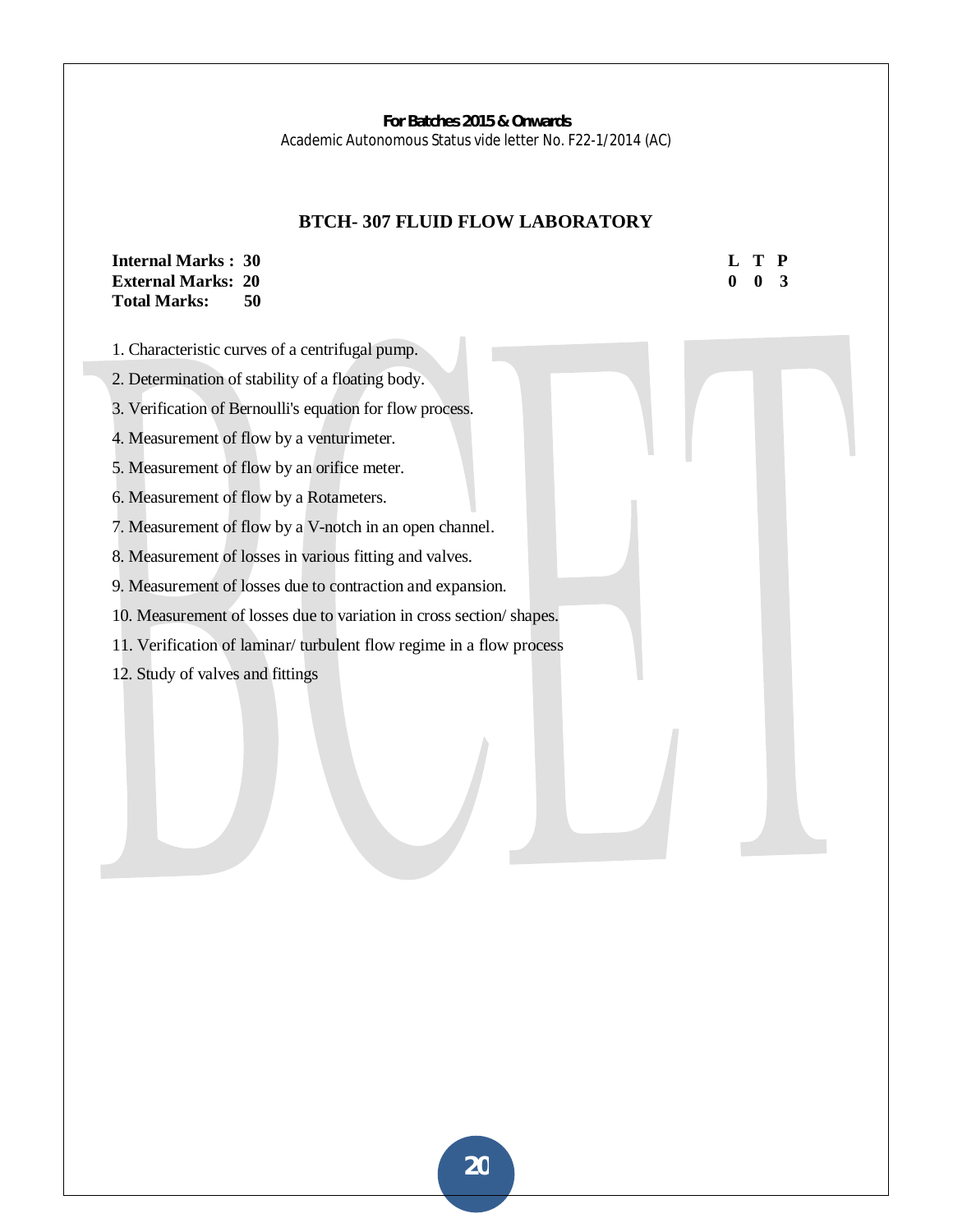#### **BTCH- 308 MECHANICAL OPERATION LABORATORY**

**Internal Marks : 30 L T P L T P External Marks: 20 0 0 3 Total Marks: 50** 

1. Verification of Stokes Law.

2. Screen analysis of given sample for its particle size distribution.

3. Determination of average size (different averages) from screen analysis

4. Determine the efficiency of Cyclone separator and Venturi scrubber.

5. Operating characteristics of crushing and grinding equipments (Jaw crusher, Roll crusher, Ball mill).

6. Evaluation of the filtration constants for  $CaCO<sub>3</sub>$  slurry in water and cake compressibility.

7. Determination of percentage recovery of coal in froth from coal and sand mixture.

8. Determination of thickener capacity using batch sedimentation.

9. Determination of characteristics of centrifuge as a filter.

10. Determination of the separation efficiency of the classifier.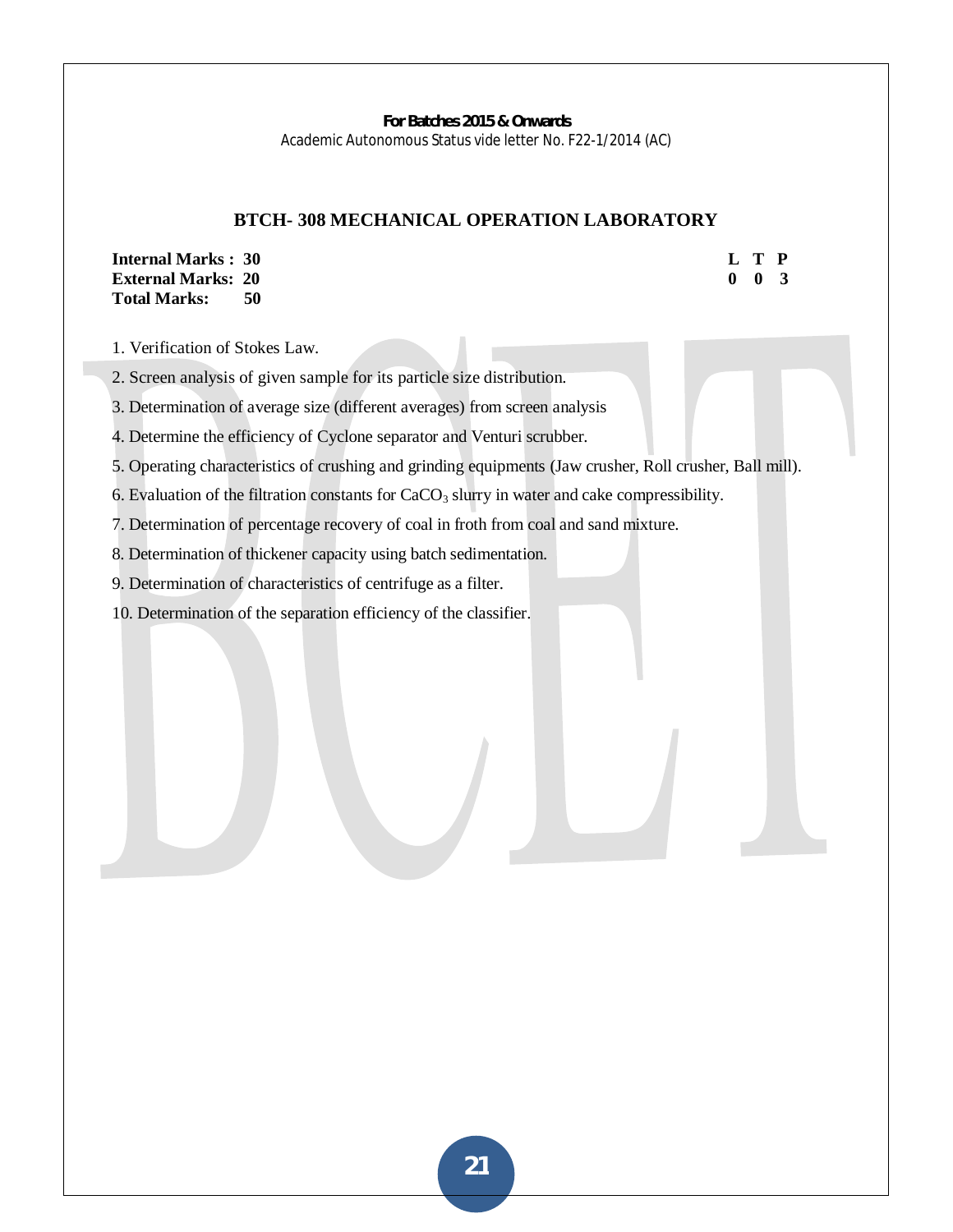# **Beant College of Engineering & Technology, Gurdaspur**

# *Fourth Semester*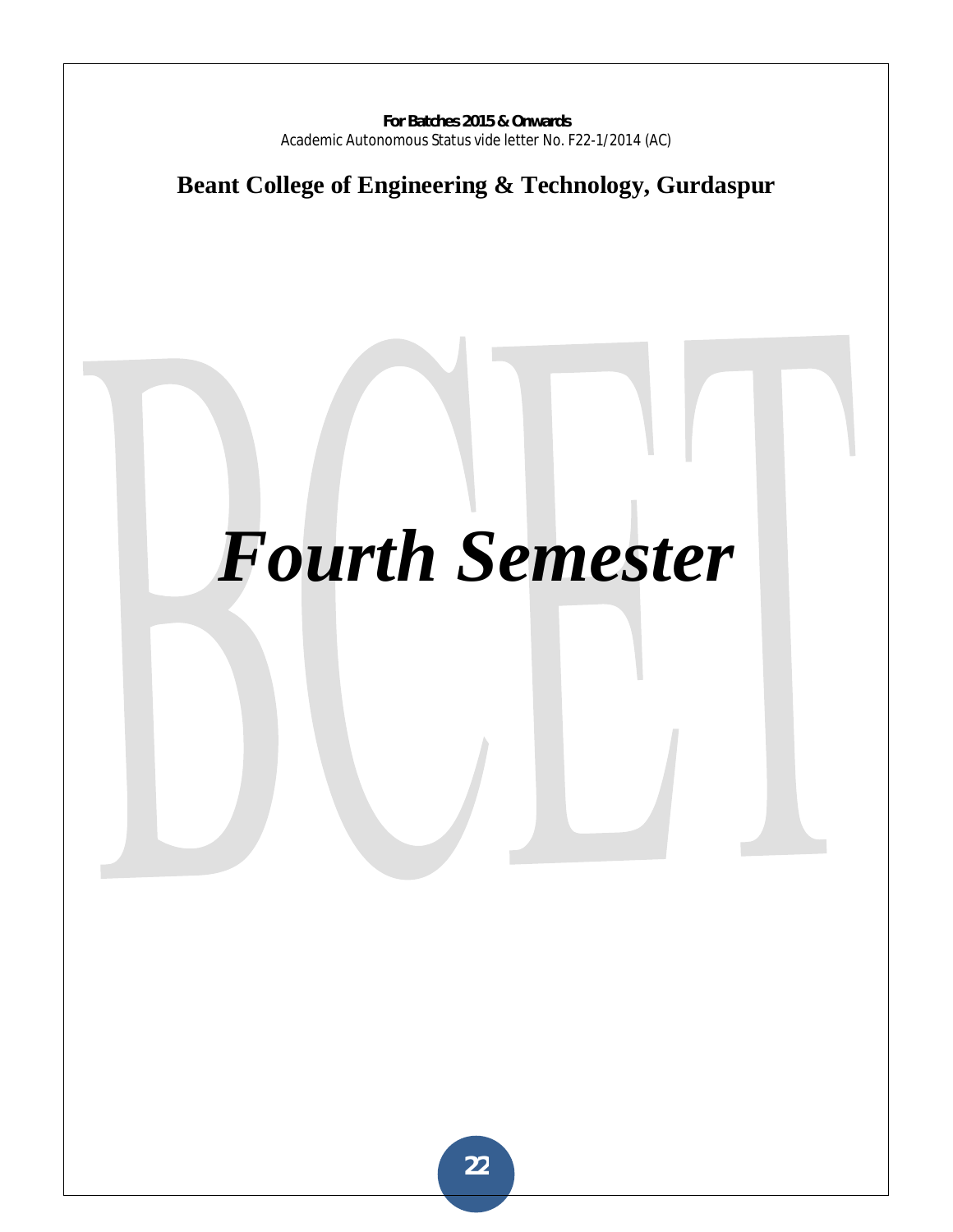## **BTCH- 401 CHEMICAL PROCESS INDUSTRIES**

**Internal Marks : 40 L T P I** L T P **External Marks: 60 3 0 0 Total Marks: 100** 

#### **OBJECTIVE:**

The main aim of this course is to acquaint the students with various broad categories of chemicals, their properties, usage and various technologies available for manufacture. The concept of flow diagrams and requirement of engineering materials for these technologies is included.

#### **OILS AND FATS:**

Status and scope, Major oil seeds production and oil availability in India; Chemical composition and physical properties of vegetable oils, Solvent extraction process, Manufacturing process of Cotton seed oil and Soybean oil, Hydrogenation of oils, Types of Animal fats and oils, Types of Waxes. **(6)**

#### **SOAPS AND DETERGENTS :**

History and growth, Raw material, Manufacturing of detergents, Biodegradability, Fatsplitting process, Soap manufacture, Glycerine manufacture, Materials of construction. **(5)**

#### **SUGAR:**

History and Growth, Uses and Economics, Manufacturing of sugar from sugarcane, refining of cane sugar, Bagasse utilization, Energy requirements and conservation, Environmental considerations, Manufacturing process of sugar from Beet Sugar, Molasses based industries, Manufacturing of Industrial Alcohol and Absolute Alcohol. **(6) Alcohol (6) (6) (6) (6) (6) (6) (6) (6) (6) (6) (6) (6) (6) (6) (6) (6) (6) (6) (6) (6) (6) (6) (6) (6) (6) (6) (6) (6) (6) (** 

#### **PULP AND PAPER:**

History and Growth of industry, Raw materials, Types of pulping process, Kraft sulphate Pulping Process, Sulphite Pulping Process, Recovery of Black Liquor from Kraft Sulphate Process Manufacture of paper, Beating and Refining Process, use of sizing agents, Fourdrinier Machine, Cylinder Machine. **(4)**

#### **INDUSTRIAL GASES:**

Manufacture and uses of hydrogen, carbon dioxide, acetylene, oxygen, nitrogen, inert gases. **(4)**

#### **ACIDS:**

Manufacture and uses of Phosphoric acid, hydrochloric acid, nitric acid, sulphuric acid, major **(3)** engineering problems

#### **FERTILIZERS:**

Status of industry, Grading and classification of fertilizers, N-P-K values, Nitrogen based industries: Method of Production of ammonia by Synthetic ammonia process, Manufacture of Urea from ammonium carbamate and major Engg. problems, Manufacture of Ammonium Nitrate, Manufacture of Red and Yellow phosphorus, Manufacture of Calcium superphosphate and Calcium Triple superphosphate, Corrosion problems and materials of construction. **(7)**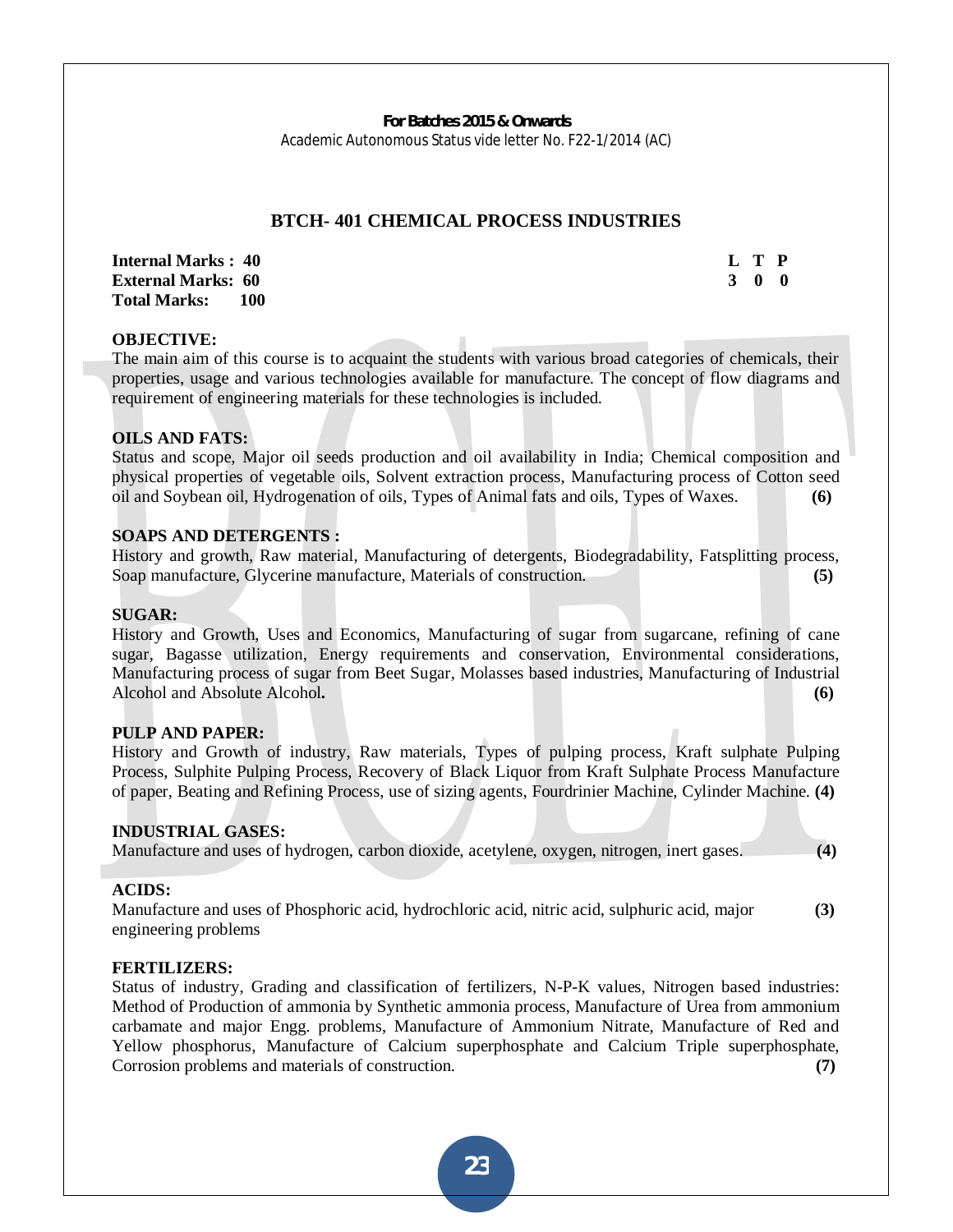#### **SODA ASH:**

Manufacturing processes- Solvay and modified Solvay process, corrosion problems and material of construction. **(4)**

#### **CHLOR ALKALI:**

Electrochemistry of brine electrolysis, Voltage efficiency, Current efficiency, energy efficiency, Current density, Types of cells: Diaphragm cells, Membrane cells and Mercury cells, Electrolysis process for production of Caustic soda and Chlorine and major engineering problems. **(5)**

#### **GLASS AND CEMENT:**

Types and properties of cement, Method of production of Portland Cement, major engineering problems. Types and properties of glass, Manufacturing process of glass, Applications, major engineering problems.

 **(5)**  $(5)$ 

### **BOOKS RECOMMENDED:**

1. Austin G., Shreve's Chemical Process Industries, 5<sup>th</sup> Ed., Tata McGraw Hill, 1990

2. Rao M.G., Sittig M, Dryden's Outlines of Chemical Technology- for 21st Century, 3rd Ed., Affiliated East West Press Pvt. Ltd., 2008.

3. Pandey, G.N., Chemical Technology Volume-I and II, Vikas Publication, 2010.

4. Moulijn J.A., Makkee M., Diepen A., Chemical Process Technology, John Wiley, 2001.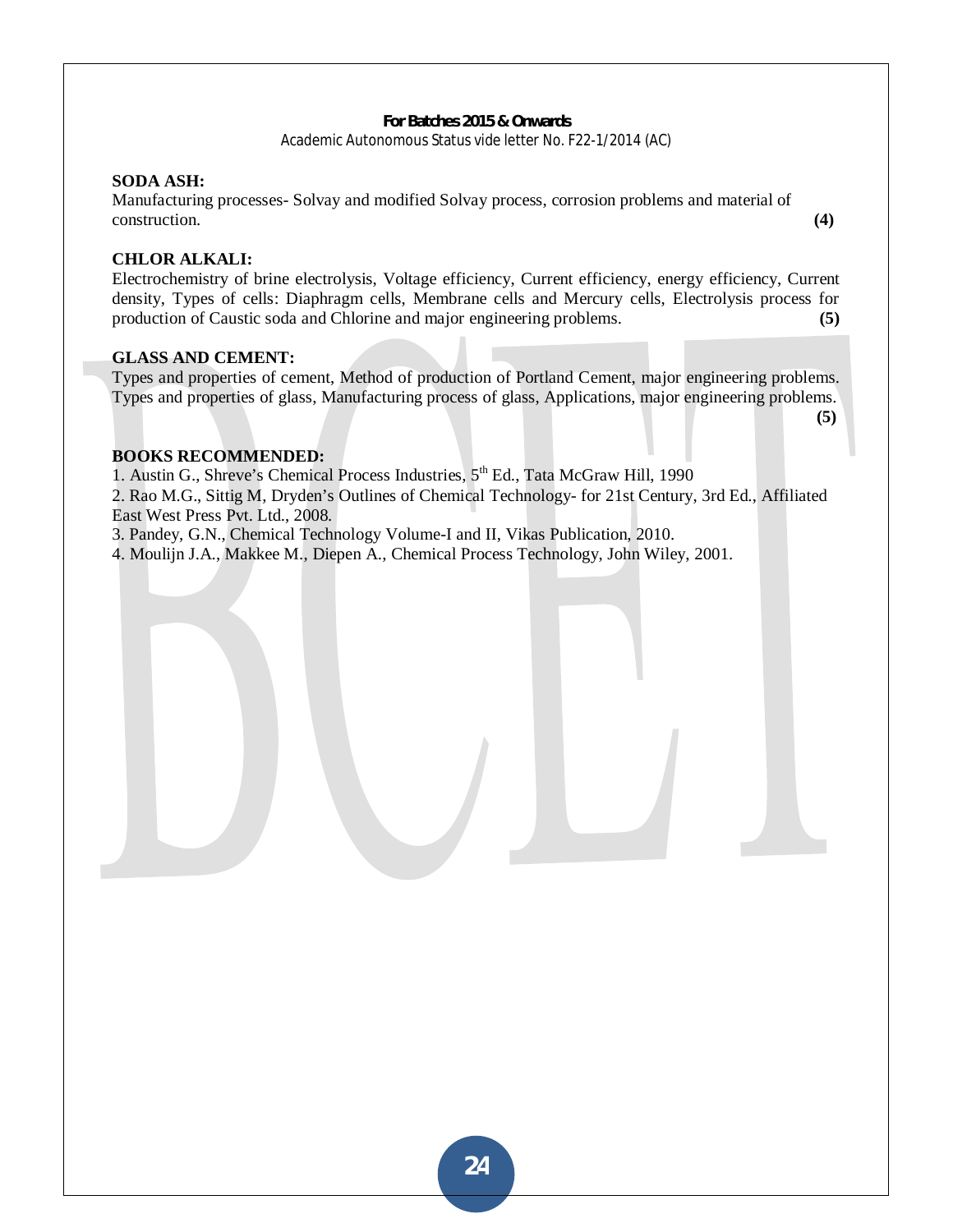# **BTCH- 402 MASS TRANSFER-1**

**Internal Marks : 40 L T P L T P External Marks: 60 3 1 0 3 2 3 4 5 6 7 7 8 7 7 8 7 7 8 7 7 8 7 7 8 7 8 7 7 8 7 8 7 7 8 7 8 7 8 7 8 7 8 7 8 7 8 7 8 7 8 7 8 7 8 7 8 7 8 7 8 7 8 7 8 7 8 7 8 7 8 7 8 7 8 7 8 7 8 7 8 7 8 7 8 7 8 7 8 7 8 7 8 7 8 7 8 7 8 7 8 7 Total Marks: 100** 

#### **OBJECTIVE:**

The objective of this course is to present the principles of mass transfer and their application to separation and purification processes. The concept of mass transfer coefficients, rate expressions and some mass transfer operations is developed.

#### **INTRODUCTION:**

Importance and classification of mass transfer operations in Chemical Engineering. **(2)**

#### **DIFFUSION:**

Diffusion in gases and liquids, Fick's First law of diffusion, Mass balance in simple situations - with and without chemical reaction. Diffusion in solids, diffusion through porous solids and polymers, unsteady state diffusion **(6) (6) (6) (6) (6) (6) (6) (6) (6) (6) (6) (6) (6) (6) (6) (6) (6) (6) (6) (6) (6) (6) (6) (6) (6) (6) (6) (6) (6) (6) (6) (6) (6) (6) (** 

#### **INTERPHASE MASS TRANSFER:**

Theories of Mass transfer, Individual and overall mass transfer coefficients, Convective mass transfer. Mass balance in concurrent and counter-current continuous contact equipment, Concept of operating line, Multi- stage counter current operations, Concept of ideal stage, Stage efficiencies, Design of continuous contact equipments, HTU and NTU concepts. **(10)**

#### **GAS ABSORPTION:**

Design of plate and packed absorption columns, Scrubbers, Non-isothermal absorption, Simultaneous heat and mass transfer. **(10)**

#### **DRYING OF SOLIDS:**

Rate of drying curves, through circulation drying, Continuous drying, Types of dryers. **(6)**

#### **HUMIDIFICATION OPERATIONS:**

VLE & Enthalpy, Reference substance plots, vapour gas mixtures, concept of adiabatic saturation, psychometric charts, adiabatic operations humidification operations and water cooling operations. Dehumidification Equipments: water cooling towers & spray chambers. **(8)**

#### **MEMBRANE SEPARATIONS:**

Types of membranes, permeate flux for ultra filtration concentration polarization, partial rejection of solutes, microfiltration, Reverse Osmosis and Electro-dialysis **(6)**

#### **BOOKS RECOMMENDED:**

- 1. Treybal Robert E., Mass Transfer Operations, 3rd Ed., McGraw Hill, 2001
- 2. Backhurst J.R., Harker J.H., Coulson J.F., Richardson J.M., Chemical Engineering Volume 1, 6th Ed., Butterworth Heinemann, 1999
- 3. Skelland, A.H.P, Diffusional Mass Transfer, Kreiger Publishing Co., 1985.
- 4. McCabe, Warren L., Smith, Julian C. and Harriot, P., Unit Operations of Chemical Engg., 7th Ed.,McGraw Hill, 2005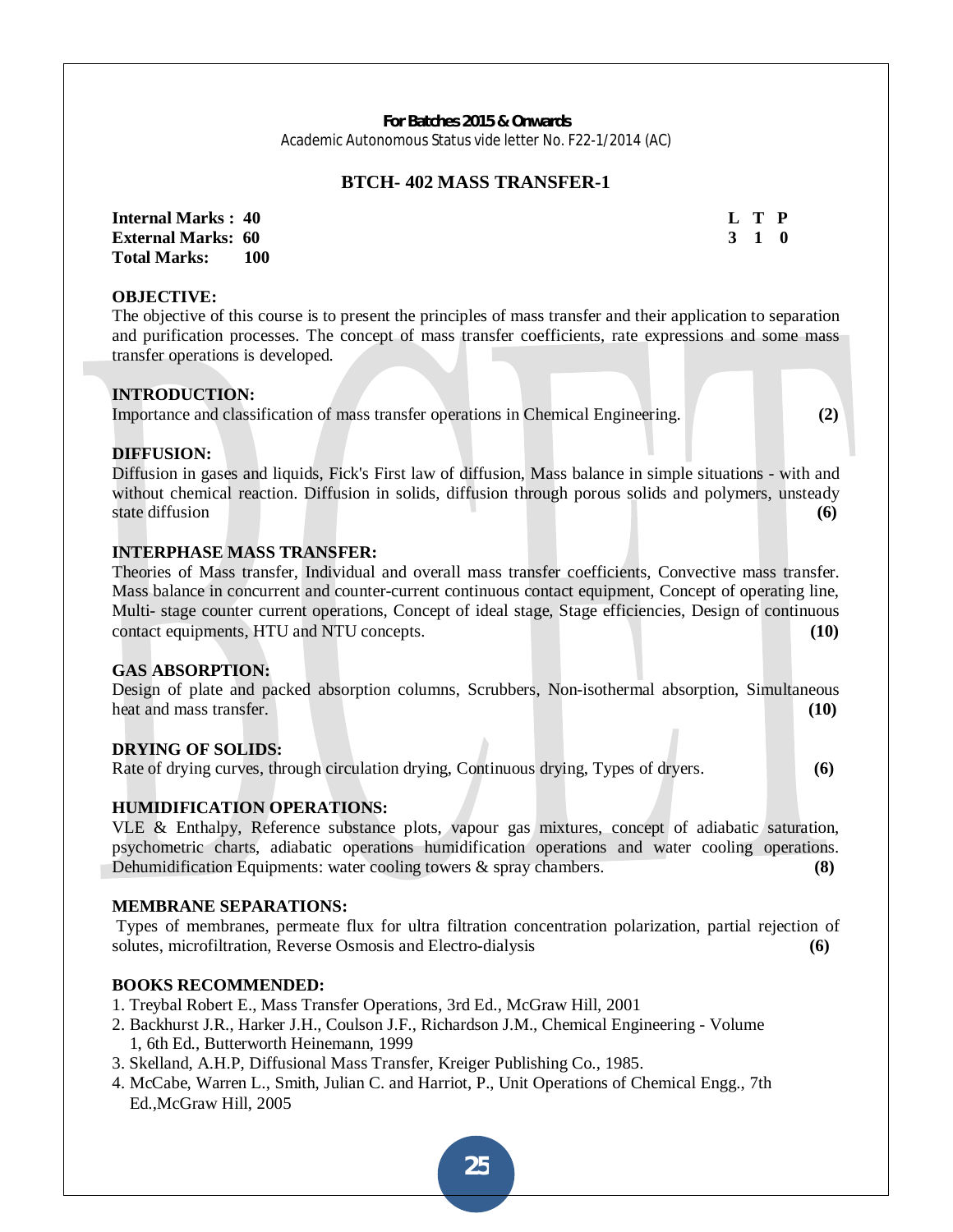#### **BTCH- 403 HEAT TRANSFER**

**Internal Marks : 40 L T P L T P External Marks: 60 3 1 0 3 1 0 3 1 0 3 1 0 3 1 0 3 1 0 3 1 0 3 1 0 3 1 0 3 1 0 3 1 0 3 1 0 3 1 0 4 0 4 0 4 0 4 0 4 0 4 0 4 0 4 0 4 0 4 0 4 0 4 0 4 Total Marks: 100** 

**OBJECTIVE:** The objective of the course is to introduce to students heat transfer mechanisms in solids and fluids and their chemical process applications. At the conclusion of the course, the student should possess the ability to model steady and unsteady heat transfer in simple systems and design heat exchangers. It requires use of thermodynamics and fluid mechanics and sets the basis for the design of reactors and separation processes.

#### **MODES OF HEAT TRANSFER:**

Conduction Fourier's law, one dimensional heat conduction through plane and composite structures having plane wall, spherical & cylindrical geometry. Steady state heat flow with heat source through plane wall and cylindrical surface. Thermal conductivity of materials. Insulating materials and critical thickness of insulation. Unsteady-state conduction; Lumped heat capacity system, semi-infinite solid and Heisler chart. **(8)**

#### **CONVECTION:**

Free and forced convection, Concept of thermal boundary layer, concept of overall heat transfer coefficient for laminar and turbulent flow, Heat transfer inside & outside tubes with significance of Nusselt, Prandtl, Reynolds, Biot, Fourier and Peclet numbers. Modeling of convective heat transfer coefficient by using dimensional analysis for natural convection. **(10)**

#### **RADIATION:**

Distribution of radiant energy, Definition of emissivity, absorptivity, Reflectivity and transmissivity, concept of Black and Grey bodies, Planck's law of monochromatic radiation, Kirchhoff's law, Wien's displacement law, Stefan-Boltzmann law, definition of intensity of radiation. Radiation formula for radiation exchange between simple bodies, two parallel surfaces and between any source and receiver, radiation shields **(6)**

### **CONDENSATION AND BOILING HEAT TRANSFER:**

Dropwise and Film wise condensation of pure and mixed vapors, Convective, Nucleate & Film boiling, Theory and correlations, critical boiling flux. **(6)** (6)

#### **HEAT EXCHANGERS:**

Heat exchangers - double pipe heat exchanger, Shell-and-Tube heat exchangers, plate type heat exchanger, concept and calculation of log mean temperature difference, temperature correction factor for shell & tube exchangers, fouling factors, overall heat transfer coefficient Theory of Fins and their applications Reboiler and Condensers, counter current dry contact Condenser, parallel current- wet contact Condenser. **(10)**

#### **EVAPORATORS:**

Various types of evaporators- Standard vertical tube evaporator, basket type vertical evaporator, forced circulation evaporator and horizontal tube evaporators. Single effect evaporators and multi-effect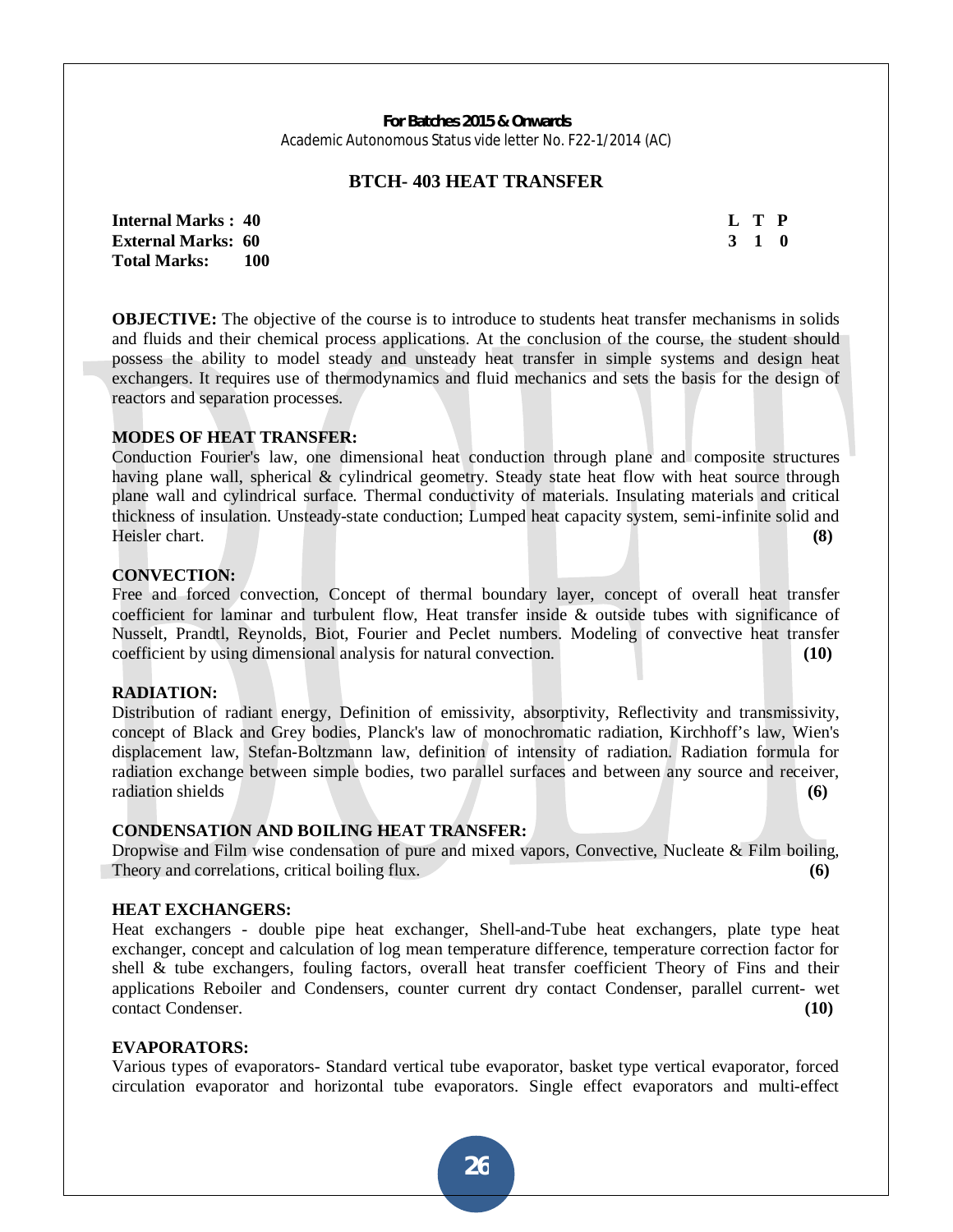evaporators and its various types of feed arrangements, boiling point elevation, capacity and economy of evaporators. Evaporation under vacuum. **(8)** 

#### **BOOKS RECOMMENDED:**

1. Holman, J.P., Heat Transfer, 10th Ed., McGraw Hill, 2010.

2. McAdams W.H., Heat Transmission, 3rd Ed., Kreiger Publishing Co, 1985

3. Backhurst J.R., Harker J.H., Coulson J.F., Richardson J.M., Chemical Engineering - Volume 1, 6th Ed., Butterworth Heinemann, 1999

4. McCabe, Warren L., Smith, Julian C. and Harriot, P., Unit Operations of Chemical Engg., 7th Ed., McGraw Hill, 2005

5. Kern D.Q., Process Heat Transfer, McGraw Hill.

6. Kreith F., Manglik R.M., Bohn M.S., Principles of Heat Transfer, 7th Ed., Brooks Cole Thomson Learning Publication, 2010

7. Incropera F.P., DeWitt D.P., Bergman T.L., Lavine A.S., Fundamentals of Heat and Mass Transfer,7th Ed., John Wiley, 2011.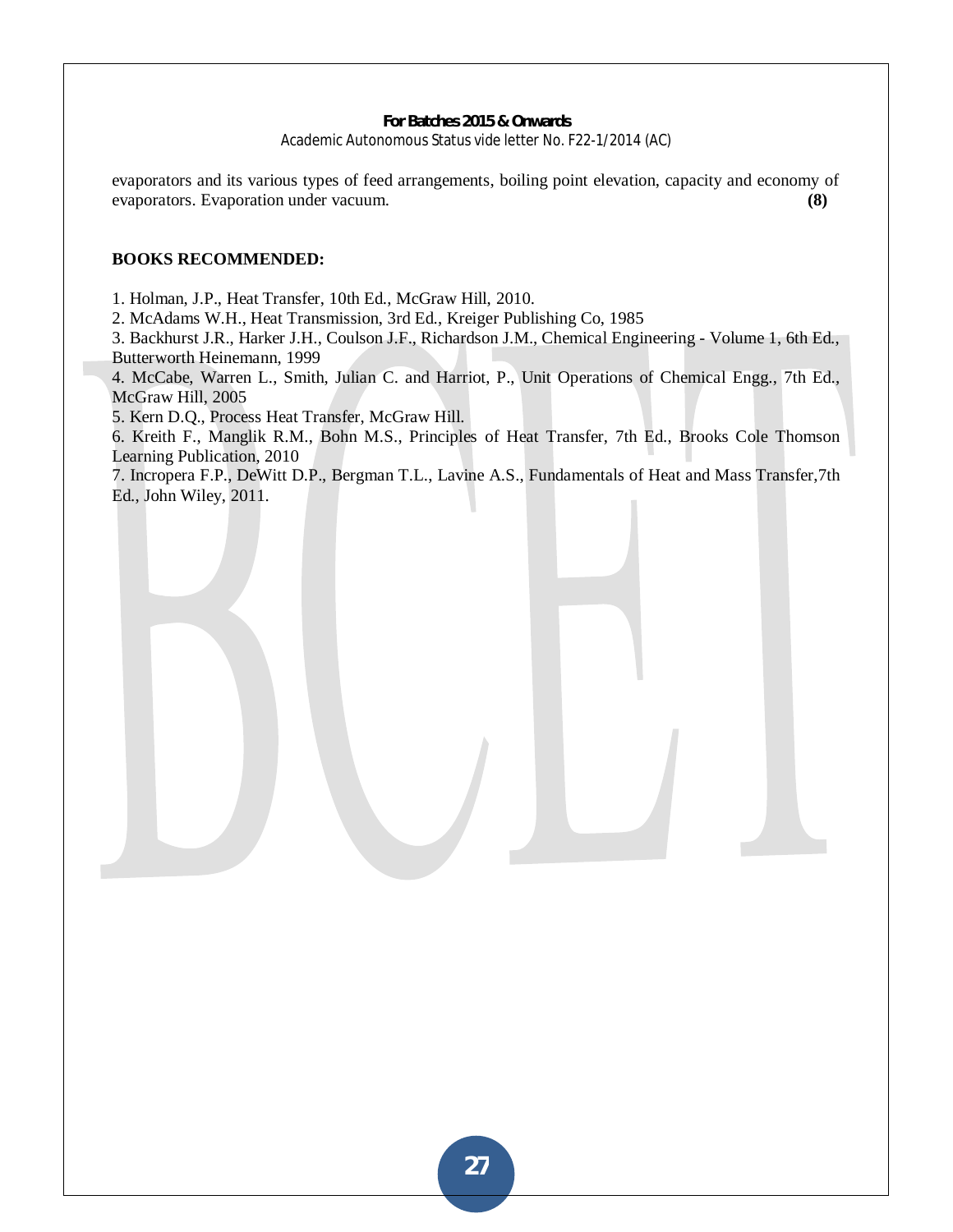#### **BTCH- 404 CHEMICAL PROCESS INSTRUMENTATION**

**Internal Marks : 40 L T P L T P External Marks: 60 3 1 0 3 2 3 4 5 6 7 7 8 7 7 8 7 7 8 7 7 8 7 8 7 7 8 7 7 8 7 8 7 8 7 8 7 8 7 8 7 8 7 8 7 8 7 8 7 8 7 8 7 8 7 8 7 8 7 8 7 8 7 8 7 8 7 8 7 8 7 8 7 8 7 8 7 8 7 8 7 8 7 8 7 8 7 8 7 8 7 8 7 8 7 8 7 8 7 8 7 8 Total Marks: 100** 

#### **OBJECTIVE:**

The objective of the course is to introduce to student's various types of instruments and their chemical process applications.

#### **INTRODUCTION:**

Importance of instruments in Chemical Process industries, Classification of instruments, Static and Dynamic characteristics of instrument. **(5)** (5)

#### **TEMPERATURE MEASUREMENT:**

Thermocouples, resistance & filled thermometers, thermistors, optical and radiation pyrometer **(8)**

#### **FLOW & LEVEL MEASUREMENTS:**

Liquid level measurement-Direct and differential method and Flow measuring devices, Use of obstruction type meters, Variable area meters. Pressure probes, positive displacement type meters. **(8)** 

#### **INSTRUMENTS FOR PRESSURE MEASUREMENT:**

Use of manometers, Bourdon gauge, bellow type gauge, Measurement of vacuum and pressure, Transducers. **(8)**

#### **INSTRUMENTS FOR MISCELLANEOUS MEASUREMENTS:**

Measurement of Nuclear Radiation, Viscosity, Conductivity, Humidity and pH value, Industrial weighing and feeding systems, Instrument for gas analysis, gas chromatography, Masspectroscopy. Process instrumentation, recording instruments, indicating and signaling instruments, Transmission of instrument reading, control centre, Instrumentation diagram, Instrumentation in modern plant. **(14)** 

#### **CONTROLS:**

Introduction to the concept of Automatic process control and Process and Instrumentation diagrams of typical units like Reactors and Evaporators. **(5)** 

#### **BOOKS RECOMMENDED:**

- 1. Eckman D.P., Industrial Instrumentation, Wiley Eastern, 1974
- 2. Harriott P., Process Control, Tata McGraw Hill, 2001.
- 3. Patranabis D., Principles of Process Control, 2nd Ed., Tata McGraw Hill, 2001
- 4. Pollard, Process Control for Chemical and Allied Industries, Butterworth Heinnemann, 1971.
- 5. Weber T. W., An Introduction to Process Dynamics & Control, Kreiger Publishing Co, 1988
- 6. Coughanour, D. R., Process System Analysis & Control, McGraw Hill.
- 7. Coughanowr D. R., Leblanc S., Process System Analysis and Control, 3rd Ed., McGraw Hill, 2009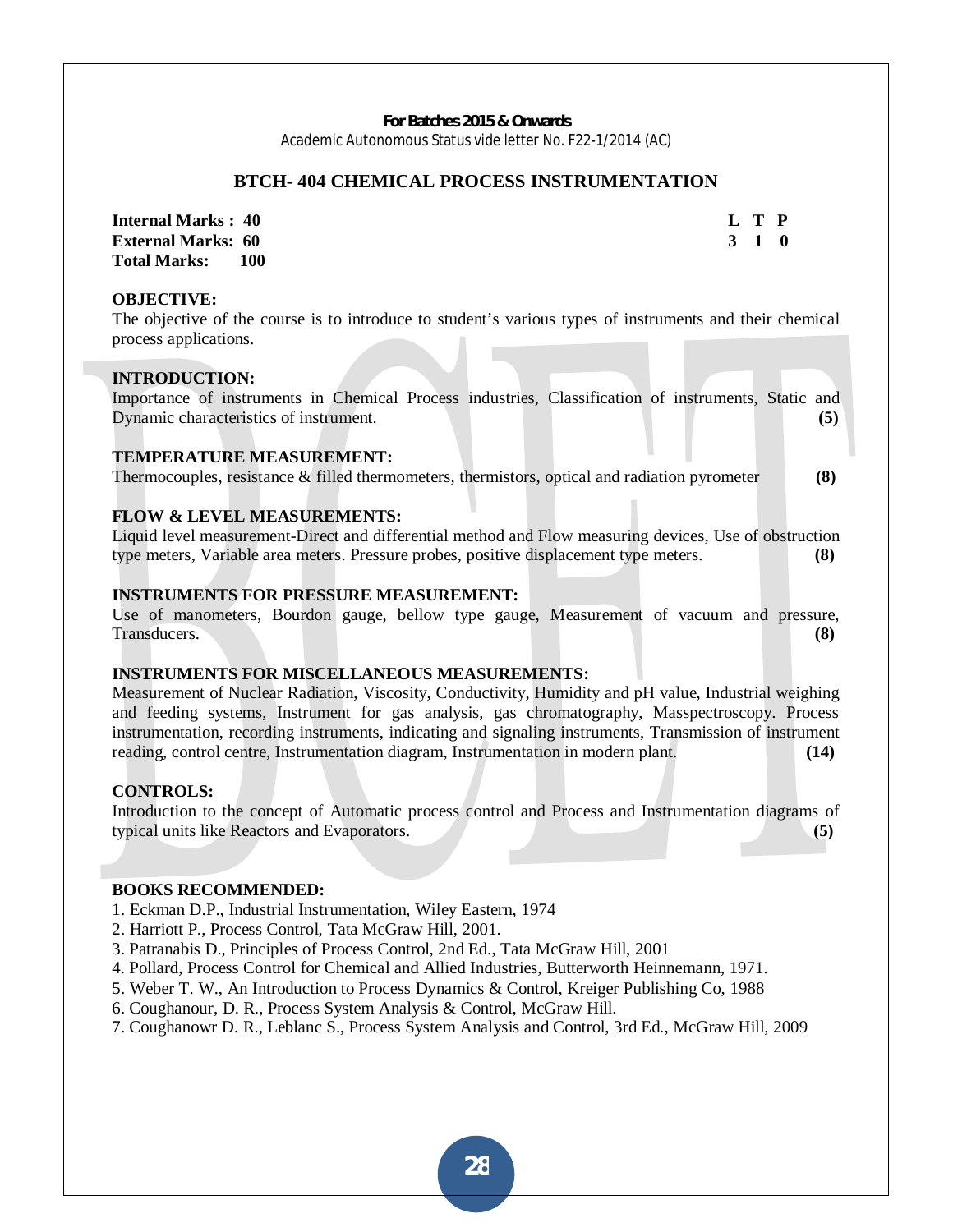### **BTCH- 405 CHEMICAL REACTION ENGINEERING-I**

**Internal Marks : 40 L T P L T P External Marks: 60 3 1 0 3 2 3 4 5 6 7 7 8 7 7 8 7 7 8 7 7 8 7 8 7 7 8 7 7 8 7 8 7 8 7 8 7 8 7 8 7 8 7 8 7 8 7 8 7 8 7 8 7 8 7 8 7 8 7 8 7 8 7 8 7 8 7 8 7 8 7 8 7 8 7 8 7 8 7 8 7 8 7 8 7 8 7 8 7 8 7 8 7 8 7 8 7 8 7 8 7 8 Total Marks: 100** 

#### **OBJECTIVE:**

This course teaches the principles of reaction engineering and reactor design for homogeneous reactions. It is one of the core subjects in the chemical engineering curriculum. The course integrates fluid mechanics and heat transfer to the design and analysis of isothermal, non-isothermal, ideal and non-ideal reactors. Students learn the application of stoichiometry and rate law to design a chemical reactor that produces the desired conversion of reactants.

#### **INTRODUCTION:**

Introduction & Importance of Chemical Reaction Engineering, Kinetics of homogeneous reactions, Concepts of reaction rates, rate equation, rate constant, order & molecularity, Mechanism for Elementary & Non-elementary reaction. **(8)** 

#### **DESIGN FOR SINGLE REACTIONS:**

Material balance equation for ideal batch reactor and its use for kinetic interpretation of data and isothermal reactor design for simple & complex rate equation. Performance equations for CSTR and PFR and their use for kinetic interpretation and design Comparison of batch reactor, CSTR & PFR, Recycle reactor, concept of yield & selectivity Reactor combinations of CSTR and PFR **(16)** 

#### **DESIGN FOR MULTIPLE REACTIONS:**

Quantitative treatment of Series & parallel multiple reaction in a batch reactor, CSTR & PFR, Concept of Product distribution for multiple reactions. **(8)** 

#### **TEMPERATURE & PRESSURE EFFECTS:**

Concept of adiabatic & non-isothermal operations, Energy balance equation for Batch, CSTR & PFR and their application to design of reactors, optimal temperature progression, multiple steady states in CSTR. **(8) (8)** 

### N**ON-IDEALITY:**

Basics of non-ideal flow, residence time distribution, States of segregation, Measurement and application of RTD, E-Age distribution function & F-curve and inter-relationship between them, Conversion in nonideal reactors. **(8)**

#### **BOOKS RECOMMENDED:**

1. Levenspiel O., Chemical Reaction Engineering, 3rd Ed., John Willey, 2004.

2. Smith J.M., Chemical Engineering Kinetics, 3rd Ed., McGraw Hill, 1981

3. Peacock D.G., Richardson J.F., Chemical Engineering - Volume 3, 3rd Ed., Butterworth Heinemann,1994

4. Walas S.M., Reaction Kinetics for Chemical Engg, 3rd Ed., McGraw Hill Book Co, Inc

5. Denbigh K.G. , Turner J.C.R., Chemical Reactor Theory -an Introduction, 3rd Ed., Cambridge Univ.Press London, 1984.

6. Fogler H. S., Elements of Chemical Reaction Engineering, 4th Ed., Prentice Hall, 2006.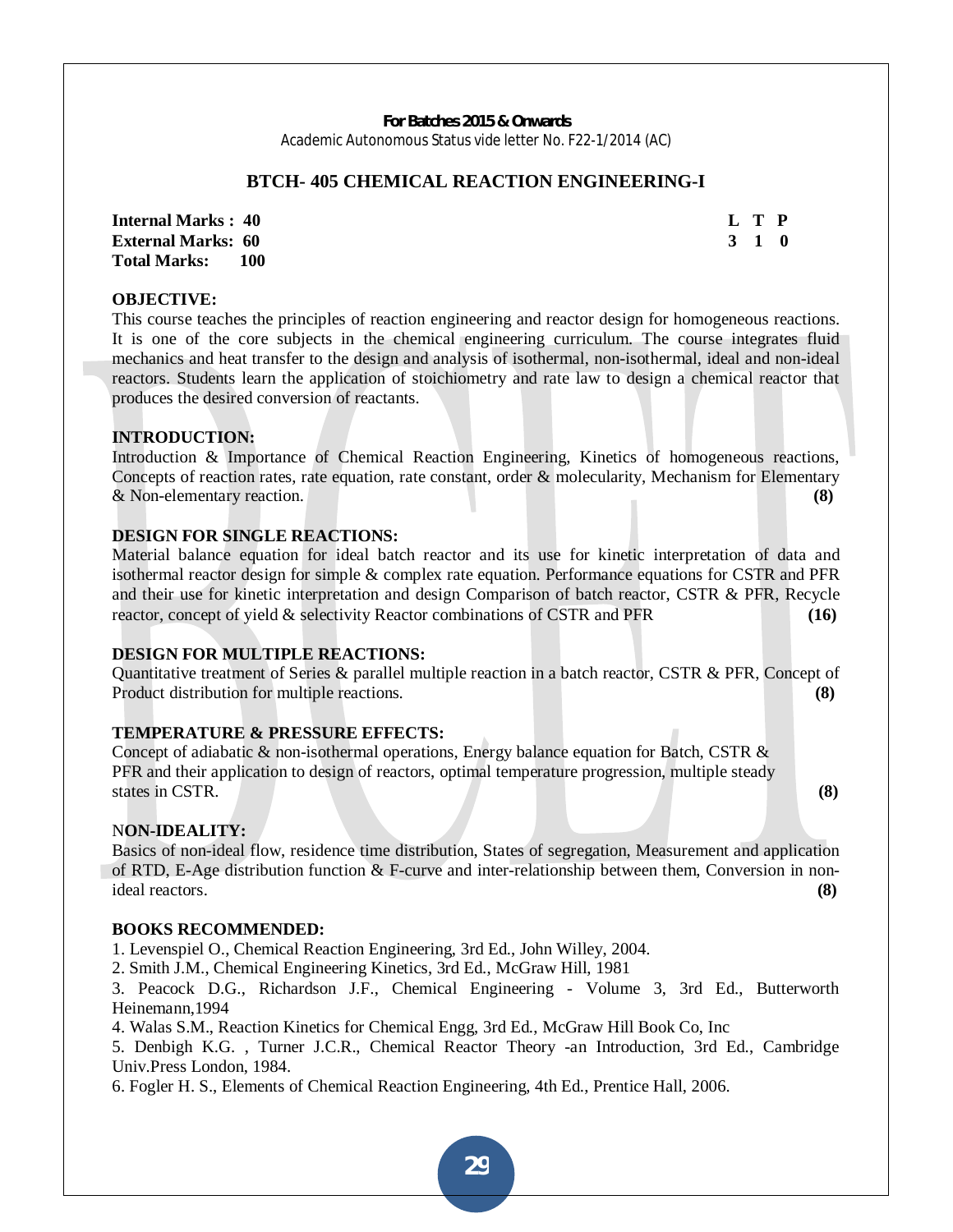## **BTCH- 406 HEAT TRANSFER LABORATORY**

**Internal Marks : 30 L T P L T P External Marks: 20** 0 0 3 **Total Marks: 50** 

1 To determine the thermal conductivity of insulating powder.

2.To determine total thermal resistance and thermal conductivity of composite wall. Also find temperature gradient along composite wall structure.

3 To determine the thermal conductivity of a Good Conducting material, say Brass.

4.To determine heat flow rate through the lagged pipe for known value of thermal conductivity of lagging material.

5.To determine the Stefan's Boltzmann constant by Stefan's Boltzman Apparatus.

6.To find the heat transfer coefficient of heat loss by vertical pipe by natural convection.

7.To find heat transfer coefficient for parallel flow and counter flow for double pipe heat exchanger.

8.To find heat transfer coefficient loosing heat by forced convection to air flowing through it for different air flow rates & heat flow rates.

9. To determine the emissivity of a given test plate and the effect of temperature on it.

10.To determine the super thermal conductivity of heat pipe and to compare its working with best conductor i.e. Cu pipe and SS pipe.

11.To determine the temperature distribution in the fin and effectiveness of Fin by Natural convection and forced convection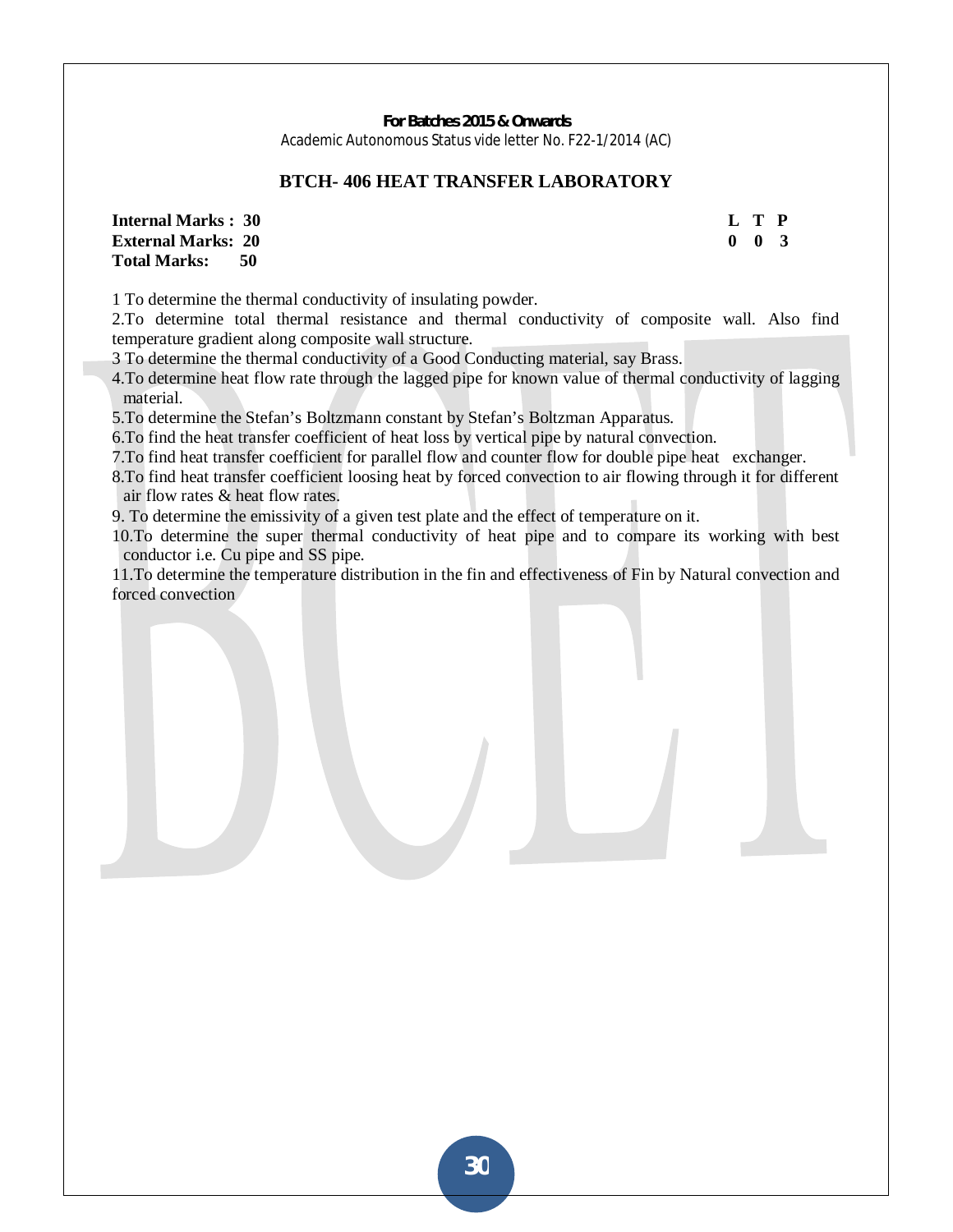# **BTCH- 407 CHEMICAL TECHNOLOGY LABORATORY**

**Internal Marks : 30 L T P External Marks: 20 Total Marks: 50**  1. To perform proximate analysis of a given sample of coal. 2. To determine the acid value of an oil/fat. 3. To determine the saponification value of an oil/fat. 4. To determine the iodine value of an oil/fat. 5. Preparation of phenol-formaldehyde. 6. Preparation of urea-formaldehyde. 7. To determine the viscosity of a given sample of oil. 8. To estimate the given reducing sugar using BENEDICT'S METHOD. 9. Determination of N-P-K value of a fertilizer 10. Preparation of polymer product using Injection moulding or compression moulding.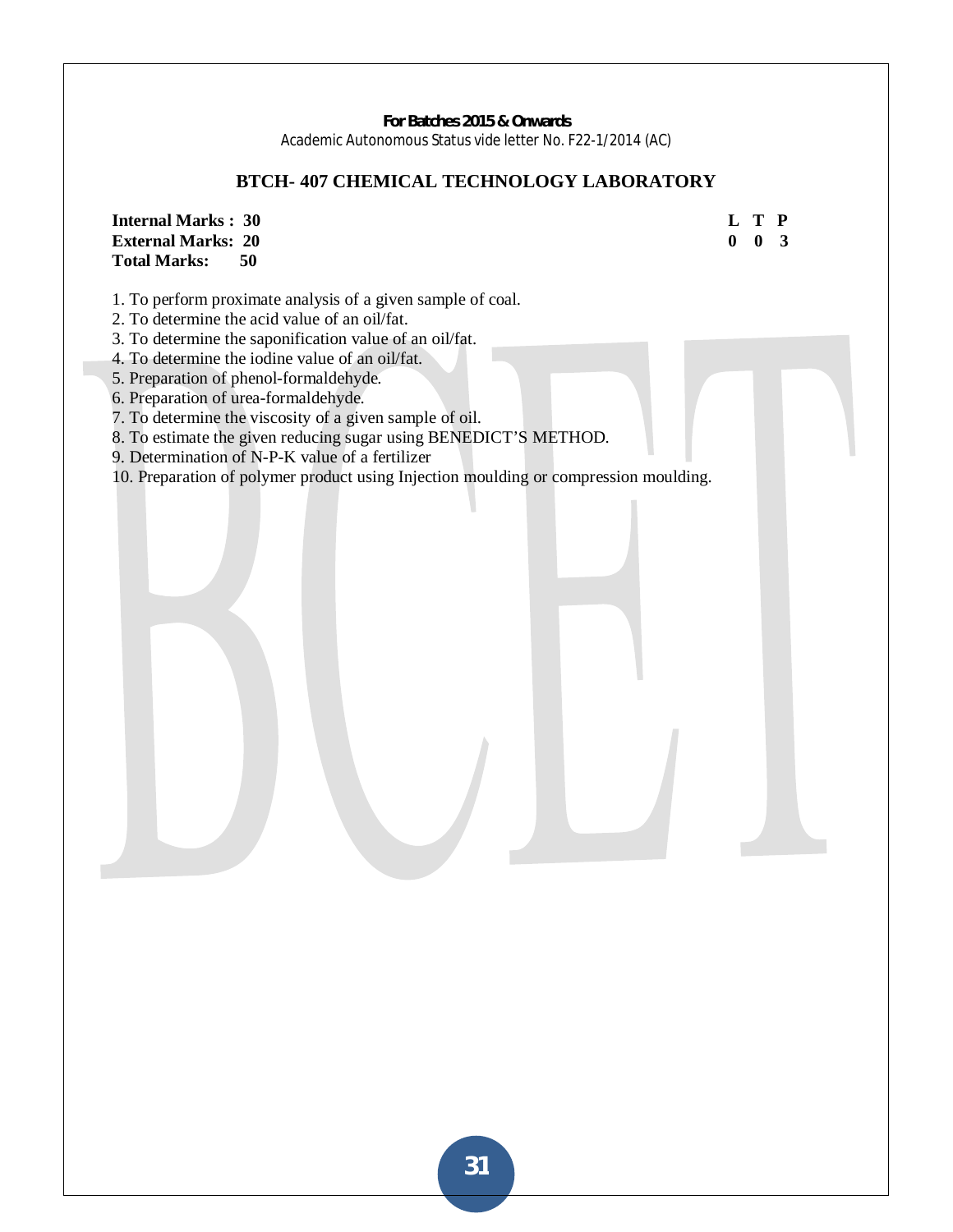# **BTCH- 408 CAD IN CHEMICAL ENGINEERING**

**Internal Marks : 30** L T P **External Marks : 20** C **I** T P **D I** T P **D I** T **P D I I** T **P D 0 0 3 External Marks: 20 Total Marks: 50** 

1. Traditional drafting of various assemblies, pipe joints, sectional views and valves.

2. Introduction to various computer software's and Computer Aided Drafting. Study and use of various commands from Menus, Command Tool Box and Command prompt area.

3. Applications of Auto – CAD

- Drawing of Process and Flow Sheets.
- X-Y Graphs, Heat Exchangers.
- Columns: Packed Columns, Plate Columns.
- Jacketed vessels, Boiler parts like spring loaded steam stop valve.
- Cut View of Centrifugal pump and rotary compressor to show internal details.
- 4. Introduction to CHEMCAD.

5.Applications of CHEMCAD in Plant Design.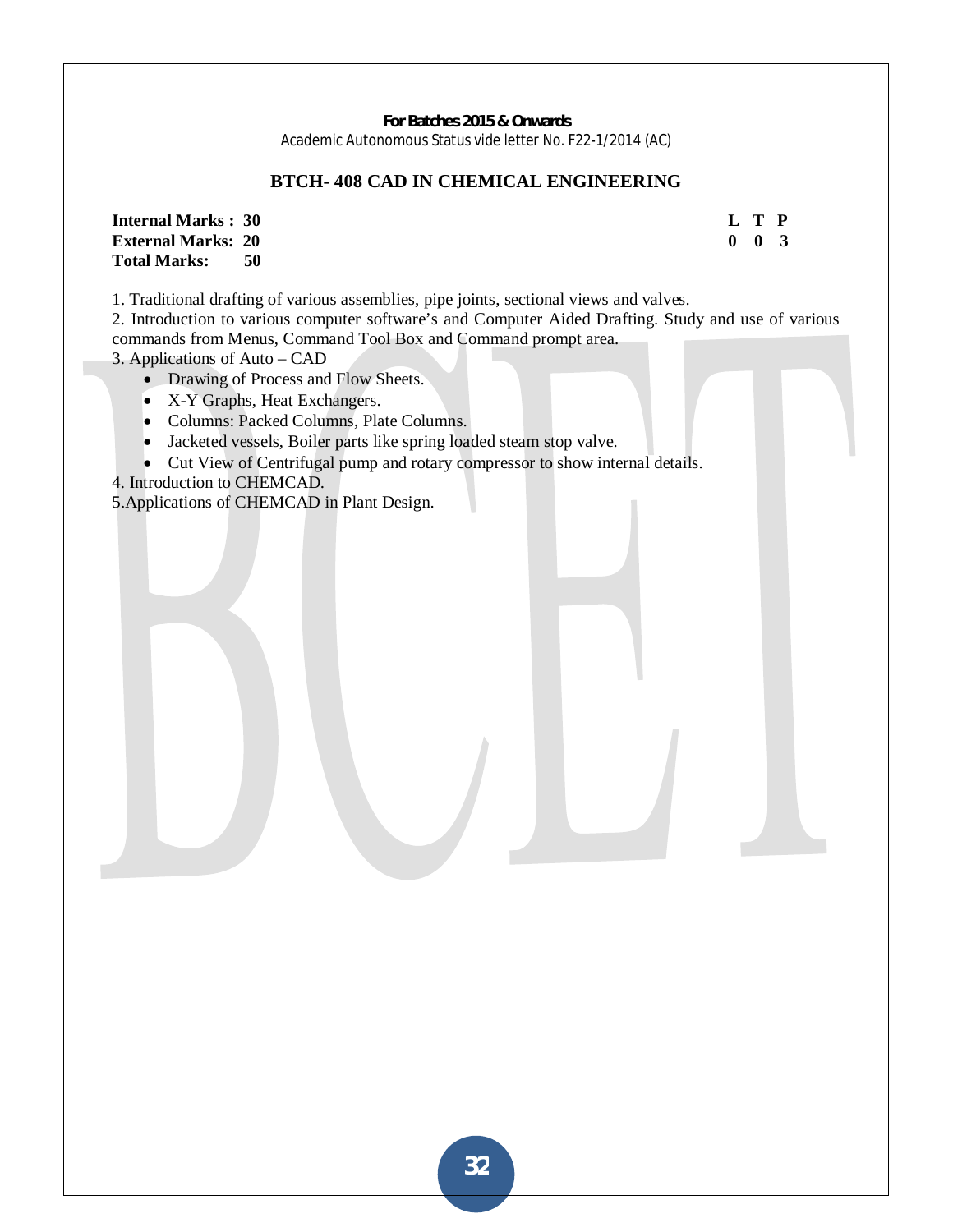**Beant College of Engineering & Technology, Gurdaspur** 

# *Fifth Semester*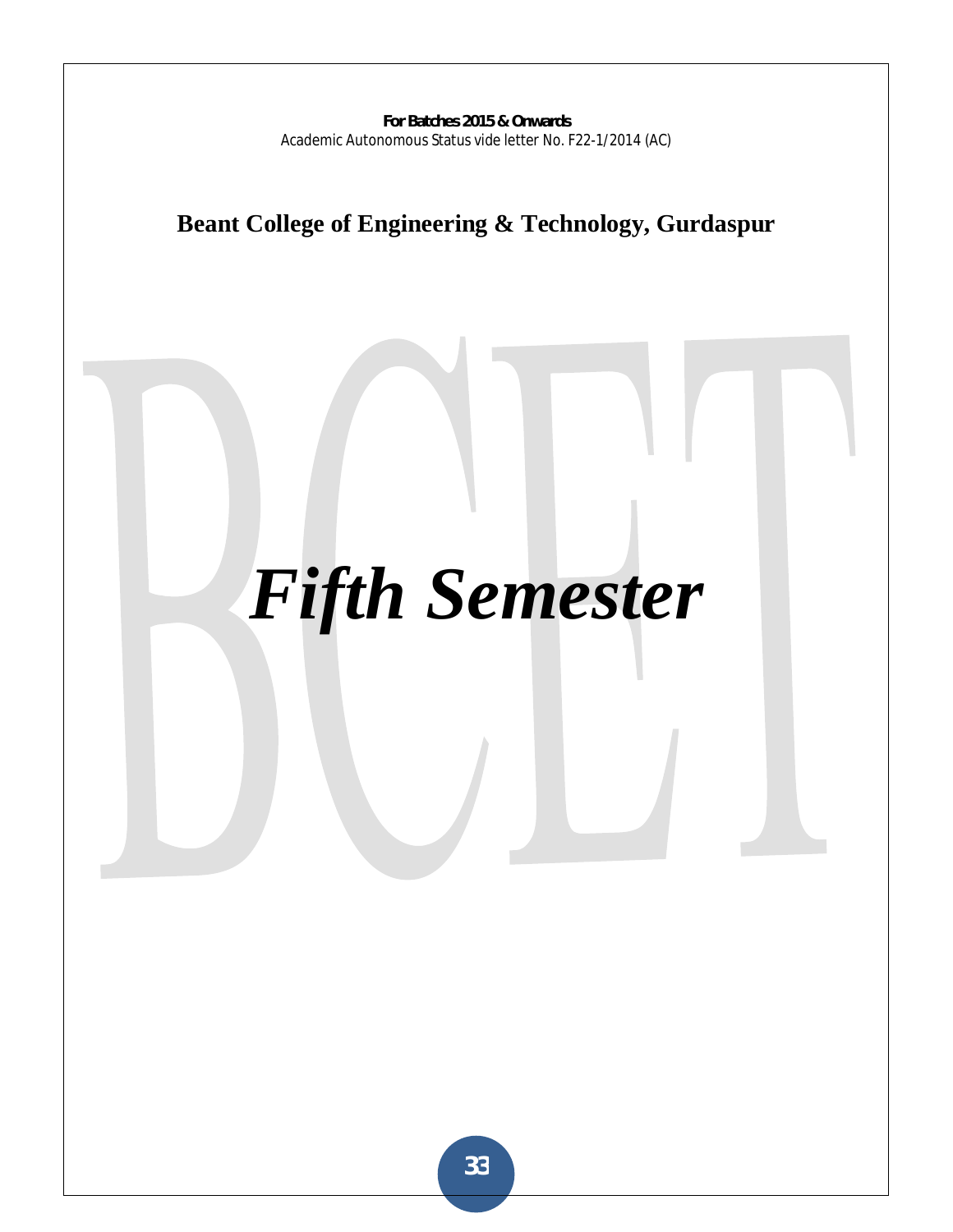#### **BTCH-501 CHEMICAL REACTION ENGINEERING-II**

**Internal Marks: 40 External Marks: 60 Total Marks: 100 L T P 3 1 0**

#### **OBJECTIVE:**

This course teaches the principles of reaction engineering and reactor design for heterogeneous reactions. It is one of the core subjects in the chemical engineering curriculum. The course includes the use of mass transfer and heat transfer principles as applicable to heterogeneous reactions and their application to reactor design.

#### **KINETICS OF HETEROGENEOUS REACTIONS:**

Introduction to catalysts & their classification, Concepts of physical absorption and Chemisorptions, Preparation of solid catalysts, Deactivation of Catalysts, Synthesis of rate law, mechanism & rate limiting step for catalytic reactions, Langmuir Hinshelwood rate equations and parameter estimation. **(10)**

#### **DIFFUSION THROUGH POROUS CATALYST PARTICLES:**

Effectiveness factor for pore diffusion resistance through a single cylindrical pore, Significance of Thiele modulus, Heat effects during reaction, Performance equations for solid- gas reactions for different reactor types & determination of controlling resistance **(10)**

#### **KINETICS OF FLUID-PARTICLE REACTIONS:**

Modelling of gas-solid non-catalytic reactions and determination of parameters, Combination of resistances & determination of rate controlling step. **(10)**

#### **KINETICS & DESIGN OF FLUID-FLUID REACTIONS:**

Interface behavior for liquid-phase reaction, Regimes for different reaction kinetics for liquid-liquid reactions, Determination of reaction rate & tower height based on film and penetration theories, Concept of Enhancement factor & Hatta Number **(10)**

#### **DESIGN OF HETEROGENEOUS REACTORS**:

Analysis of rate data design outline and selection of fixed bed, fluidized bed and slurry reactors, Reactor systems and design for gas-liquid-solid non-catalytic system**. (8)**

#### **BOOKS RECOMMENDED:**

1. Smith J.M., Chemical Engineering Kinetics, 3rd Ed., McGraw Hill, 1981.

2. Levenspiel O., Chemical Reaction Engineering, 3rd Ed., John Willey, 2004.

3. Peacock D.G., Richardson J.F., Chemical Engineering – Volume 3, 3rd Ed., Butterworth Heinemann, 1994

4. Walas S.M., Reaction Kinetics for Chemical Engineer, 3rd Ed., McGraw Hill Book Co, Inc.

5. Denbigh K.G., Turner J.C.R., Chemical Reactor Theory –an Introduction, 3rd Ed., Cambridge Univ. Press London, 1984.

6. Fogler H. S., Elements of Chemical Reaction Engineering, 4th Ed., Prentice Hall, 2006

7. Carberry, J.J. Chemical and Catalytic Reaction Engineering, McGraw Hill, New York, 1976.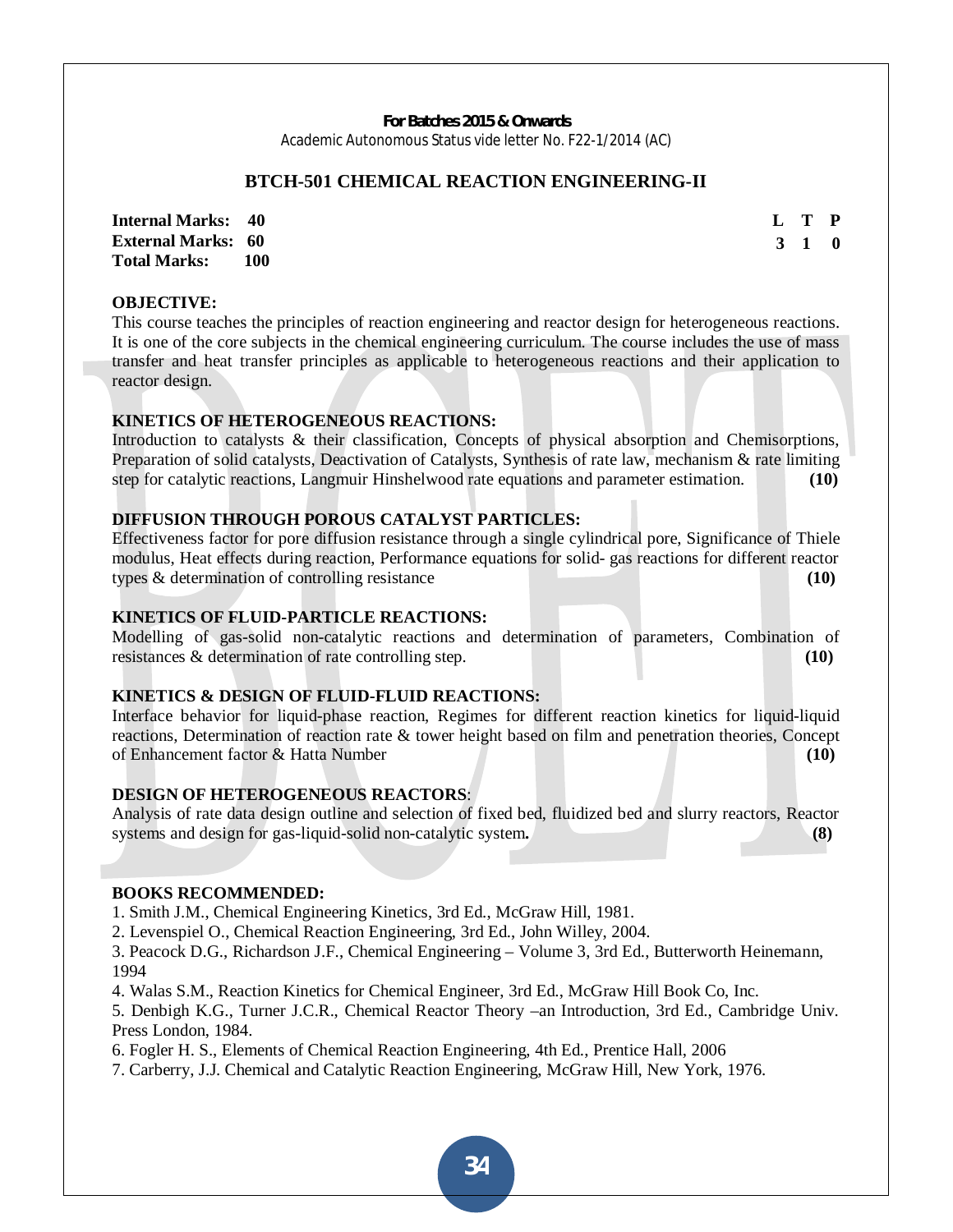#### **BTCH-502 MASS TRANSFER-II**

**Internal Marks: 40 External Marks: 60 Total Marks: 100**   **L T P 3 1 0**

## **OBJECTIVE:**

The objective of this course is to present the principles of mass transfer and their application to separation and purification processes. The concept of various mass transfer operations is developed which are extensively used.

#### **DISTILLATION:**

Vapor-liquid equilibria, Raoult's Law and Dalton's law, relative volatility, Flash distillation, Differential distillation, Continuous Rectification- Binary system, Steam distillation, Multistage tray tower- McCabe-Thiele method, Ponchon-Savarit method, Underwood and Fenske equations, Minimum and optimum reflux ratios, multiple feeds and side streams, principles of azeotropic and extractive distillation. (**18)**

#### **LIQUID-LIQUID EXTRACTION:**

Equilibrium diagram, Choice of solvent, Single stage and multistage counter-current extraction with/without reflux. Extraction equipment: Rotating disc contractor, Scheibel extractor, Pulsed column extractor, Podbilniak extractor. (**10)**

#### **LEACHING:**

Single stage and multistage cross current and counter current leaching. Leaching equipment: Rotocel extractor, Kennedy extractor, Bollman extractor, Continuous horizontal extractor, Equilibrium. **(8)**

#### **ADSORPTION:**

Types, nature of adsorbents, Adsorption equilibria- single species- Langmuir, Freundlich isotherms, Adsorption operations –single stage and multi stage. **(7)**

#### **CRYSTALLIZATION:**

Equilibria and yields, Methods of forming nuclei in solution and crystal growth, equipments- vacuum crystallizer, Draft tube-baffle crystallizer. **(5)**

#### **BOOKS RECOMMENDED:**

- 1. Treybal Robert E., Mass Transfer Operations, 3rd Ed., McGraw Hill, 2001
- 2. Sherwood T. K., Pigford R.L., Wilke C.R., Mass Transfer, Chemical Engineering Series, McGraw Hill, 1975.

3. Backhurst J.R., Harker J.H., Coulson J.F., Richardson J.M., Chemical Engineering – Volume 1, 6th Ed., Butterworth Heinemann, 1999

4. McCabe, Warren L., Smith, Julian C. and Harriot, P., Unit Operations of Chemical Engg. 7th Ed., McGraw Hill, 2005

5. Harker J. H., Richardson, J. F., Backhurst J. R., Chemical Engg. Vol. 2.5<sup>th</sup> Ed., Butterworth-Heinemann, 2003.

6. Holland, Charles D., Fundamentals and Modelling of Separation Processes, Prentice Hall, Inc. New Jersey.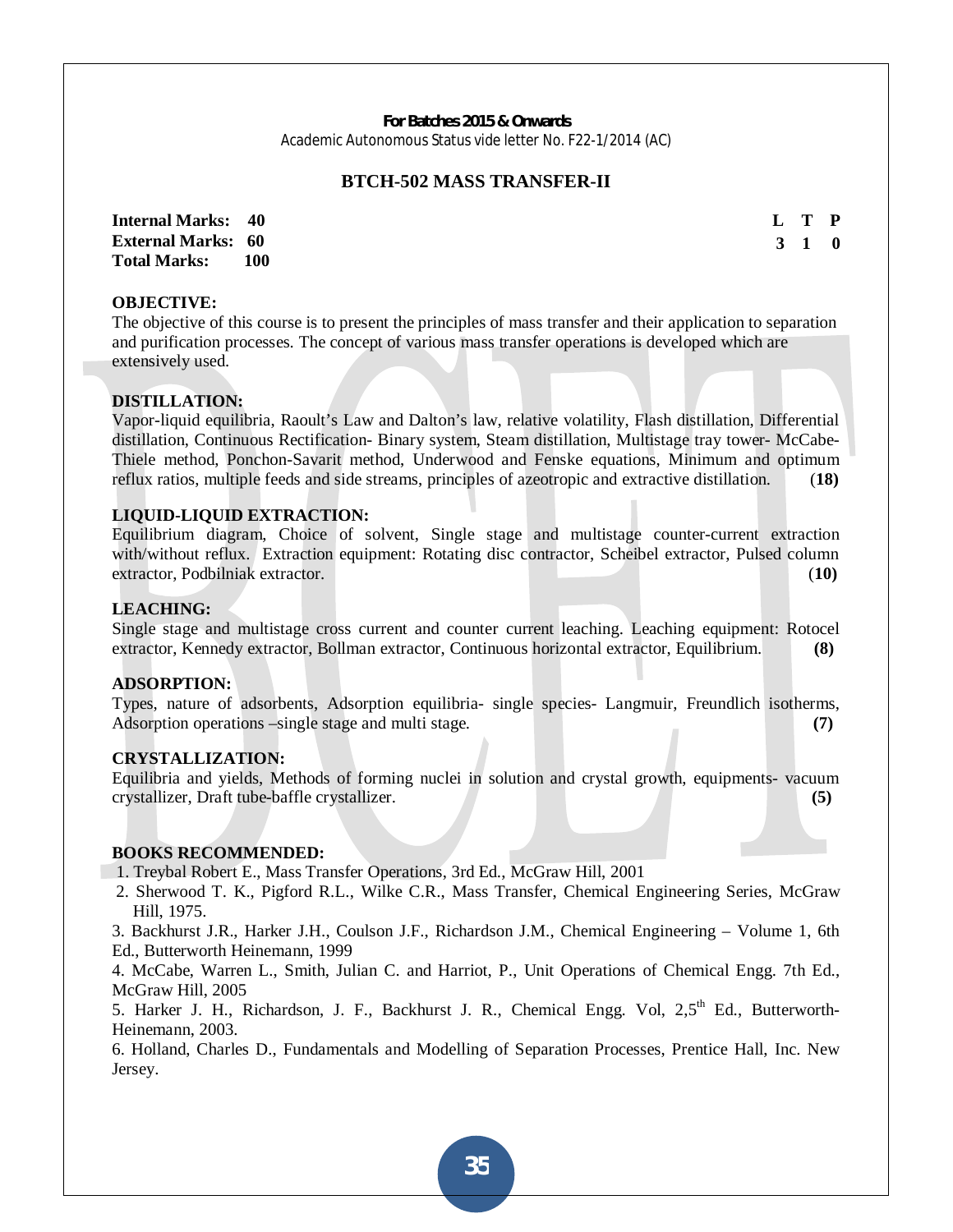#### **BTCH-503 PROCESS DYNAMICS & CONTROL**

**Internal Marks: 40 External Marks: 60 Total Marks: 100**  **L T P 3 1 0**

# **OBJECTIVE:**

The course is devoted to the analysis of the dynamical behavior of systems and the mathematical tools used in their analysis. Further, the control of these processes by using various types of controllers and their design is included in the course. After studying this course, a student is expected to understand analysis of the dynamical behavior of systems and the mathematical tools used in their analysis.

## **GENERAL PRINCIPLES OF PROCESS CONTROL:**

Basic control elements, degree of freedom & fixing of control parameters, Simple system analysis, laplace transformation and transfer functions, block diagrams, linearization. First and higher order systems, interacting & non-interacting systems distributed & lumped parameter systems, dead time. **(12)**

# **DIFFERENT MODES OF CONTROL AND THEIR BASIC CHARACTERISTICS:**

Proportional, Integral and Derivative Control action, Controller characteristics- P, PI & PID controllers, process characteristics and choice of indicating, recording & controlling instruments for chemical industries, Feedback control servo and regulation control. Time domain-closed loop frequency response, optimization of control system response, stability analysis – Routh criteria, Bode plots. **(16)**

#### **INTRODUCTION TO ADVANCED CONTROL TECHNIQUES:**

Feed forward, feedback, cascade, ratio, adaptive and digital computer control. **(8)**

#### **PROCESS DYNAMICS AND APPLICATIONS:**

Process identification, dynamics and control of chemical equipment's such as exchangers, distillation columns **(12)**

#### **RECOMMENDED BOOKS:**

1. Coughanowr D. R., Leblanc S., Process System Analysis and Control, 3rd Ed., McGraw Hill, 2009

2. Stephanopoulos, G., Chemical Process Control - An Introduction to Theory and Practice, 1<sup>st</sup> Ed., Prentice Hall of India, 1990.

- 3. Peacock D.G., Richardson J.F., Chemical Engineering Vol. 3rd Ed., Butterworth Heinemann, 1994.
- 4. Bequette B.W., Process Dynamics: Modeling, Analysis and Simulation, Prentice Hall, 1998
- 5. Bequette B. W., Process Control: Modeling, Design and Simulation, Prentice Hall, 2003
- 6. Pollard, Process Control for Chemical and Allied Industries, Butterworth Heinemann, 1971.
- 7. Weber T. W., An Introduction to Process Dynamics & Control, Krieger Publishing Co, 1988
- 8. Harriott, P., Process Control, TMH Edition, Tata McGraw Hill Publishing Co. Ltd., New Delhi, 2001.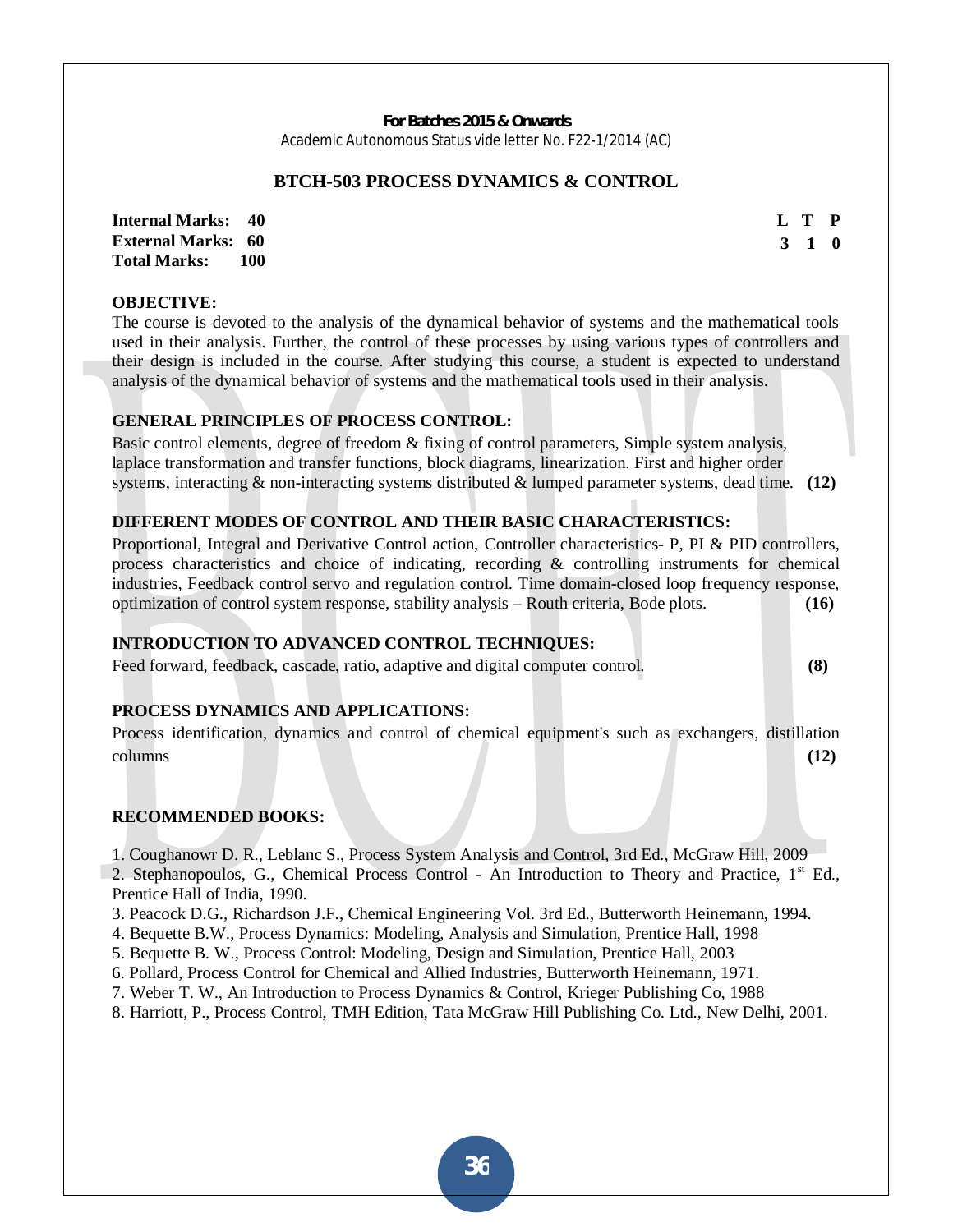## **BTCH-504 INDUSTRIAL POLLUTION CONTROL**

**Internal Marks: 40 External Marks: 60 Total Marks: 100**   **L T P 3 1 0**

#### **OBJECTIVE:**

The course aims at giving the students an insight into the environmental issues related to chemical process industries in terms of their impact on land, water and air and the possible mitigation techniques to reduce this effect for sustainable

#### **INTRODUCTION:**

Ambient air and water standards, principle sources of pollution, Interrelationship between energy and environmental pollution, Prevention of environmental pollution through conservation **(3)**

#### **AIR POLLUTION:**

Definition and scales of concentration of air pollution, Classification and properties of Air Pollutants, Sources of Air Pollutants, Photochemical Smog, Effects of air pollution on human health, animals, vegetation and materials **(7)**

#### **ASPECTS OF AIR POLLUTANT DISPERSION:**

Temperature Lapse rate and stability, Adiabatic lapse rate, Atmospheric stability, Temperature inversions. Types of Plume Behavior, Atmospheric dispersion of air pollutants **(8)**

#### **AIR POLLUTION SAMPLING AND MEASUREMENTS:**

Ambient air sampling: Grab sampling, Sedimentation (dust fall jar) and High Volume Filtration (The Hivolume sampler) Stack sampling and Particulate sampling. **(4)**

#### **AIR POLLUTION CONTROL METHODS AND EQUIPMENTS:**

Source correction methods & cleaning of gas effluents, Collection efficiency Equipment, Gravitational settling chamber, Cyclone Separator, Fabric Filters, Electrostatic Precipitators, Wet collectors (Scrubbers)  **(8)** 

#### **WATER POLLUTION:**

Types of water pollutants, their sources and effects.BOD and COD, oxygen sag curve, Waste water sampling- Grab and Composite sample. **(8)**

#### **WASTE WATER TREATMENT:**

Primary Treatment: Pre-treatment Sedimentation and Flotation, Secondary Treatment: Activated sludge process, Trickling filters, Aerobic and Anaerobic digestion and oxidation ponds. **(7)**

## **SOLID WASTE**

Sources and classification of solid waste, Methods of collection, Disposal methods: Open dumping, Sanitary Landfill, Incineration and compositing Recovery and recycling. **(3)**

#### **RECOMMENDED BOOKS:**

1. Perkins H. C., Air Pollution, McGraw Hill, N.Y., 1974

2. Rao C.S., Environmental Pollution Control Engineering, 2<sup>nd</sup> Edition, New Age International Pvt. Ltd., 2006

3. Metcalf and Eddy, Waste-Water Engineering, 4thEdition, Tata McGraw Hill, 2007.

4. Mahajan S. P., Pollution Control in Process Industries, McGraw Hill, 2008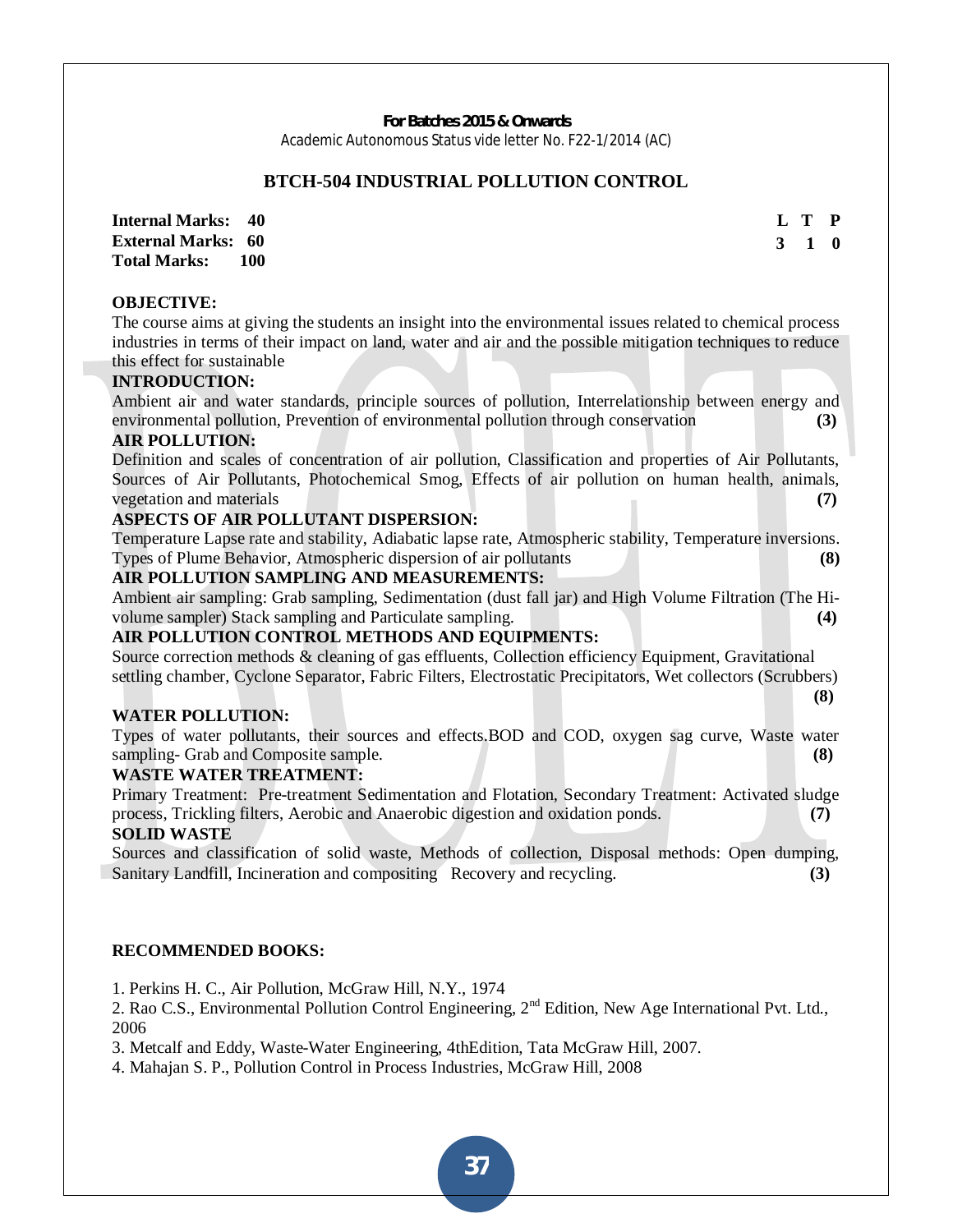## **BTCH-505 MASS TRANSFER LABORATORY**

**L T P 0 0 3** 

**Internal Marks: 30 External Marks: 20 Total Marks: 50** 

1. To find out the critical moisture content of the given material and to find out the equations for constant and falling rate period of drying.

2. Determination of liquid hold up in a packed column.

3. To find the mass transfer coefficient for the vaporization of organic vapour to air.

4. To verify the Rayleigh's equation for batch distillation.

5. To find the yield of crystals using batch crystallizer

6. To study the adsorption characteristics and plot adsorption isotherm.

7. To study the cooling tower for humidification process.

8. To study liquid-liquid extraction in a packed column.

9. To determine mass transfer coefficient from a wetted wall column.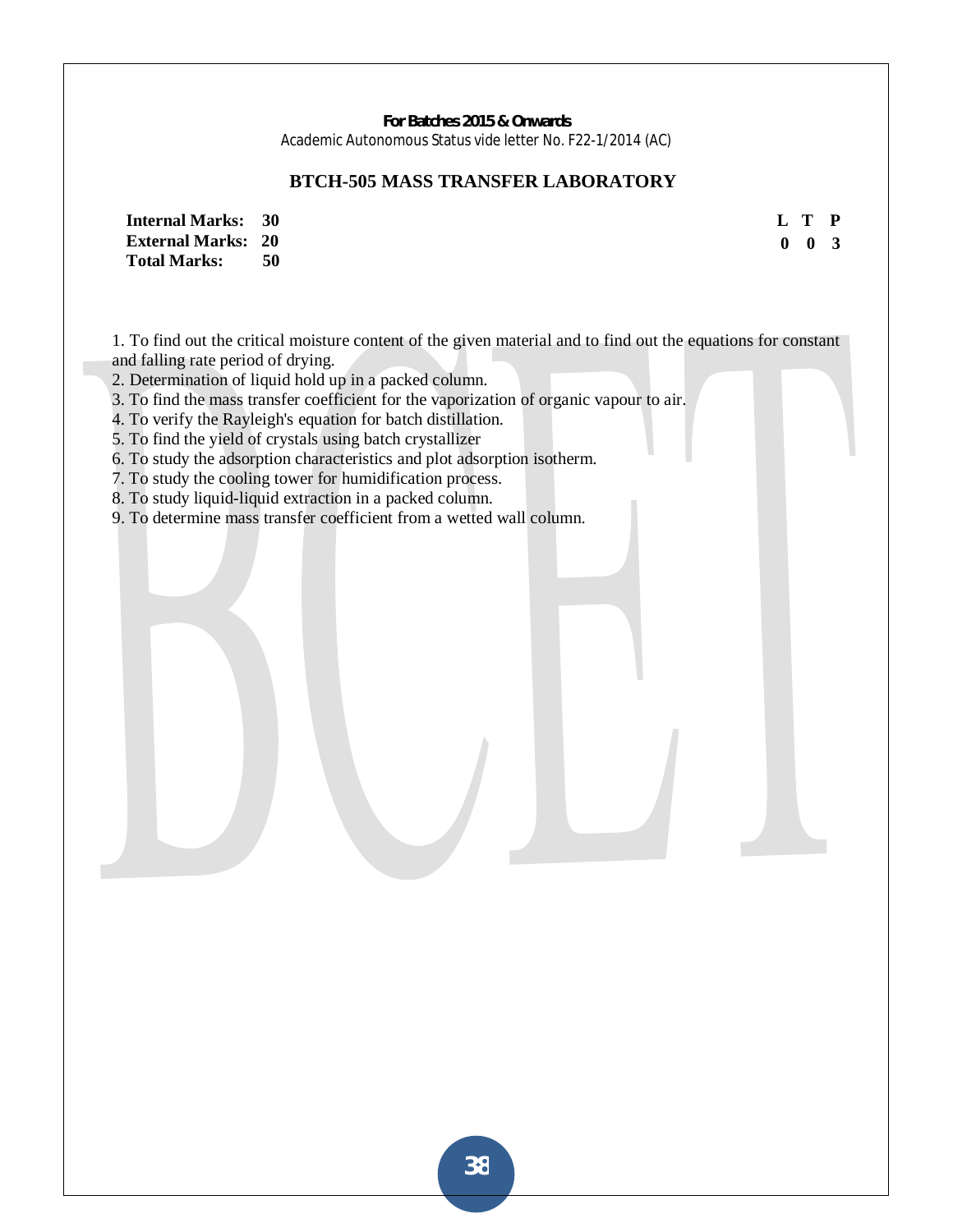## **BTCH-506 CHEMICAL REACTION ENGINEERING AND POLLUTION CONTROL LABORATORY**

**Internal Marks: 30 External Marks: 20 Total Marks: 50**  **L T P 0 0 3** 

1. To determine total dissolved and suspended solids of given sample of water.

2. To determine Chemical Oxygen Demand (COD) of given sample of water.

3. To determine Alkanity and hardness of a given sample of water.

4. To determine Dissolved Oxygen of a given sample of water

5. To determine BOD of a given sample of water

6. To determine Optimum dose of Alum for coagulation of water.

7. To find Rate Constant for non-catalytic homogeneous reaction in an isothermal batch Reactor.

8. To find Rate Constant for homogeneous reaction in an isothermal CSTR Reactor.

9. To find Rate Constant for homogeneous reaction in an isothermal Plug Flow Reactor.

10. RTD studies in PFR Reactor.

11. RTD studies in CSTR Reactor.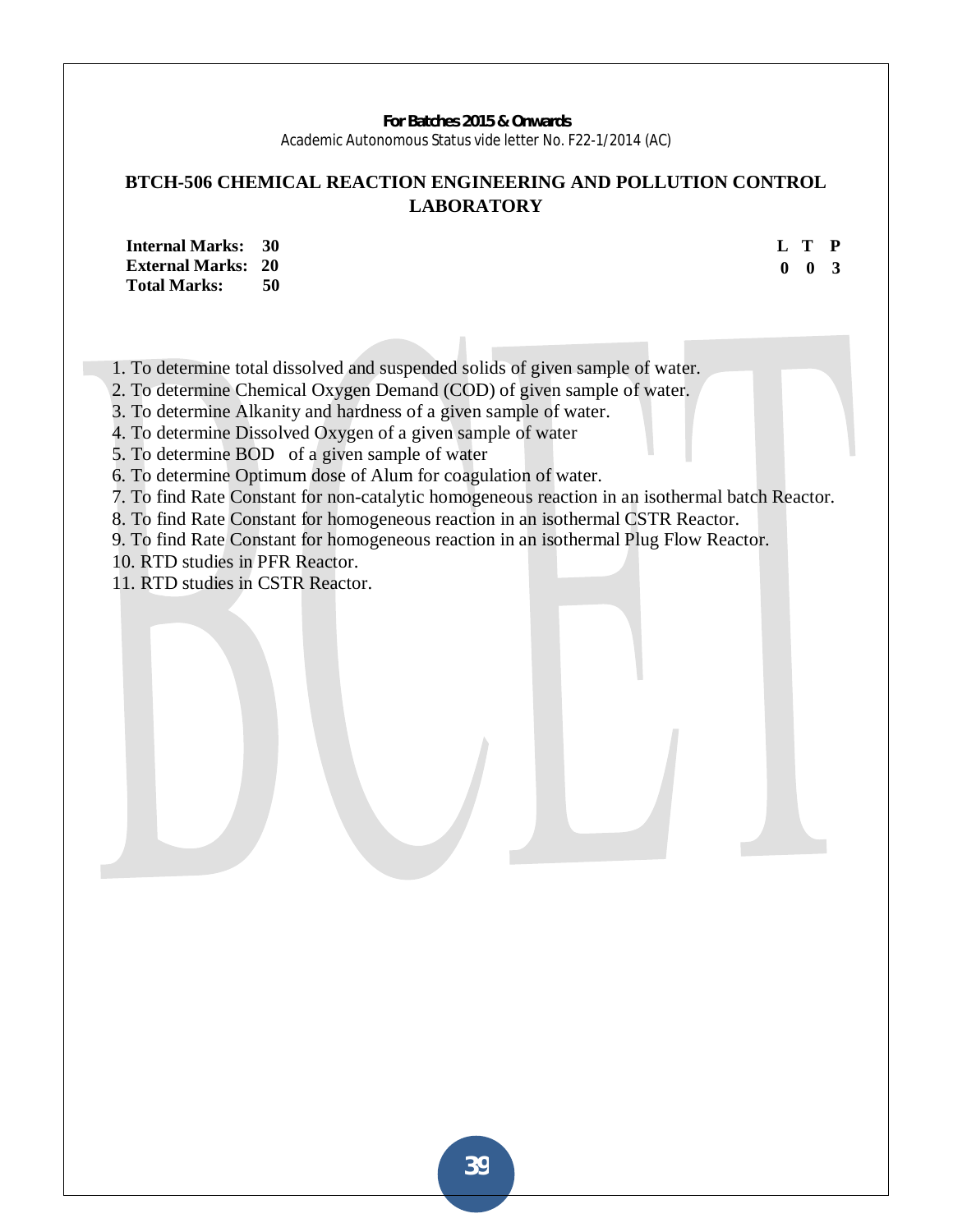## Beant College of Engineering & Technology, Gurdaspur

# *Sixth Semester*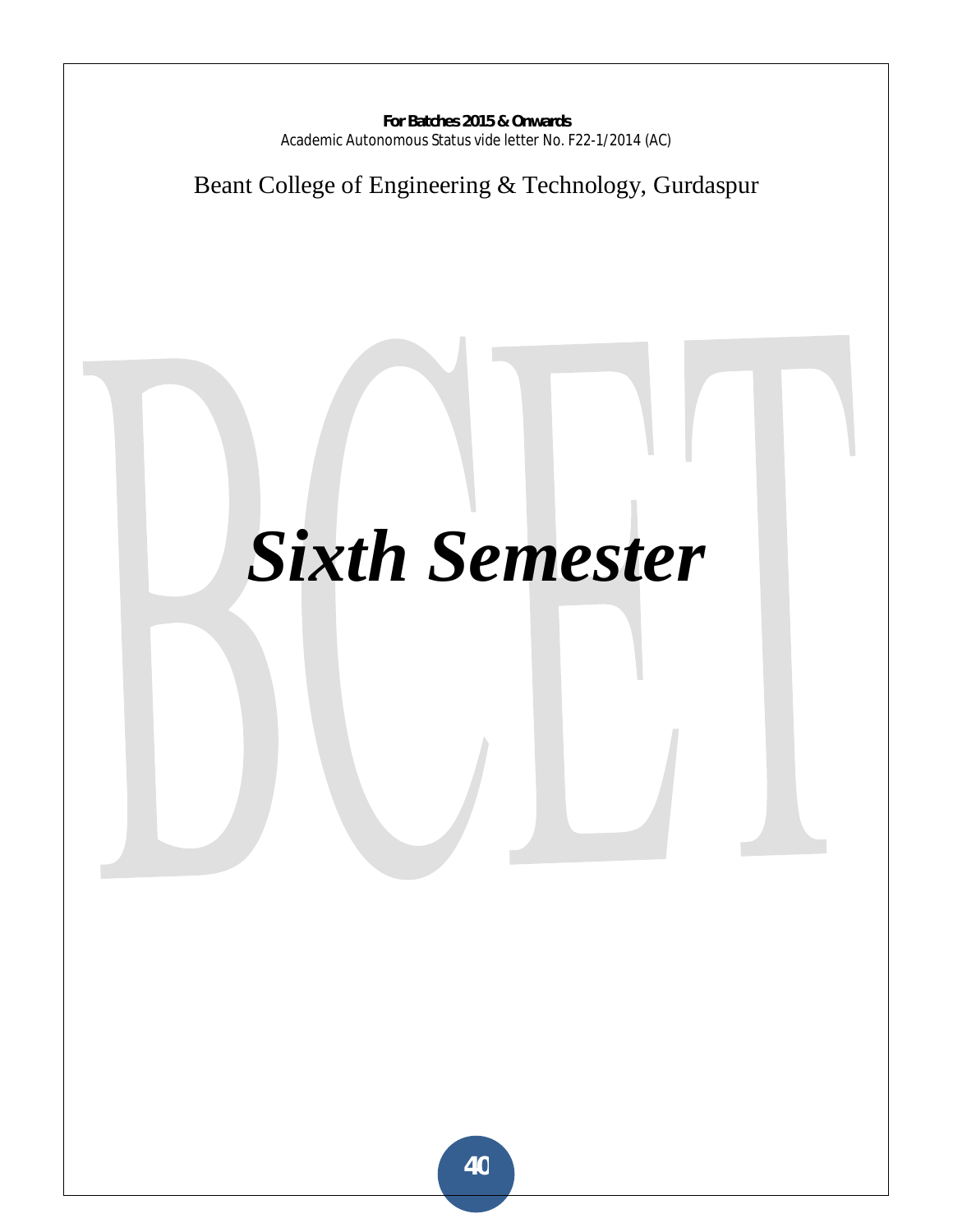## **BTCH-601 TRANSPORT PHENOMENON**

**Internal Marks: 40 External Marks: 60 Total Marks: 100**  **L T P 3 1 0**

#### **OBJECTIVE:**

This course introduces the student to the rigorous formulation of transport problems and develop a fundamental knowledge of the physical principles that govern the transport of momentum, energy and mass, with emphasis on the mathematical formulation of the conservation principles in biological and Chemical processes.

#### **INTRODUCTION**:

**MOMENTUM TRANSPORT***:* Newton's law of Viscosity, Generalization of Newton's Law of Viscosity, Effect of Temperature and Pressure on Viscosity, Molecular theory of Viscosity of Gases at Low density, Molecular theory of Viscosity of Liquids Convective Momentum Transport, Non-Newtonian Fluids. **(4)**

Shell Momentum Balances and Velocity distributions in Laminar Flow, Flow of Falling film, Inclined Parallel plate, Flow through Circular tube, Hagen -Poiseuille equation, Flow through an Annulus, Couette viscometer. **(8) (8)** 

Principles of conservation of mass and momentum, continuity equation, equations of motion, Bernoulli Equation, Navier-Stokes equations. Equation of mechanical energy, Equation of angular momentum equation of change in substantial derivative. **(5)**

Mechanism of Turbulence, Stream function, Velocity potential, Flow near solid surfaces by Boundary Layer theory. Velocity distribution in Turbulent Flow, Intensity of Turbulence, Reynolds stresses, Power Law Velocity Profiles. Friction factors for flow in Tubes and around sphere. Pressure Rise and Friction loss in a sudden enlargement. **(6)**

#### **ENERGY TRANSPORT:**

Shell energy balances and temperature distributions in solids and laminar flow, Principle of conservation and equation of energy. Fourier's law, Thermal conductivity and mechanism of energy transport, Effect of Temperature and Pressure on Thermal Conductivity. **(3)**

Heat Conduction with an electrical heat source, Heat Conduction with an viscous heat source, Heat conduction through Composites walls, Composite cylindrical pipe, Heat conduction in a cooling fin. Free and Forced Convection, Heat transfer coefficients for forced convection in tubes. **(8)**

#### **MASS TRANSPORT**:

Diffusivity and the mechanisms of mass transport, Fick's Law of Binary diffusion, Effect of Temperature and Pressure on Diffusivity. Theory of ordinary diffusion in gases at low density, Theory of ordinary diffusion in liquids.

Mass and Molar Transport by convection: Definition of concentrations, velocities and fluxes. Diffusion through stagnant gas film, Equimolar counter diffusion, Diffusion in a falling liquid film. Interphase mass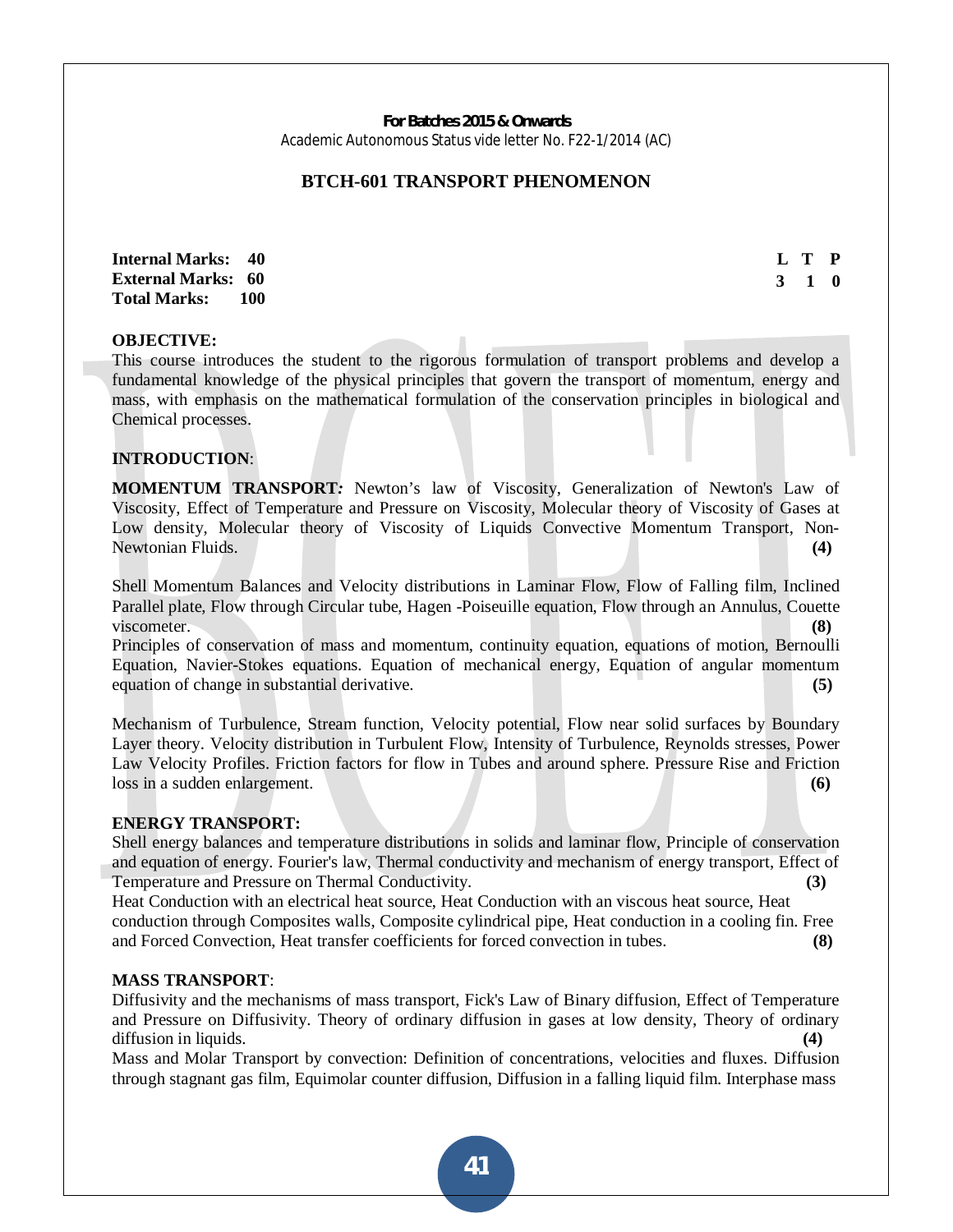transport, Definition of Transfer coefficients in Two Phases, mass transfer coefficients-individual and overall. Introduction to the concept of heat and mass transfer coefficients, Analogy between momentum, heat and mass transfer. **(10)** 

#### **RECOMMENDED BOOKS:**

1. Bird, R.B., W.E. Stewart, E.N. Lightfoot D.J. Klingender, Introduction to Transport Phenomena, Wiley, 2015

2. Geankoplis C.J., Transport Processes and Separation Process Principles (Includes Unit Operations), 4th Ed., Prentice Hall, 2003

3. Bennett.C.O. and Myres J.E., Momentum Heat and Mass Transfer, 3rd Ed., McGraw Hill, 1982.

4. Welty, J.R., C.E. Wicks, R.E. Wilson and G. Rorrer, Fundamentals of Momentum, Heat and Mass Transfer, 5th edition, Wiley, 2008.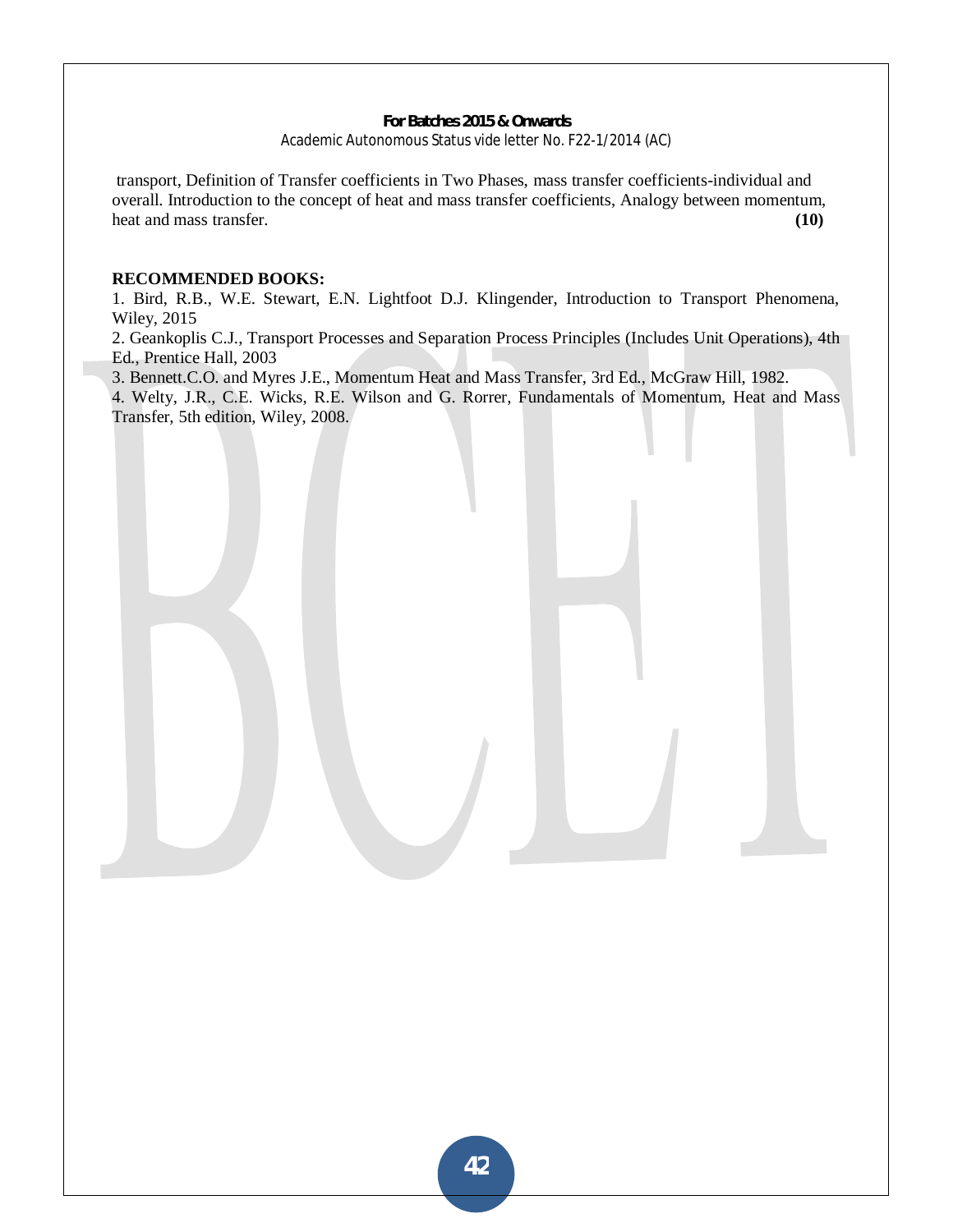#### **BTCH-602 CHEMICAL PROCESS OPTIMIZATION**

**Internal Marks: 40 External Marks: 60 Total Marks: 100**  **L T P 3 1 0** 

## **OBJECTIVES:**

This course aims at training the students in the use of various optimization techniques for finding the best operating conditions or values for design variables such that some objective is justified. It includes the optimization of linear, non-linear, single variable and multivariable problems. After studying this course, a student is expected to understand operating conditions or values for design variables.

#### **INTRODUCTION:**

Engineering application of optimization, Design variables, constraints, objective function, variable bounds, statement and formulation of an optimization problem, Examples of chemical engineering Optimization problems, Classification of optimization problems, different optimization algorithms. Optimal Point: Local optimal point, global optimal point and inflection point. **(05)**

## **SINGLE VARIABLE OPTIMIZATION TECHNIQUES:**

1. Optimality criterion.

- 2. Bracketing method (Bounding phase method).
- 3. Region elimination methods (Internal halving, Fibonacci search method, Golden section method).
- 4. Point estimation method (Successive quadratic estimation methods).
- 5. Gradient-based methods (Newton-Raphson method, Bisection method, Secant, Cubic search method.)
- 6. Root finding using optimization techniques. **(12)**

#### **MULTIVARIABLE OPTIMIZATION TECHNIQUES:**

- 1. Optimality criterion Hessian Matrix and its use in optimization
- 2. Unidirectional search method.

3. Direct search method (Evolutionary method, Hooke-Jeeves Pattern Search method, Powell's conjugate direction method)

4. Gradient-based methods (Steepest descent method, Newton's method, Marquardt's methods) **(12)**

#### **CONSTRAINED OPTIMIZATION ALGORITHMS:**

1. Kuhn - Tucker conditions

2. Transformation method (penalty function method)

3.Direct search for constrained minimization (variable elimination method, complex search method.) **(12)**

#### **LINEAR PROGRAMMING**

Linear programming problems, Degeneracy, Simplex method of linear programming, dual phase simplex method. **(7)** 

#### **RECOMMENDED BOOKS:**

1. Deb K., Optimization for Engg. Design Algorithms and Examples, Prentice Hall of India, 2005.

2. Edgar T.I. &Himmelblau D.M., Lasdon L.S., Optimization of Chemical Processes, McGraw Hill, 2001.

3. Rao S.S., Engineering Optimization Theory and Practice, 4 th Ed., John Wiley and Sons, 2009.

4. Ray W.H., &Szekely J., Process Optimization with Applications to Metallurgy & Chemical Engg. Wiley Interscience, 1973.

5. Beveridge S.G. & Schechter R.S., Optimization: Theory & Practice, McGraw Hill, 1970.

6. Grewal B.S., Numerical Methods in Engineering and Science, Khanna Publishers, 1991.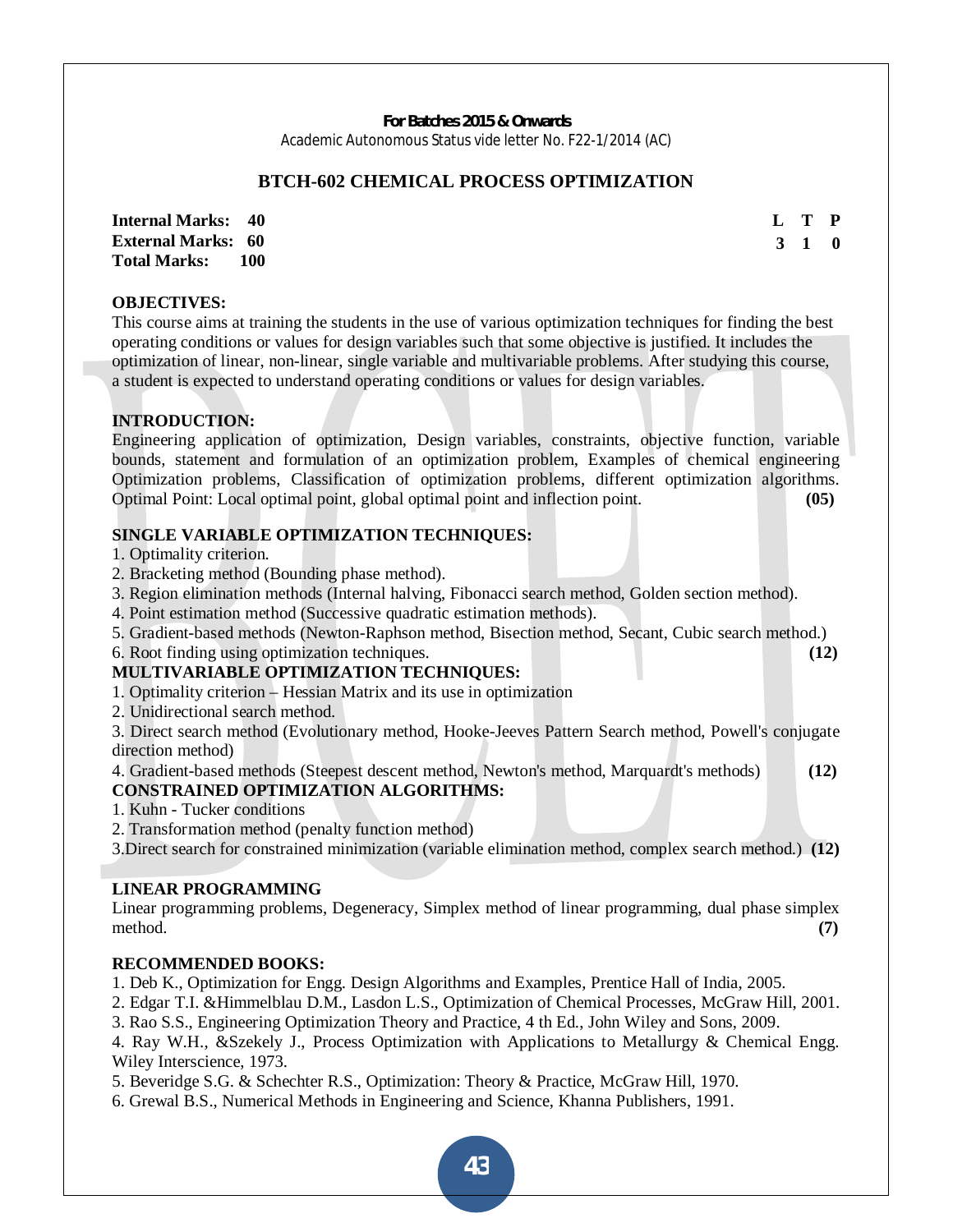#### **BTCH-603 ENGINEERING MATERIALS**

**Internal Marks : 40 L T P L T P External Marks: 60 3 1 0 3 1 0 3 1 0 3 1 0 3 1 0 3 1 0 3 1 0 3 1 0 3 1 0 3 1 0 3 1 0 3 1 0 3 1 0 4 0 4 0 4 0 4 0 4 0 4 0 4 0 4 0 4 0 4 0 4 0 4 0 4 Total Marks: 100** 

## **OBJECTIVES**:

 This course is aimed at giving the students information about the availability of various types and classes of materials for engineering usage as per the demands of the end use. This course will help the students in choosing a suitable material of construction for various equipment's being used in a particular processing technology.

#### **CRYSTAL STRUCTURE:**

Review of bonding in solids, structure – property-processing relationship. Space lattice, FCC, HCC, crystal systems, Miller indices, effect of radius ratio on coordination, structures of common metallic, polymeric, ceramic, amorphous and partly crystalline materials. **(6)** 

#### **MECHANICAL, THERMAL AND ELECTRICAL PROPERTIES:**

Methods of improving strength-reinforcement, additives, Specific heat, glass transition temperature, crystalline melting temperature, thermal conductivity; dielectric strength, dielectric constant, power loss and electrical diffusivity. **(5)**

#### **FERROUS METALS:**

Important varieties of iron ores, cast iron: types, properties and uses of cast iron; Pig iron: Types of pig iron. Wrought iron: properties and uses of wrought iron. Steel: factors affecting physical properties of steel and uses of steel (No manufacturing process). **(6)** (6)

#### **NON FERROUS METALS:**

|  |  |  |  | Aluminum, cobalt, copper, lead, magnesium, nickel, tin and zinc their properties and uses. |  |  |  |  |  |  | (3) |
|--|--|--|--|--------------------------------------------------------------------------------------------|--|--|--|--|--|--|-----|
|--|--|--|--|--------------------------------------------------------------------------------------------|--|--|--|--|--|--|-----|

#### **ALLOYS:**

Introduction to Phase-Diagrams of metals and its alloys; Fe-Fe3C; Cu-Ni, Cu-Zn, Al-Cu equilibrium diagrams, methods of improving strength, and applications of metals and alloys. **(8)**

#### **CERAMICS:**

Definition of ceramic, clay: properties of clay, earthen wares and stoneware, uses of stoneware. **(3)**

#### **GLASS:**

Definition, classification, composition, types and properties of glass **(2)**

#### **REFRACTORIES:**

Definition of refractory, classification of refractories, properties of refractories. common refractory bricks like silica bricks, fire clay bricks, dolomite bricks, high alumina bricks and carbon bricks **(3)**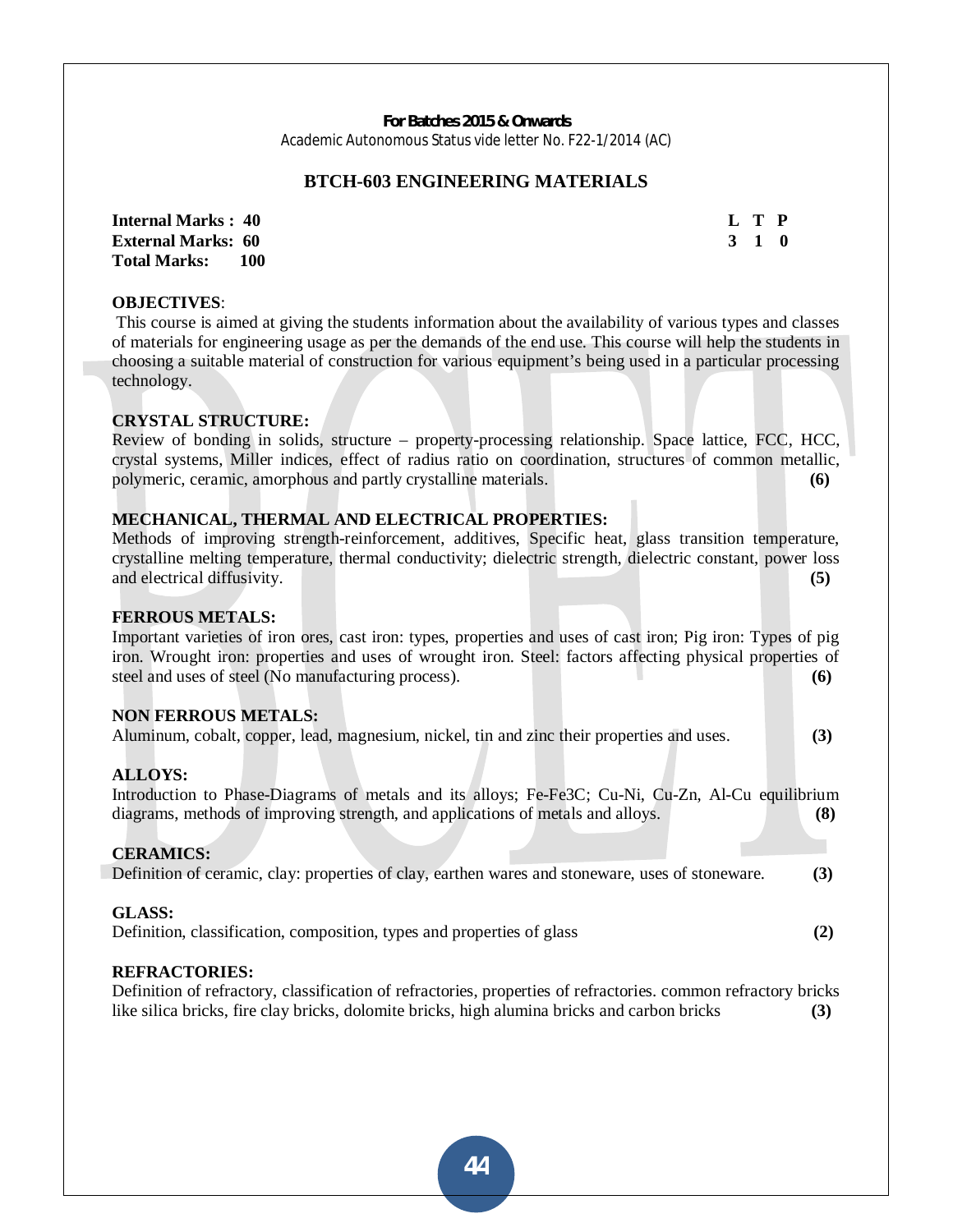#### **POLYMERS & COMPOSITES:**

Classification of polymers, Properties and Engineering Usage of Nylon-66, nylon-6, polyesters, polycarbonates, polyurethanes, PVC, polypropylene, rubber, polymer composite blends **(8)** 

#### **NOVEL MATERIALS:**

Introduction to nano materials and biomaterials and their uses **(4)**

## **RECOMMENDED BOOKS:**

- 1. Patton W J, Materials in Industry, 2nd Ed., Prentice Hall, 1975.
- 2. Van Vlack L.H., Elements of Material Science & Engineering, 6th Ed., Pearson Education Inc., 2008.
- 3. Aggrawal B.K., Introduction to Engineering Materials, Tata McGraw Hill, 2008.
- 4. Narula G.S., Narual K. S., Gupta V.K., Material Science, Tata McGraw Hill, 2007.
- 5. Bawa HS, Materials and Metallurgy, Tata McGraw Hill, 1986.
- 6. Callister, W. D., Rethwisch D.G., Materials Science & Engineering- An introduction, 8th Ed., Wiley International, 2010.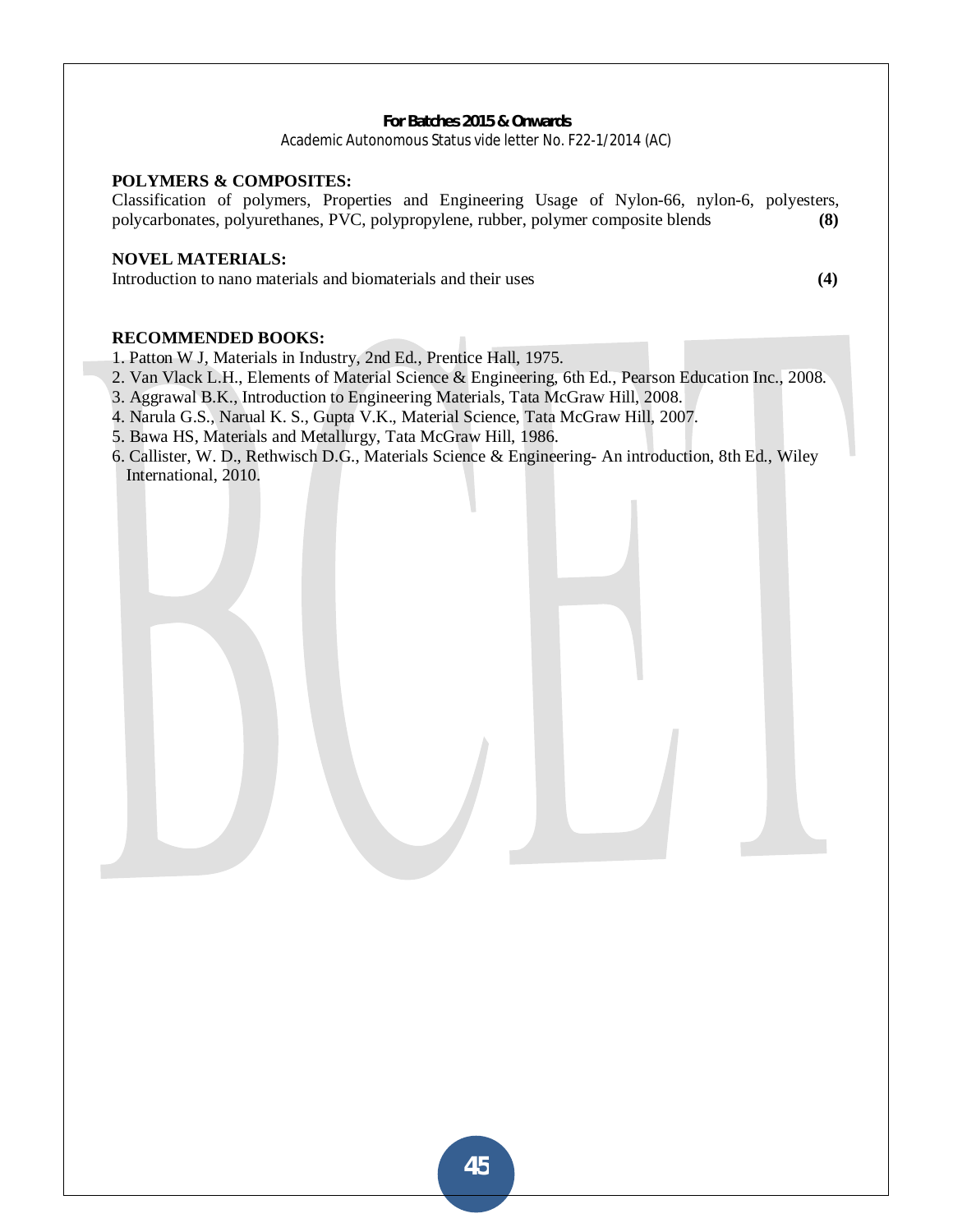## **BTCH-604 PROCESS INSTRUMENTATION, DYNAMICS & CONTROL LABORATORY**

**Internal Marks : 30 L T P L T P External Marks: 20 0 0 3 Total Marks: 50** 

1. Calibration of temperature measuring instruments.

2. To study the characteristics of thermometer and thermocouple in first order system.

3. Study of process dynamics of interacting / non-interacting tank

4. To estimate theoretical time constant and damping coefficient for U-tube manometer second order system.

5. Investigation of the operation of pneumatic and electronic controllers with proportional integral derivative action using Simulink.

6. To determine the best setting of a controllers with controlling an actual process.

7. Estimate the stability of first order or higher order system with the help of computer and to study control problems by simulation.

8. To study the step response of a two tank interacting liquid level system and compare the observed transient response with the theoretical response.

9. Study of control valve characteristics.

10.Study of Programmable Logic Control system.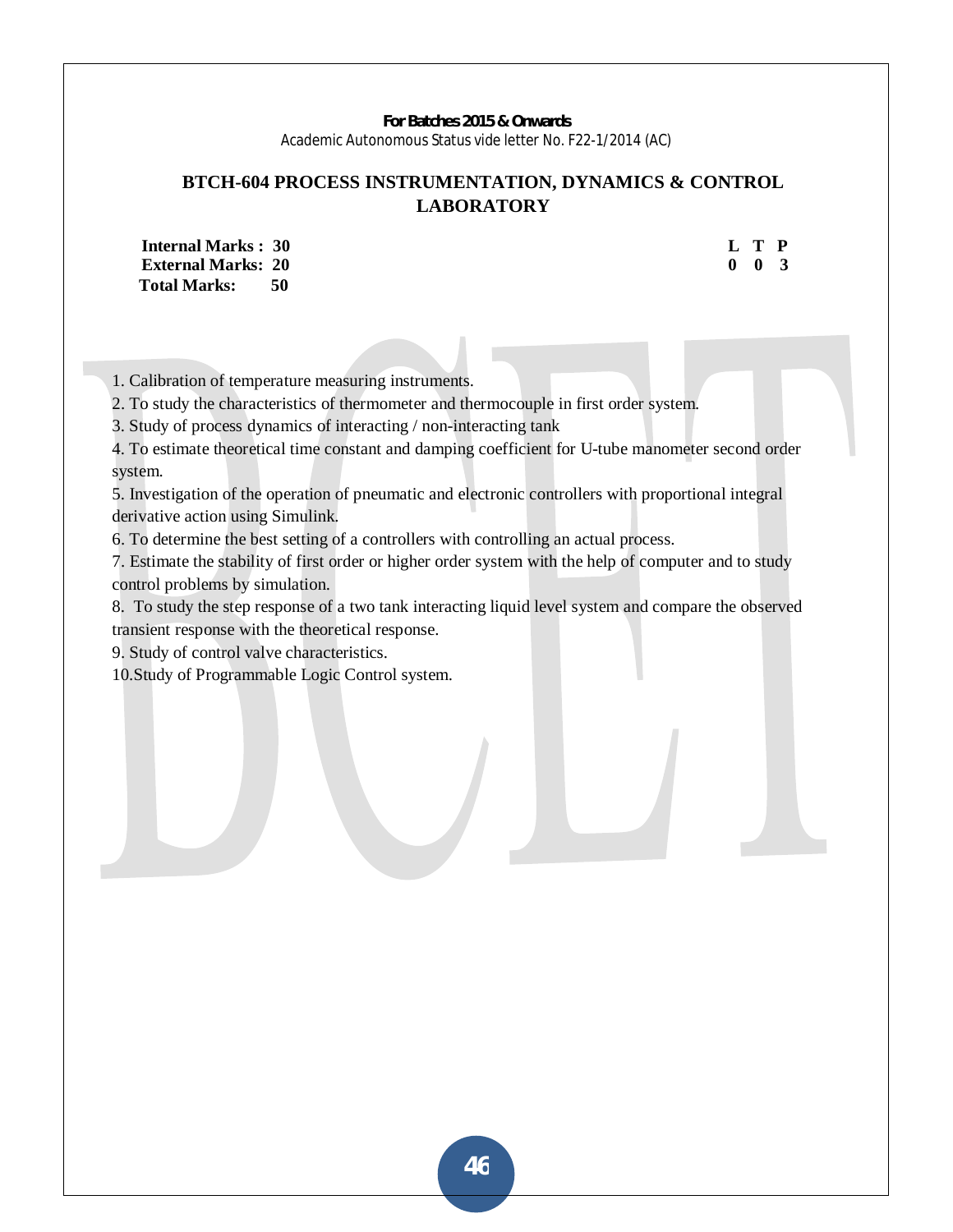## **BTCH-605 CHEMICAL EQUIPMENT DESIGN**

**Internal Marks: 30 External Marks: 20 Total Marks: 50** 

 **L T P 0 0 3** 

1. Mechanical Design of Process Equipment: Introduction, Classification of pressure vessels, pressure vessel codes and standards, Fundamental Principles and equations review

2. Design Considerations: Design Pressure, Design Temperature, Materials of construction, Weld joint efficiency, corrosion allowance, and Design loads.

3. Design of thin walled vessels under Internal Pressure: Cylindrical and spherical vessels

4. Design of heads and closures – design of flat head, conical head, dished heads, hemispherical and elliptical heads

5. Design of thick walled vessels under Internal Pressure

6. Design of Vessels subject to External Pressure: Cylindrical & spherical vessels, Stiffening rings, vessel heads

7. Design of vessels under combined loading: Dead Weight, wind load

8. Design of supports: Skirt support, lug support.

*The examination shall include a viva-voce examination based on the design report.* 

#### **RECOMMENDED BOOKS:**

1. Brownell L.E. and Young E. H., Process Equipment Design, Wiley Interscience, 1959.

2. Bhattacharya, R.C., An Introduction to Chemical Equipment Design- Mechanical Aspects, 1st Ed., CBS Publication, 1985

3. Mahajani V.V., Umarji S.B., Joshi's Process Equipment Design, 4th Ed., Macmillan Indian Ltd., 2009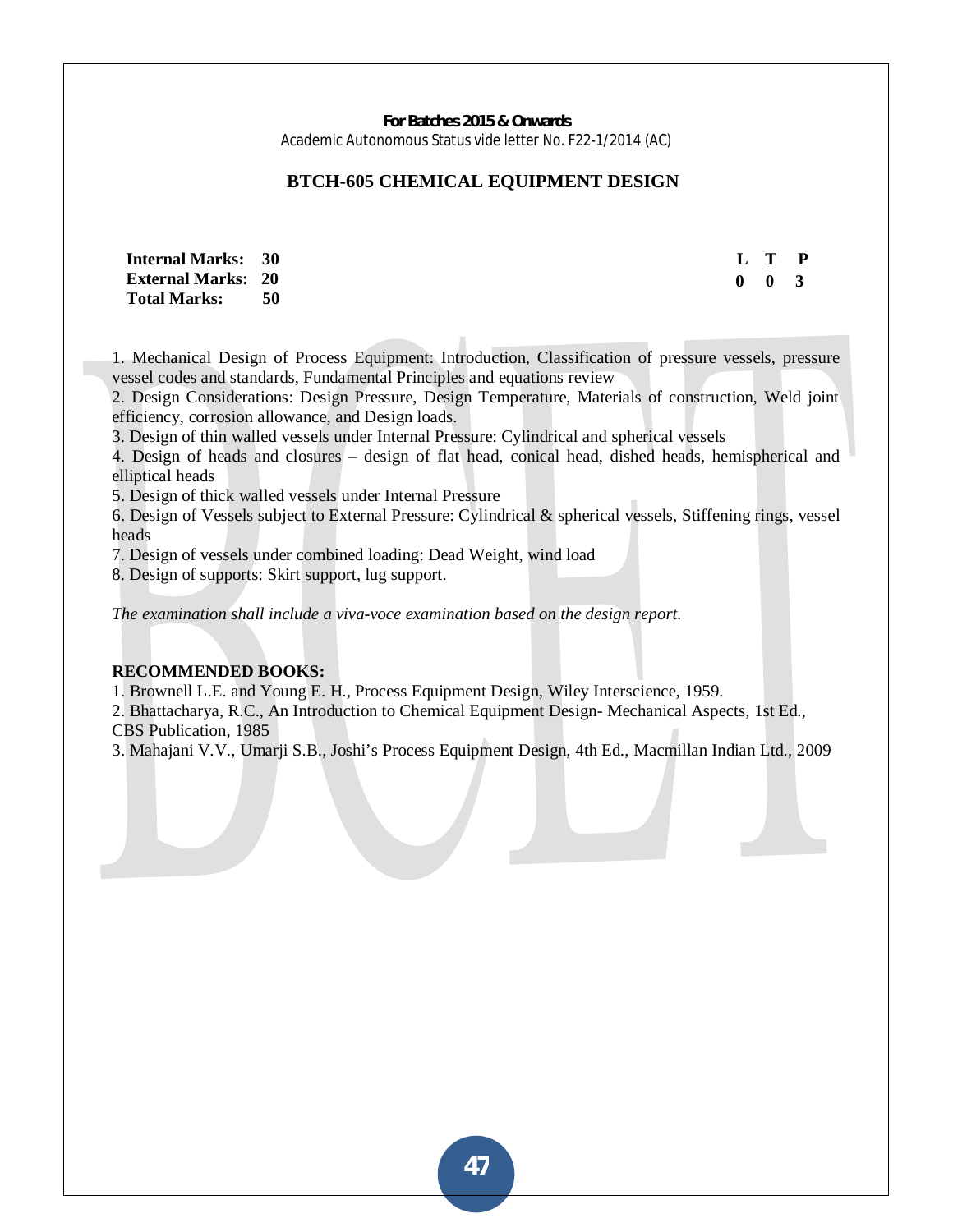#### **BTCH-606 MINOR PROJECT**

| <b>Internal Marks: 30</b> |     |
|---------------------------|-----|
| <b>External Marks: 20</b> |     |
| <b>Total Marks:</b>       | -50 |

 **L T P 0 0 2** 

The problem of the minor project formulated during 6th Semester is to extended and executed in major project by the same group of students. The literature survey, problem formulation, assessment for viability of the project, objectives and methodology of the project shall be decided in 6th semester. The same project problem is to be extended in the major project in 7th/8th semester. The minor project may be carried out by a group of students 2 to 4.

*The examination shall include a viva-voce examination based on the report.*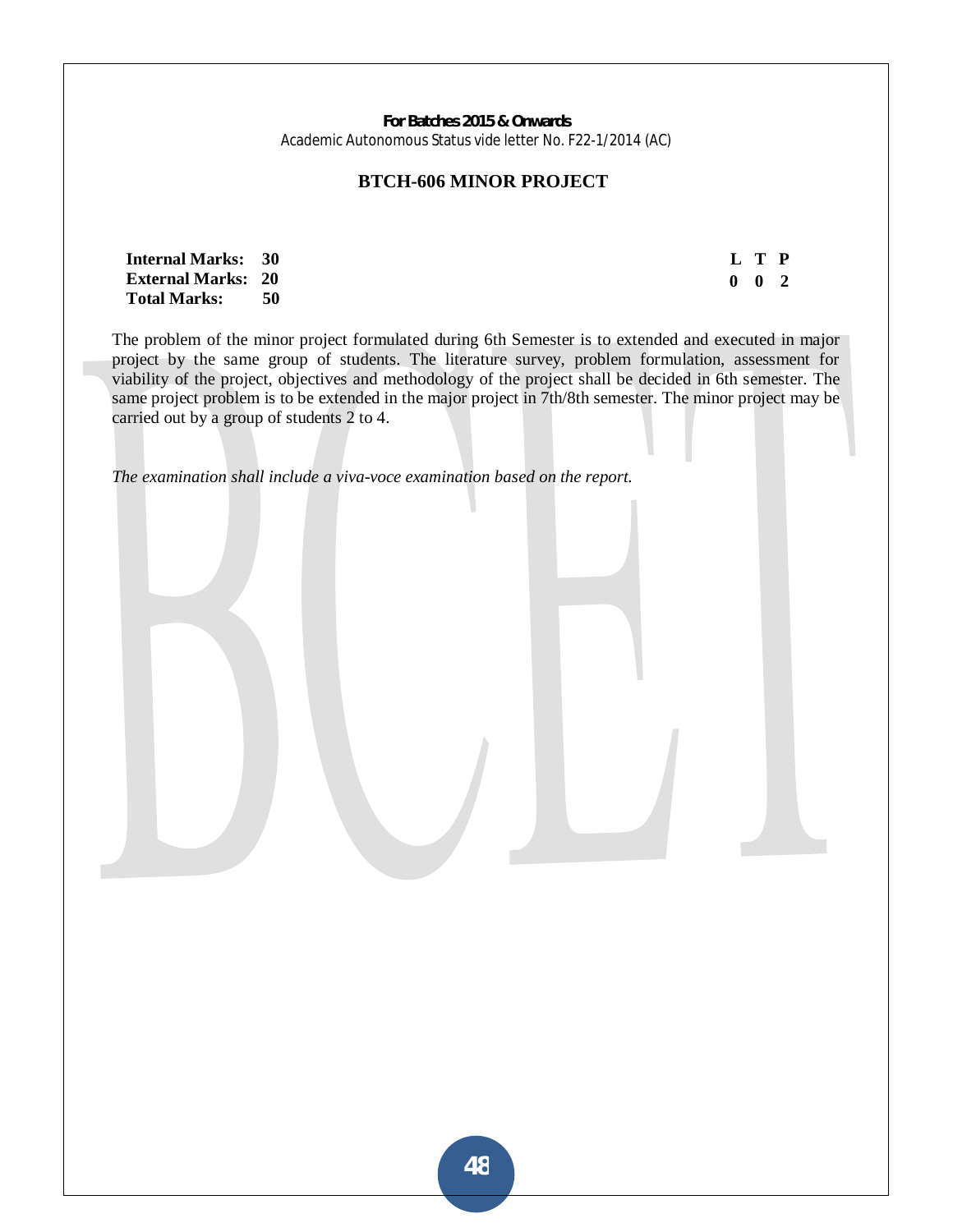#### **BTCH- 901 POLYMER SCIENCE & ENGINEERING**

**Internal Marks: 40 External Marks: 60 Total Marks: 100**  **L T P 3 0 0** 

#### **OBJECTIVES:**

The course will provide an overview of Polymers, focusing on the various types of polymers, polymerization processes, their properties and characterization.

#### **INTRODUCTION TO POLYMERS:**

Global scenario of polymer industry, Present status of polymer industry in India, Classification of polymers, polymerization process, Kinetics of step growth and chain growth polymerization, polymerization techniques: Bulk, Solution, Suspension and Emulsion Polymerization (**6)**

## **MOLECULAR WEIGHT & SIZE OF POLYMERS:**

Number average and weight average molecular weight, Significance of molecular weight, determination of molecular weight, viscosity method, osmotic pressure, light scattering method, gel permeation chromatography method. **(4)**

#### **POLYMER PROPERTIES & THEIR TESTING:**

Glass transition temperature and associated properties, Tensile strength  $\&$  impact strength and their determination, softening point, heat distortion dielectric and power factor. **(4)**

#### **SYNTHESIS & PROPERTIES OF COMMERCIAL POLYMERS:**

Manufacture, processing and properties of resins and fiber forming polymers such as phenol formaldehyde, epoxy resins and silicon polymers, LDPE, HDPE, polypropylene, polyvinyl chloride, polystyrene, polyurethane and polyamides. **(6)**

#### **INTRODUCTION TO RUBBER & ELASTOMERS:**

Natural & synthetic rubber, Buna S, Buna N, Butyl rubber, neoprene, Thiokol, polyurethane, Fillers, accelerators, activators, antioxidants & other additives, mastication & compounding, vulcanization theory & technology (**7)**

#### **POLYMER DEGRADATION:**

Thermal, Mechanical and by ultrasonic waves, photo degradation, heat energy radiation, oxidation and hydrolysis **(2)**

#### **POLYMER PROCESSING:**

Compression molding, injection molding, blow molding, reaction injection molding, extrusion, calendaring, rotational molding **(7)**

#### **RECOMMENDED BOOKS:**

1. Gowariker V.L., Viswanathan N.V. and Sreedhar J., Polymer Science, 1st Ed., New Age International 2. Ghosh P., Polymer Science & Technology of Plastics & Rubber, 3rd edition, Tata McGraw Hill, New Delhi, 2010

3. Billmeyer F.W., Text Book of Polymer Science, 3rd edition, John Wiley,

4. Sinha R., Outlines of Polymer Technology - Manufacture of Polymers, PHI

5. Kumar A., Gupta R.K., Fundamentals of Polymer Science and Engineering, Tata McGraw Hill New Delhi, 1978

6. Polymer Processing, Morton & Jones, Chapman & Hall.,1990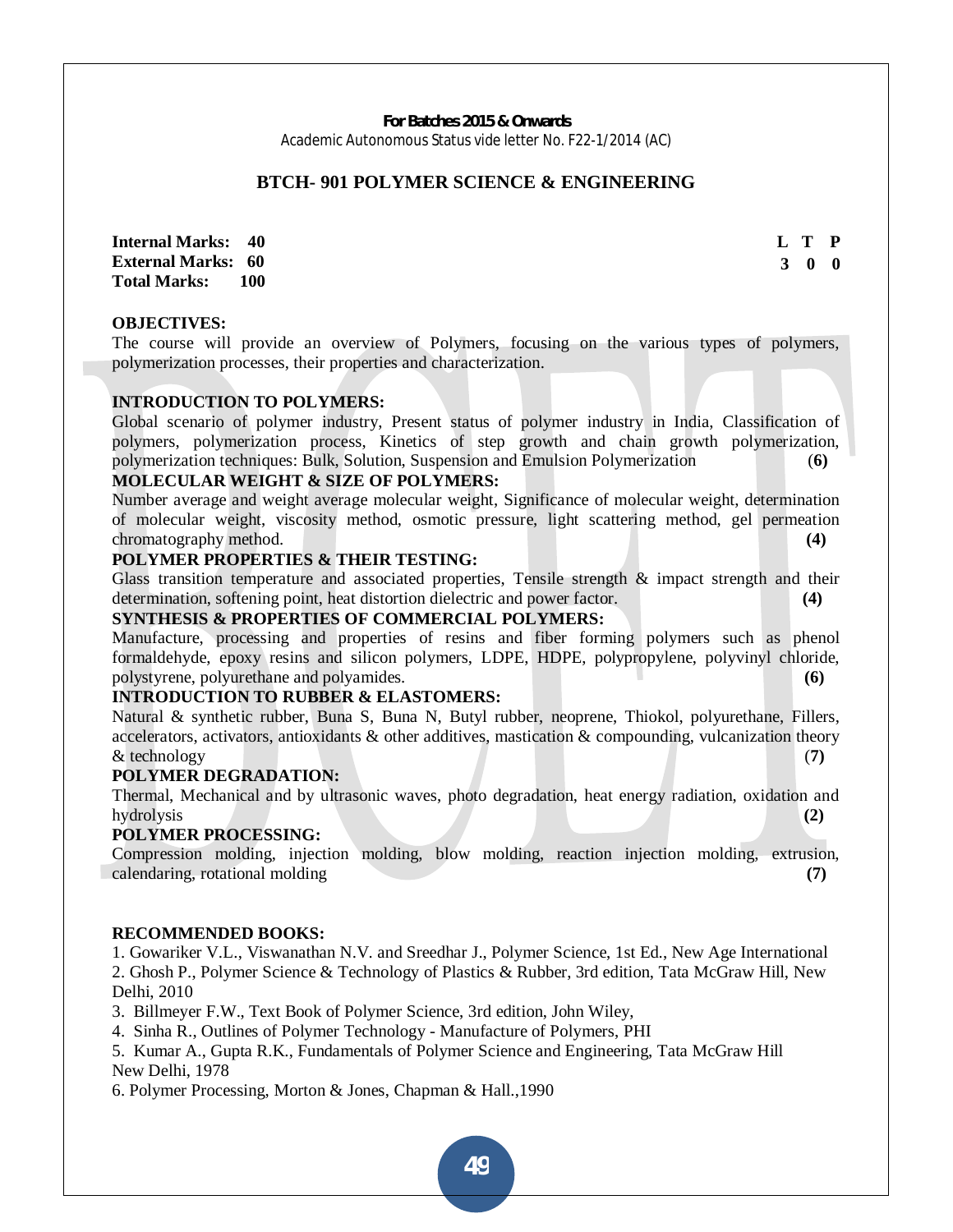## **BTCH- 902 ENZYME TECHNOLOGY**

**Internal Marks: 40 External Marks: 60 Total Marks: 100** 

**OBJECTIVE:** 

The course is aimed at enabling the students to understand the enzymatic reactions, their importance and the various fundamentals involved in enzymatic reactions.

## **KINETICS AND MECHANISM OF ENZYME ACTION:**

Nature and function of enzyme, classification of enzymes, quantification of enzyme activity and specific activity, Estimation of Michaelis Menten parameters, Effect of pH and temperature on enzyme activity, kinetics of inhibition. Modeling of rate equations for single and multiple substrate reactions **(8)**

#### **IMMOBILIZED ENZYME REACTIONS:**

Techniques of enzyme immobilization-matrix entrapment, ionic and cross linking, column packing; Analysis of mass transfer effects of kinetics of immobilized enzyme reactions; Analysis of Film and Pore Diffusion Effects on Kinetics of immobilized enzyme reactions.

calculation of Effectiveness Factors of immobilized enzyme systems; Bioconversion studies with immobilized enzyme packed -bed reactors. **(7)**

#### **MASS TRANSFER EFFECTS IN IMMOBILIZED ENZYME SYSTEMS**

Analysis of film and Pore Diffusion Effects on kinetics of immobilized enzyme reactions; Formulation of dimensionless groups and calculation of Effectiveness Factors Reactor design and analysis for immobilized enzyme reactors. **(8)**

## **APPLICATIONS OF ENZYMES**

Extraction of commercially important enzymes from natural sources, Commercial applications of enzymes in food, pharmaceutical and other industries; enzymes for diagnostic applications, Industrial production of enzymes, Use of enzymes in analysis-types of sensing-gadgetry and methods, Case studies on application - chiral conversion, esterification etc., **(8)**

#### **ENZYME BIOSENSORS**

Applications of enzymes in analysis, Design of enzyme electrodes and case studies on their application as biosensors in industry, healthcare and environment. **(5)** (5)

#### **RECOMMENDED BOOKS:**

- 1. Blanch, H.W., Clark, D.S., Biochemical Engineering, 1st Ed., Marcel Dekker, 1997
- 2. Lee, James M. Biochemical Engineering, PHI, USA, 2009
- 3. Bailey J.E. & Ollis, D.F., Biochemical Engineering Fundamentals, 2nd Ed., McGraw Hill, 1986
- 4. Wiseman, Alan, Hand book of Enzyme Biotechnology, Ellis Harwood, 1995.

**L T P 3 0 0**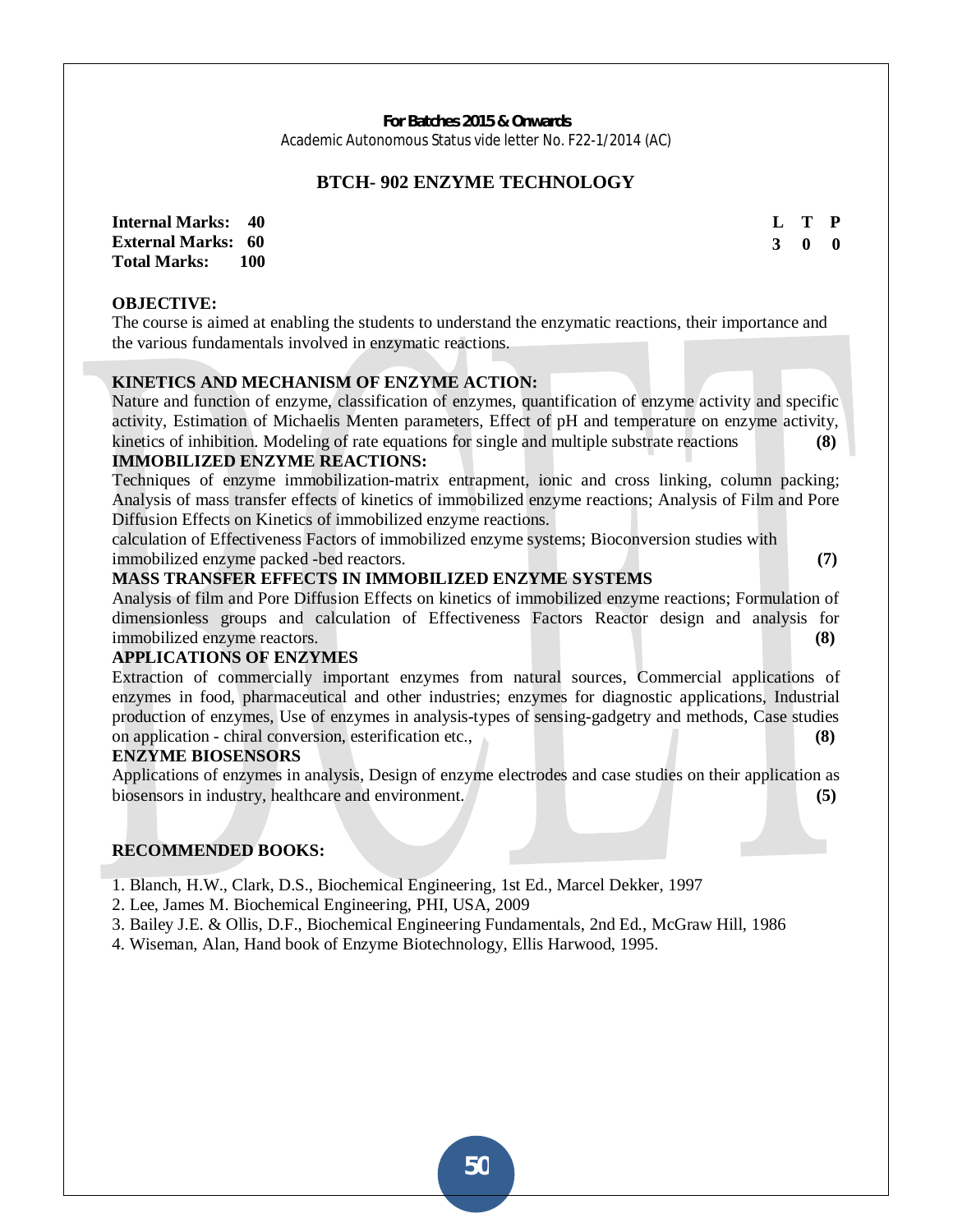## **BTCH- 903 NANO TECHNOLOGY**

| <b>Internal Marks: 40</b> |       |  | L T P |  |
|---------------------------|-------|--|-------|--|
| <b>External Marks: 60</b> |       |  | 3 0 0 |  |
| <b>Total Marks:</b>       | - 100 |  |       |  |

**OBJECTIVE:** The course will provide an overview of Nano materials, their characterization, usage and use in biomaterials.

#### **INTRODUCTION:**

Terminologies, History & Scope of nano technology. **(3)**

**CHARACTERIZATION & FABRICATION:** 

Contemporary Characterization Methods, top down & Bottom up Fabrication, Solution based Synthesis of Nanoparticles, Vapour Phase Synthesis & Synthesis with framework, Nanolithography, Dip Pen Lithography. Artificially Layered Materials: Quantum Well, Quantum Dots, Super lattices & Layered Structures. **(15)** (15)

## **SELF ASSEMBLY:**

Supra-molecular & dimension Control in Nanostructure, thermodynamics and coded self assembly. **(6) BIOMATERIALS:** 

DNA & Nanomaterials, Bioanocomposites, Biometrics, molecular motor **(6)**

#### **NANOELECTRONICS AND MOLECULAR COMPUTING:**

Molecular wires, Nanowires, Nanotubes, Molecular switch, Molecular logic gates and molecular storage devices, DNA Computing Quantum Computing. **(6)**

#### **RECOMMENDED BOOKS:**

1. Poole C.P., Owens F.J., Introduction to Nanotechnology, Wiley, 2003.

2. Understanding Nanotechnology, Scientific American 2002.

3. Ratner M & Ratner D, Nanotechnology: A Gentle Introduction to the Next Big Idea, Prentice Hall, 2003

4. Wildon M., Kannagara K., Smith G, Simmons M. & Raguse B, Nanotechnology, CRC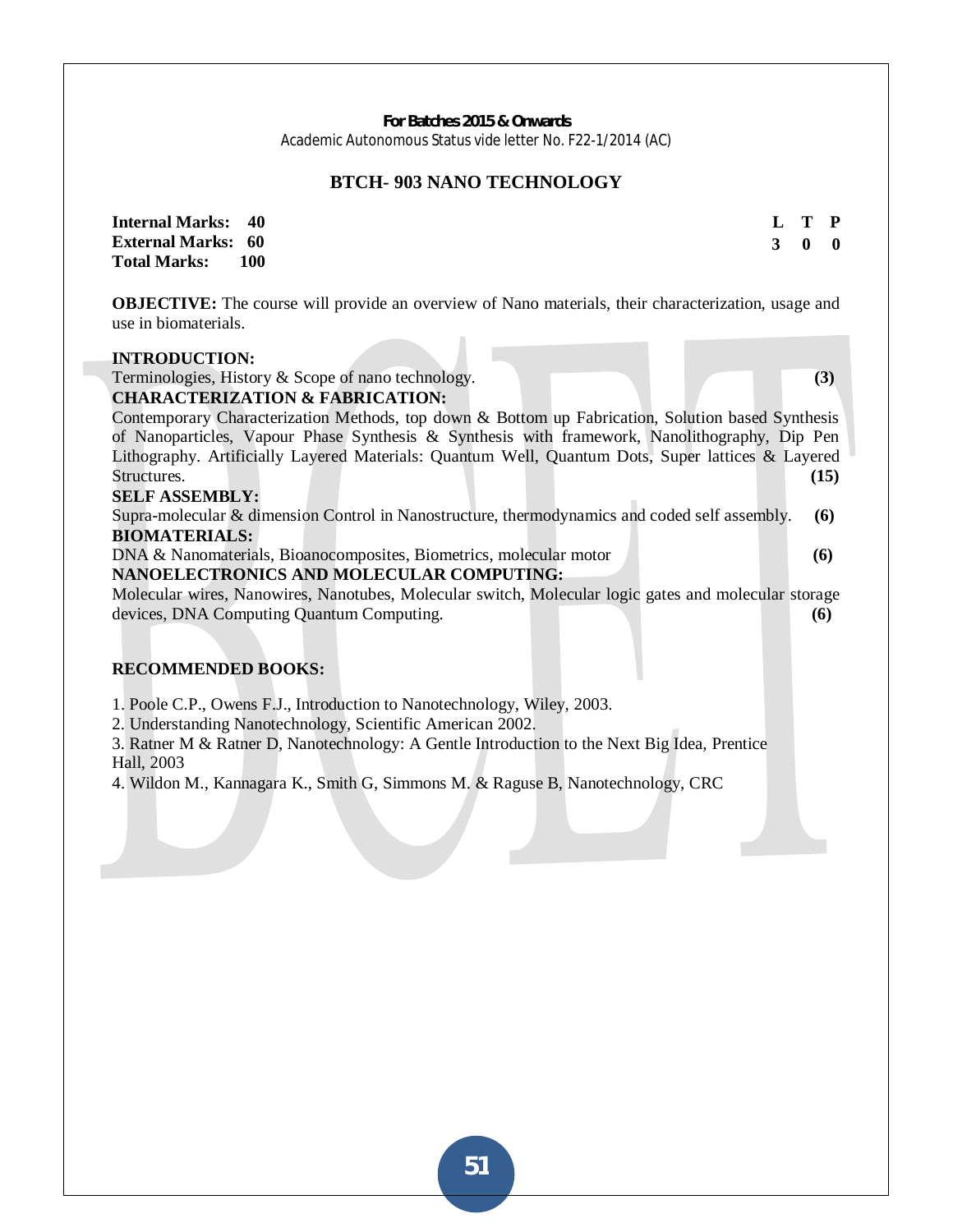#### **BTCH- 904 SEPARATION PROCESSES**

**Internal Marks: 40 External Marks: 60 Total Marks: 100**  **L T P 3 0 0** 

#### **OBJECTIVE:**

The course is aimed at providing the understanding of separation techniques used in industry. It includes the study of details of techniques like membrane separations, adsorption, and chromatography.

#### **SEPARATION PROCESSES**

Industrial chemical processes, Mechanism of separation, separation power, selection of feasible separation processes. **(6) (6) (6) (6) (6) (6) (6) (6) (6) (6) (6) (6) (6) (6) (6) (6) (6) (6) (6) (6) (6) (6) (6) (6) (6) (6) (6) (6) (6) (6) (6) (6) (6) (** 

#### **MEMBRANE SEPARATIONS**

Membrane Materials, Membrane Modules, Transport in Membranes – Porous Membranes, Bulk Flow, Liquid Diffusion in Pores, Gas Diffusion, Nonporous Membranes, Solution-Diffusion for Liquid Mixtures, Solution-Diffusion for Gas Mixtures, Module Flow Patterns, Cascades, External Mass-Transfer Resistances, Concentration Polarization and Fouling.

Dialysis and Electrodialysis, Reverse Osmosis, Gas Permeation, Pervaporation, Ultrafiltration, Microfiltration. **(15) (15) (15) (15) (15) (15) (15) (15) (15) (15) (15) (15) (15) (15) (15) (15) (15) (15) (15) (15) (15) (15) (15) (15) (15) (15) (15) (15) (15) (** 

#### **ADSORPTION, ION EXCHANGE, AND CHROMATOGRAPHY**

Sorbents: Adsorbents, Ion Exchangers, Sorbents for Chromatography, Equilibrium Considerations: Pure Gas Adsorption, Liquid Adsorption, Ion Exchange Equilibria, Equilibria in Chromatography

Kinetic and Transport Considerations: External Transport, Internal Transport, Mass Transfer in Ion Exchange and Chromatography Sorption Systems: Adsorption, Ion Exchange, Chromatography, Slurry Adsorption (Contact Filtration), Fixed-Bed Adsorption (Percolation), Thermal-Swing Adsorption, Pressure-Swing Adsorption, Continuous, Countercurrent Adsorption Systems, Simulated-Moving-Bed Systems, Ion-Exchange Cycle, Chromatographic Separations. **(15)**

#### **RECOMMENDED BOOKS:**

1. Seader J D & Henley E J, Separation processes principles, 2nd edition, John Wiley & sons, 2006

2. Rousseau R W, Handbook of separation process technology, Wiley-Interscience, 1987

3. Strathmann H, Ion exchange membrane separation processes, Elsevier Science.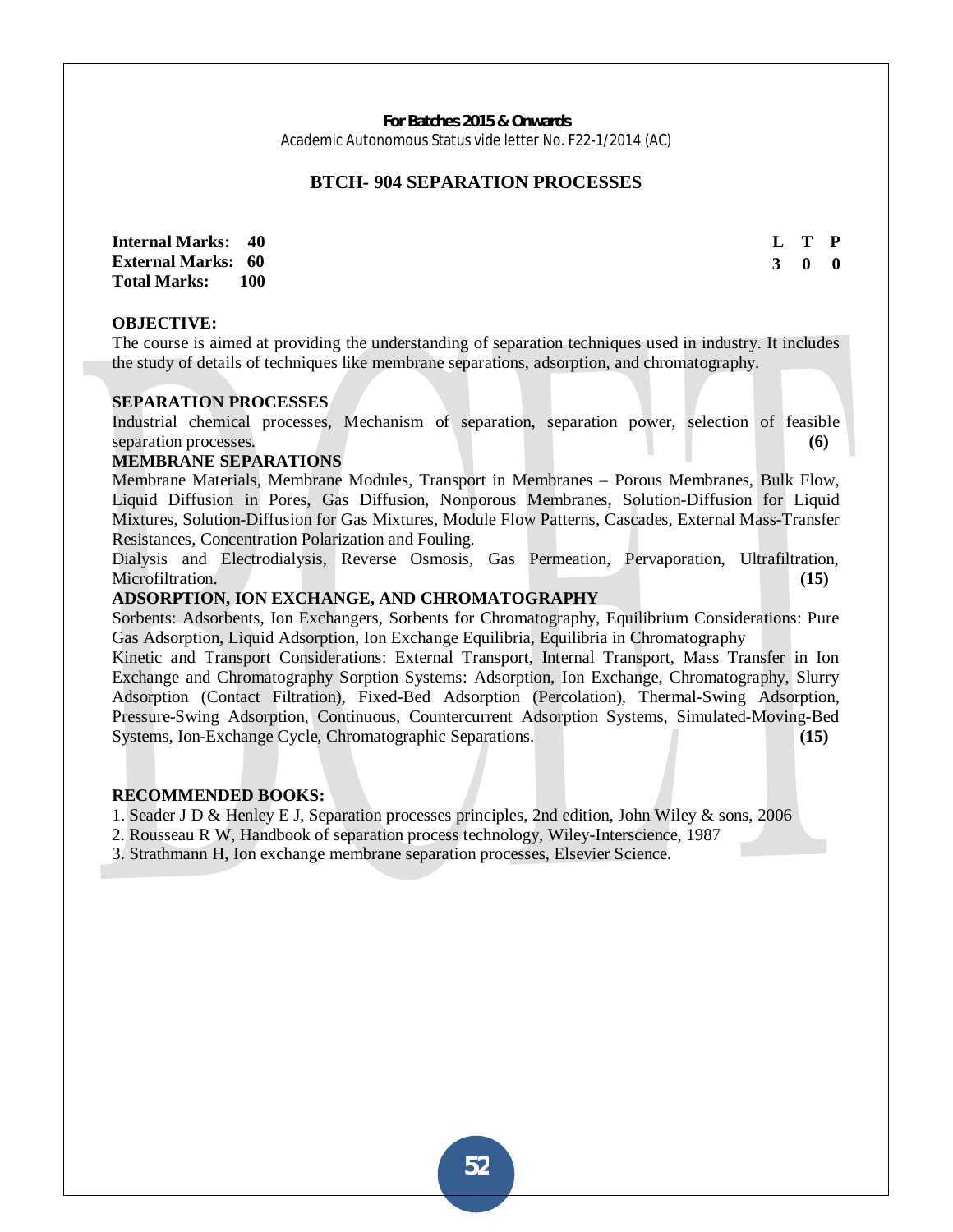## **BTCH- 911 PETROLEUM REFINING ENGINEERING**

**Internal Marks: 40 External Marks: 60 Total Marks: 100**  **L T P 3 0 0** 

#### **OBJECTIVE:**

The course is aimed at providing the understanding of petroleum refining industry. It includes the characterization of crude and petroleum products and their usage and the various processes involved.

## **INTRODUCTION TO PETROLEUM INDUSTRY**:

World petroleum resources, petroleum industry in India. Brief review of petroleum origin, its composition and classification. Exploration: Meaning, methods of exploration. Drilling: Concept of drilling, various drilling operations e.g. cable drilling, rotary drilling, directional drilling. Transportation of crudes and products. **(8)**

#### **CRUDE PRETREATMENT AND METHODS OF EVALUATION/ CRUDE PROCESSING:**

Desalting and stabilization of crude. Process description of a typical simple distillation, fractional distillation, atmospheric distillation, vaccum distillation, crude oil distillation. Methods of evaluation: ASTM, TBP and EFV distillation. Properties and specifications of petroleum products such as LPG, gasoline, naphtha, kerosene, diesel oils, lubricating oils, waxes. **(8)**

#### **CONVERSION PROCESS**:

Cracking, Thermal cracking, visbreaking, coking, ccatalytic cracking, reforming, alkylation, polymerization, isomerization and hydro processing. **(8)**

#### **SEPARATION PROCESSES**:

Sweetening: Doctor's sweetening process, copper chloride sweetening process, merox sweetening process. Solvent extraction: Edeleanu process. Solvent dewaxing: Chilling and pressing, Ketone dewaxing, Propane dewaxing, Urea dewaxing. Deasphalting: Propane deasphalting process. Safety and pollution considerations in refineries. **(12)**

#### **RECOMMENDED BOOKS:**

1. Nelson, W.L., Petroleum Refinery Engineering, 5th Edition, McGraw Hill, 1985.

2. Hobson, G.D., Pohl. W., Modern Petroleum Technology, 5th Edition, John Wiley, 1984.

3. Guthrie, V.B., Petroleum Products Handbook, McGraw Hill, 1960.

4. Rao, B.K., Modern Petroleum Refining Processes, 5th Edition, Oxford & IBH Publishing Co., 2009.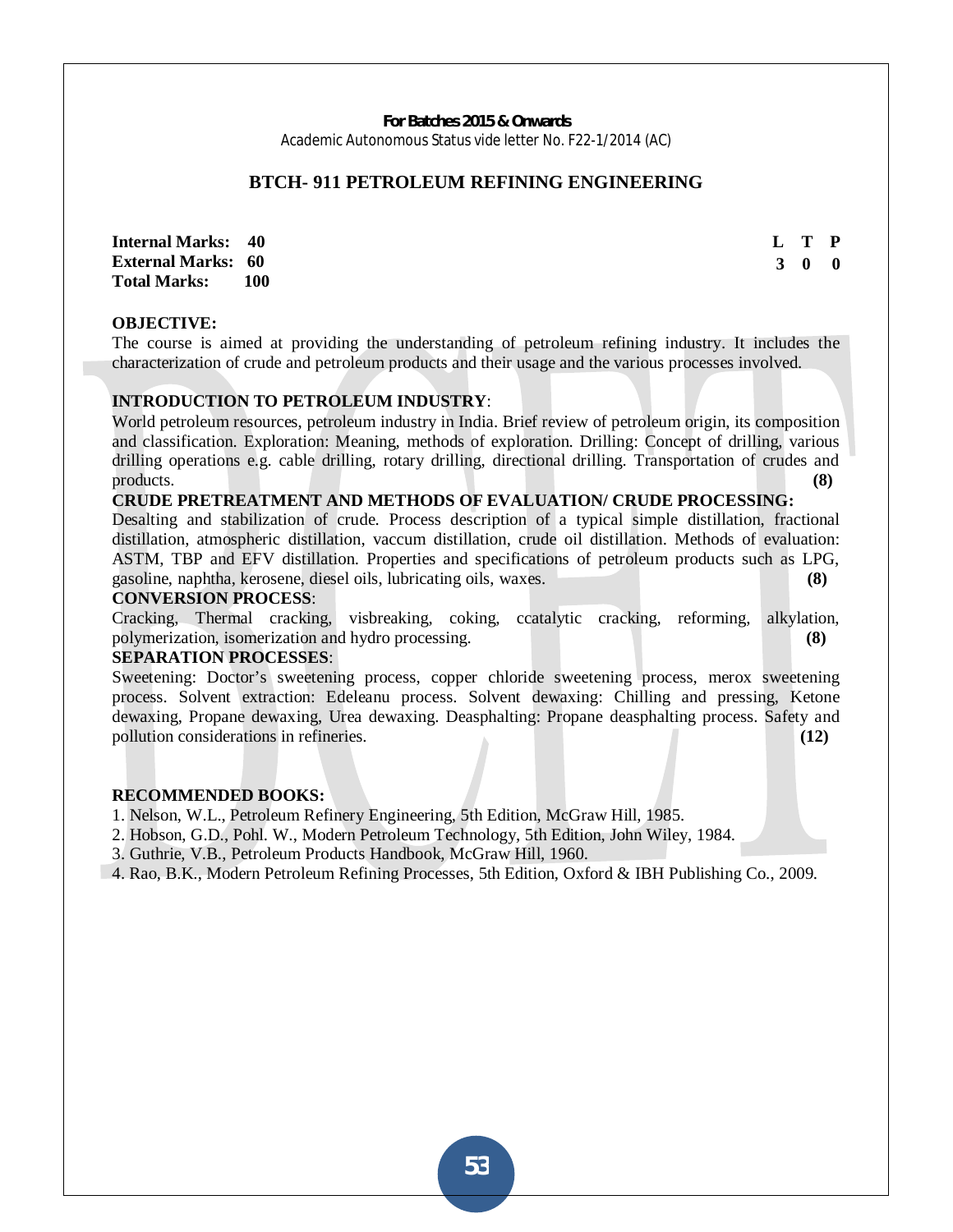## **BTCH- 912 INTELLECTUAL PROPERTY RIGHTS**

**Internal Marks: 40 External Marks: 60 Total Marks: 100**  **L T P 3 0 0** 

#### **OBJECTIVE:**

The course is designed to introduce fundamental aspects of Intellectual Property Rights to students who are going to play a major role in development and management of innovative projects in industries. The course introduces all aspects of the IPR Acts. It also includes case studies to demonstrate the application of the legal concepts in Science, Engineering, Technology and Creative Design.

#### **OVERVIEW OF INTELLECTUAL PROPERTY:**

Introduction and the need for intellectual property right (IPR) IPR in India – Genesis and Development IPR in abroad some important examples of IPR. **(5)**

#### **PATENTS:**

Macro economic impact of the patent system, Patent and kind of inventions protected by a patent document, Protection of inventions, granting of patent Rights of a patent, patent protection extensive, protect inventions by patents, searching a patent, Drafting of a patent Filing of a patent, Different layers of the international patent system (National, Regional and International options). **(8)**

#### **COPYRIGHT:**

Meant of copyright and contents covered by copyright, Copyright duration and protection, Necessity to protect copyright, Related rights, Distinction between related rights & copyright. **(5)**

### **TRADEMARKS:**

Significance & rights of trademark, Signs and types of trademark, Protection and registration of trademark, Necessity to register and protection of trademark, Domain name and it relation to trademarks. **(6)**

#### **INDUSTRIAL DESIGNS:**

Industrial design and protected of design, Kind of protection is provided by industrial designs, Necessity to protect industrial designs and its terms. **(6) (6)** 

## **ENFORCEMENT OF INTELLECTUAL PROPERTY RIGHTS:**

Infringement of intellectual property rights, Enforcement Measures, Emerging issues in IPR. **(2) INTELLECTUAL PROPERTY:** 

Overview of Biotechnology and Intellectual Property Biotechnology Research and Intellectual Property Rights Management Licensing and Enforcing Intellectual Property Commercializing Biotechnology Invention Case studies of Biotechnology, Case studies of patents in other areas.  **(4)** 

#### **RECOMMENDED BOOKS:**

1. T. M Murray and M.J. Mehlman, Encyclopedia of Ethical, Legal and Policy issues in Biotechnology, John Wiley & Sons 2000

2. P.N. Cheremisinoff, R.P. Ouellette and R.M. Bartholomew, Biotechnology Applications and Research, Technomic Publishing Co., Inc. USA, 1985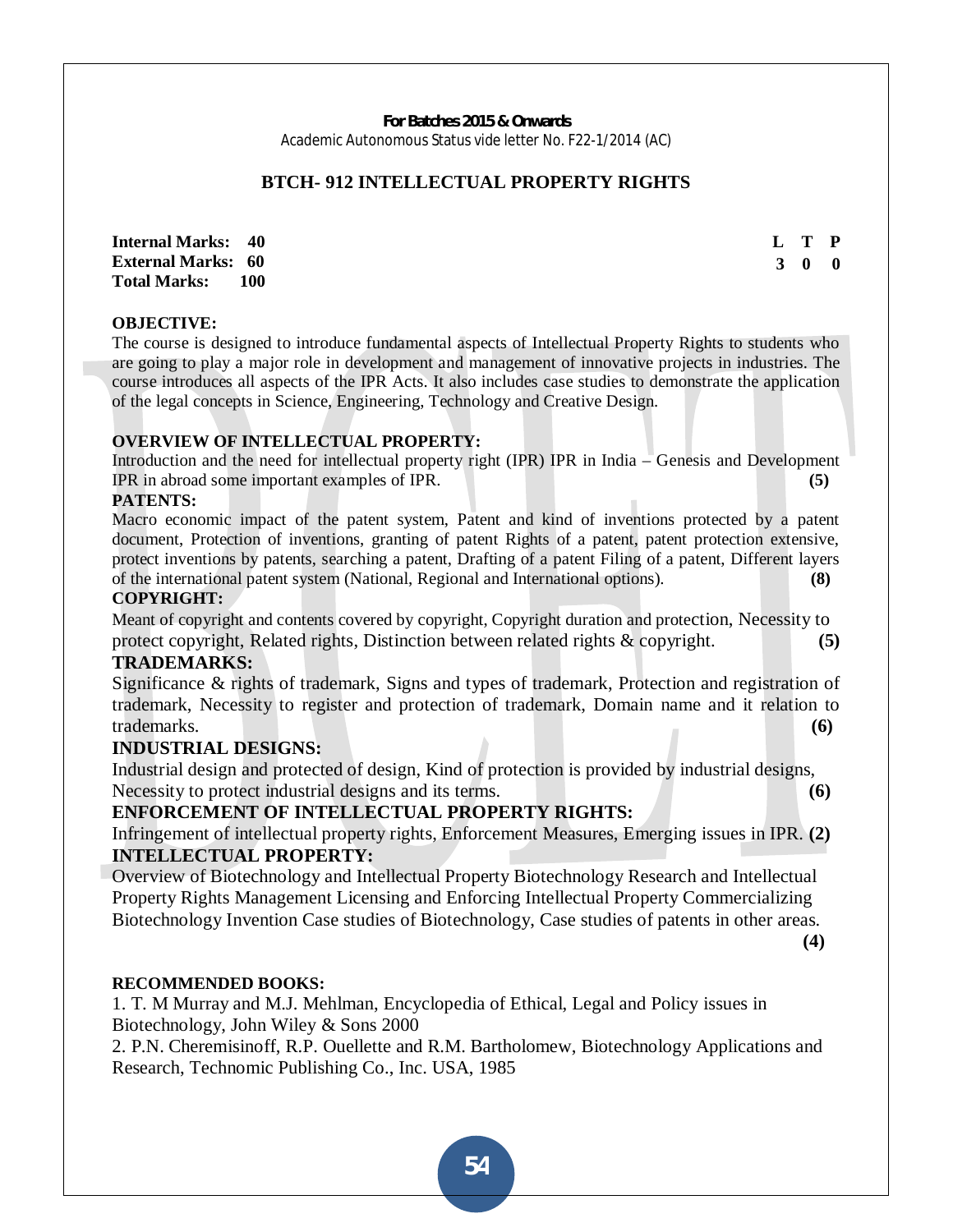3. D.Balasubramaniam, C.F.A.Bryce,K. Dharmalingam, J. Green and K. Jayaraman, Concepts in Biotechnology, University Press (Orient Longman Ltd.), 2002

3. Bourgagaize, Jewell and Buiser, Biotechnology: Demystifying the Concepts, Wesley Longman, USA, 2000.

4. Ajit Parulekar and Sarita D' Souza, Indian Patents Law – Legal & Business Implications; Macmillan India ltd, 2006

5. B.L.Wadehra; Law Relating to Patents, Trade Marks, Copyright, Designs & Geographical Indications; Universal law Publishing Pvt. Ltd., India 2000

6. P. Narayanan; Law of Copyright and Industrial Designs; Eastern law House, Delhi, 2010

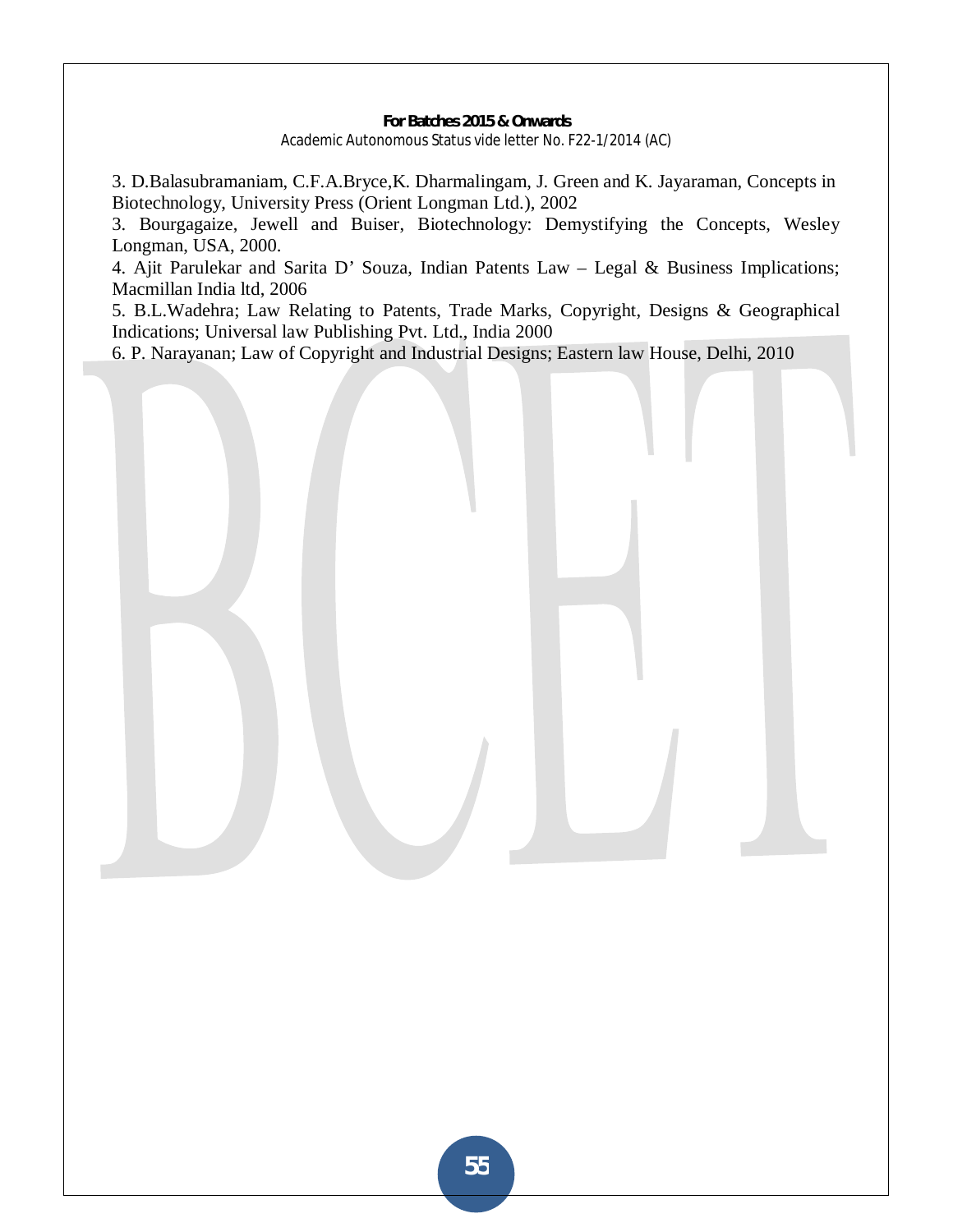## **BTCH- 913 MEMBRANE SEPARATIONS**

| <b>Internal Marks:</b><br>40                                                                              |   | T            | P            |
|-----------------------------------------------------------------------------------------------------------|---|--------------|--------------|
| <b>External Marks: 60</b>                                                                                 | 3 | $\mathbf{0}$ | $\mathbf{0}$ |
| <b>Total Marks:</b><br><b>100</b>                                                                         |   |              |              |
|                                                                                                           |   |              |              |
| <b>OBJECTIVE:</b>                                                                                         |   |              |              |
| The course will provide an overview of membrane processes used in separations in the chemical industry    |   |              |              |
| and their applications.                                                                                   |   |              |              |
|                                                                                                           |   |              |              |
| <b>INTRODUCTION:</b>                                                                                      |   |              |              |
| Definition of membrane and membrane process, Commercial membrane separation processes, new                |   |              |              |
| membrane separation process under development                                                             |   |              | (5)          |
| <b>REVERSE OSMOSIS:</b>                                                                                   |   |              |              |
| Introduction and definition, theory and design, different membrane modules, selected applications and     |   |              |              |
| economics                                                                                                 |   | (7)          |              |
| <b>ULTRA FILTRATION:</b>                                                                                  |   |              |              |
| Introduction and definition, theory and design, membrane module and process configuration, applications   |   |              |              |
| and economics                                                                                             |   | (7)          |              |
| <b>MICRO FILTRATION:</b>                                                                                  |   |              |              |
| Introduction and definition, theory of cross flow filtration, dead end micro filtration, applications and |   |              |              |
| economics.                                                                                                |   |              | (7)          |
| <b>EMULSION LIQUID MEMBRANES:</b>                                                                         |   |              |              |
| Introduction and definition, theory and design, selected applications and economics                       |   | (6)          |              |
| DIALYSIS, ELECTRODIALYSIS, PERVAPORATION, GAS PERMEATION:                                                 |   |              |              |
| Brief introduction and applications                                                                       |   | (4)          |              |
|                                                                                                           |   |              |              |
|                                                                                                           |   |              |              |

#### **RECOMMENDED BOOKS:**

- 1. Wilson & Sirkar, Membrane Handbook, Mc Graw hill, London, 2001
- 2. Nune and Peinemann, Membrane Technology in Chemical Industries, Wiley, New York, 2000
- 3. Cheryan Munir, Ultra Filtration Handbook, Technomic, New York, 1985
- 4. Noble and Stern, Membrane Separation and Technology, Principles and applications, Elsevier, 1995
- 5. Baker R W, Membrane Technology and Applications, Wiley, New York, 2000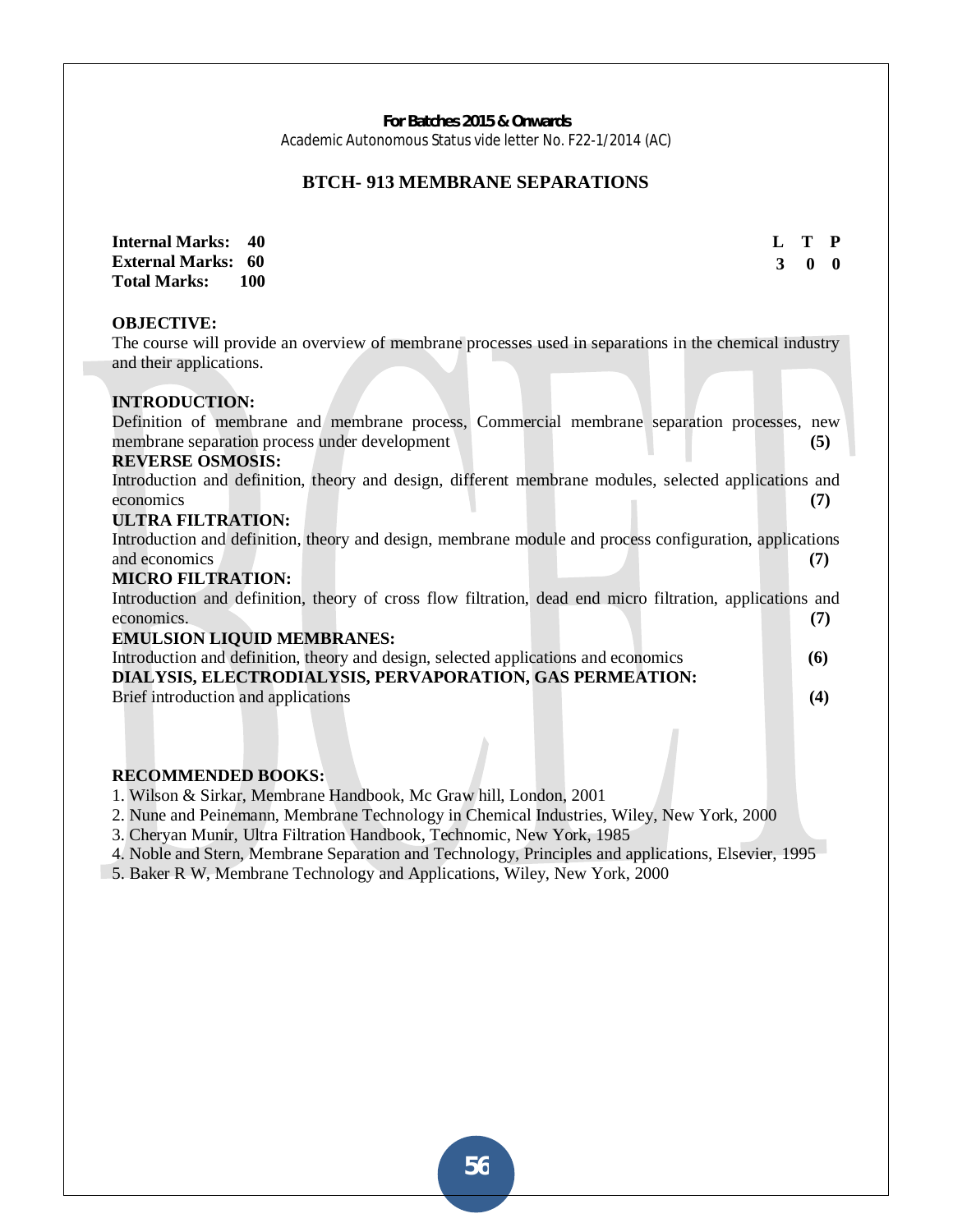## **BTCH-914 PROJECT MANAGEMENT**

**L T P 3 0 0** 

**Internal Marks: 40 External Marks: 60 Total Marks: 100** 

**OBJECTIVE:** 

The aim of this course is to provide an overview of project management for small scale and medium scale industries and the regulations relevant to these industries.

#### **INTRODUCTION & OVERVIEW**:

Definitions, Types of projects, Project life cycle (Project phases) and decisions **(6)**

#### **SMALL SCALE INDUSTRIES AND GOVERNMENT POLICIES:**

Small scale industries and list of products reserved under it. Relative merits and demerits of SSI and Present status of small scale industry in the country. **(10)** (10)

#### **SMALL SCALE INDUSTRY-REQUIREMENTS AND TRENDS:**

Types of product and standardization of their qualities, Raw materials requirements, Utilities services, market survey, economic viability, employment potential, promotion of regional development Trends of growth in India and abroad **(10)**

#### **PROJECT MANAGEMENT OF SSI:**

Feasibility report, patterns of financial assistance, available from state/central government and financial institutions. Turnkey and other projects. Import license, marketing techniques, product identification and selling, Promotion of export and legal obligation **(10)** (10)

#### **RECOMMENDED BOOKS:**

1. Geoffery G. Mcredity, R.E, Neck, P.A, The Practice of Entrepreneurship, Dialogue Publication, 1982.

2. Chaudhary S., Project Management, Tata McGraw Hill Publishing Co., Ltd., 2004

3. Aswathappa, Factory Organisation and Management, Himalaya Publishing House.

4. Bhojwani Ramesh, Small, Medium & Large Scale Industries Vol. I & II, Small industry Research Institute Delhi.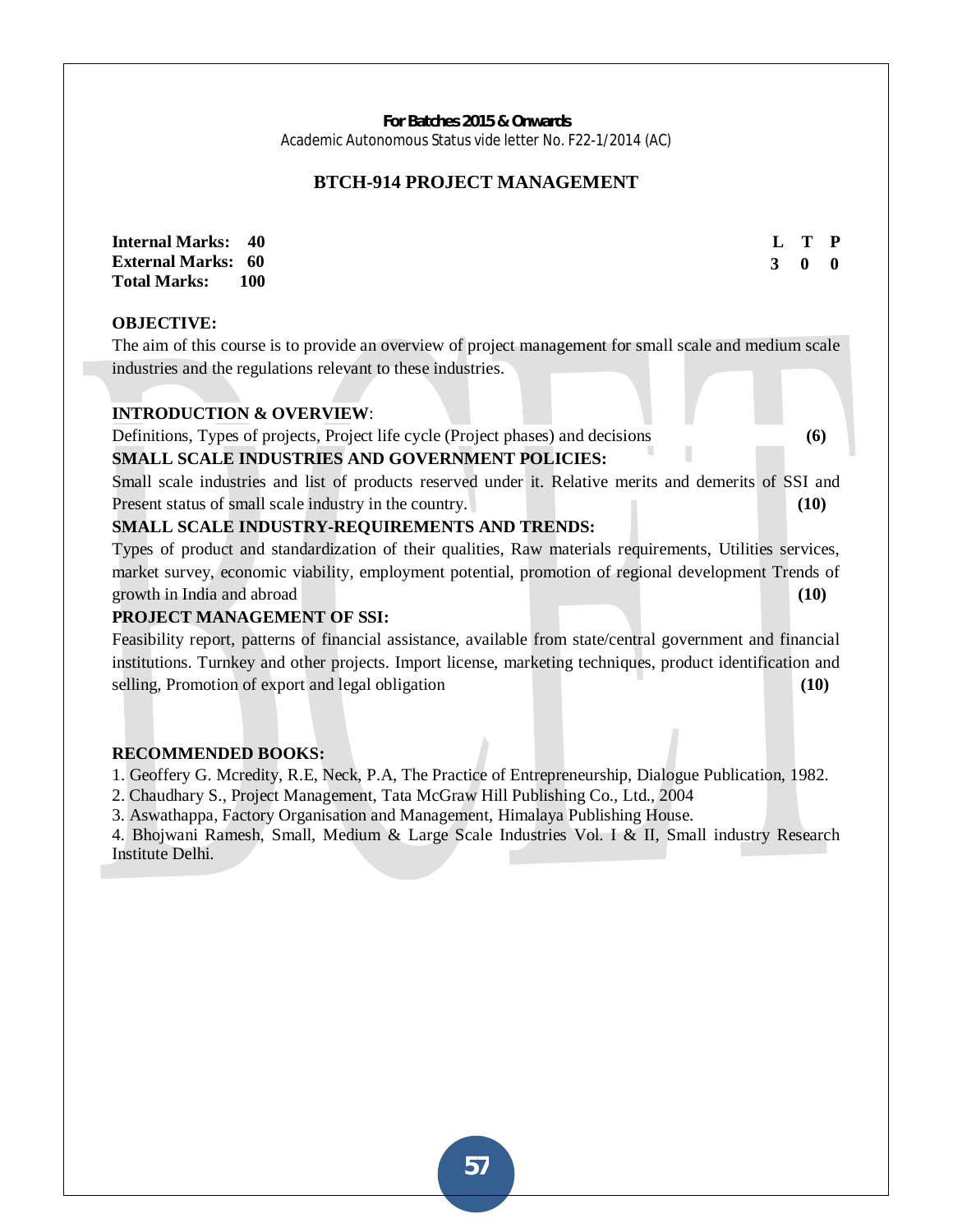## **BTCH-951 CORROSION ENGINEERING**

**Internal Marks: 40 External Marks: 60 Total Marks: 100**  **L T P 3 0 0**

#### **OBJECTIVE:**

The course will provide an overview of corrosion effects, the various processes and applications where corrosion is dominant and mitigation strategies.

#### **BASIC CONCEPTS:**

Corrosion Engineering, Definition of corrosion, Corrosion Damage **(3)**

#### **CORROSION PRINCIPLES:**

Corrosion rate expressions, Electrochemical Aspects, Polarization, Passivity, Environmental Effects **(4) FORMS OF CORROSION**:

*Galvanic corrosion:* EMF and Galvanic series, Environmental Effects, Prevention and Beneficial applications **(12)**

*Crevice Corrosion:* Environmental effects, Mechanism and Prevention

Pitting: Pit Shape and Growth, Autocatalytic nature of Pitting, Solution composition, Evaluation and prevention

*Inter granular Corrosion:* Austenitic Stainless steels, Weld Decay, Control for Austenitic Stainless Steels Selective Leaching: Dezincification: Characteristics, Mechanism and Prevention

Erosion Corrosion: Erosion Corrosion, Factors which effect Erosion Corrosion, Combating erosion Corrosion

*Stress Corrosion:* Crack morphology, Stress Effects, Environmental and Metallurgical factors, Classification of Mechanisms, Methods of Prevention

Hydrogen Damage: Characteristics, Environmental Factors and Prevention.

#### **MATERIALS:**

Properties of Metals and Alloys like Cast Iron, Carbon Steels and Irons, Aluminum, Lead, copper, Zinc, Tin and its Alloys, Thermoplastics like Nylon. Polyethylene and Polypropylene, Thermo setters like Polyesters, Phenolics and Urea **(6)**

#### **CORROSION PREVENTION:**

Materials Selection, Alteration of Environment, Cathodic and Anodic Prevention, Coatings **(4) PASSIVITY:**

Basic concepts of passivity; Properties of passive films **(2)**

## **HIGH TEMPERATURES CORROSION:**

Mechanisms and Kinetics: Pitting- Bedworth Ratio, Electrochemical and Morphological Aspects of Oxidation. Oxidation Kinetics, Effect of Alloying, High Temp Materials, Corrosion in acidic and alkaline process streams. **(5)**

#### **RECOMMENDED BOOKS:**

1.Fontana, Mars.G., "Corrosion Engineering", McGraw-Hill.

2.Jones, D.A., "Principal and Protection of Corrosion", Prentice-Hall

3.Unling, H.H., Corrosion Control, John Wiley & Sons, 1971

4.Rajagopalan , K S. Corrosion and its prevention, Chemical Engineering Education Development Centre, IIT Madras, 1975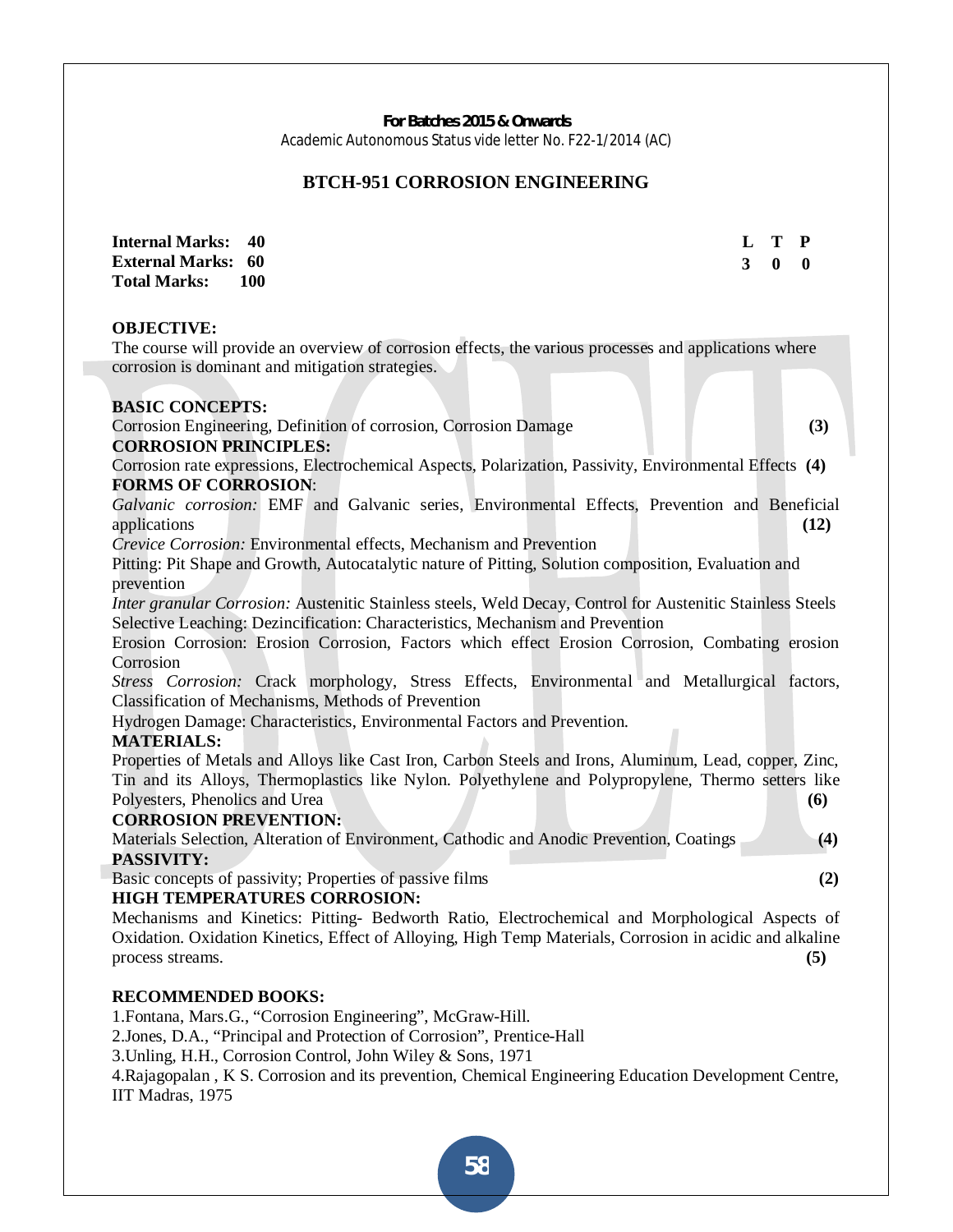#### **BTCH-952 NEW & RENEWABLE ENERGY**

**Internal Marks: 40 External Marks: 60 Total Marks: 100**  **L T P 3 0 0**

#### **OBJECTIVE:**

The objective of this course is to acquaint the students with the renewable energy sources available to supplement and augment the energy requirements.

#### **INTRODUCTION:**

Global and Indian scenario, sources, Energy conservation, types of NCES with applications **(4) SOLAR ENERGY:**

Role and development of new renewable energy sources, instruments for measuring solar radiations, solar radiation data, Flat plat and concentrating collectors, classification of concentrating collectors, advanced collectors, different methods of solar energy storage, solar ponds solar applications: Solar heating/cooling technique, solar distillation and drying, photovoltaic energy conversion. **(8)**

#### **GEOTHERMAL & WIND ENERGY:**

Resources, types of wells, methods of harnessing the energy, Wind Energy: Sources and potentials, horizontal and vertical axis, wind mills, wind regime analysis and evaluation of wind mills. **(8)**

#### **BIOMASS AND BIOFUELS:**

Recycling of agricultural waste, anaerobic/ aerobic digestion and types of biogas digesters; gas yield, and combustion characteristics of bio gas, design of biogas system for heating, lighting and running IC engines, Introduction to Biofuels such as biodiesel, ethanol, bio-butanol etc., their production and present status **(10)**

#### **OCEAN & TIDAL ENERGY:**

OTEC, settling of OTEC plants, thermodynamic cycles, Tidal Energy: Potential and conversion technique, mini hydel power plants and their economics **(6)**

#### **RECOMMENDED BOOKS:**

1. Rai G D, Non-Conventional Energy Sources, 4th edition, Khanna Publishers, 2009

2. Kumar Ramesh, Udayakumar K., Anandakrishnan M., Renewable Energy Technologies: Ocean Thermal Energy Conversion and Sustainable Energy Options, Narosa Publication, 1997

3. Desai Ashok V, Jhirad D., Munasinghe M., Non-Conventional Energy, New Age International, 1990

4. Sukhatme S. P., Solar Energy: Principles of Thermal Collection and Storage, 3rd Edition,

Tata McGraw-Hill Education, 2008

5. Mittal K.M., Non-Conventional Energy System, Principles, Progress and Prospects, Pub, 1997.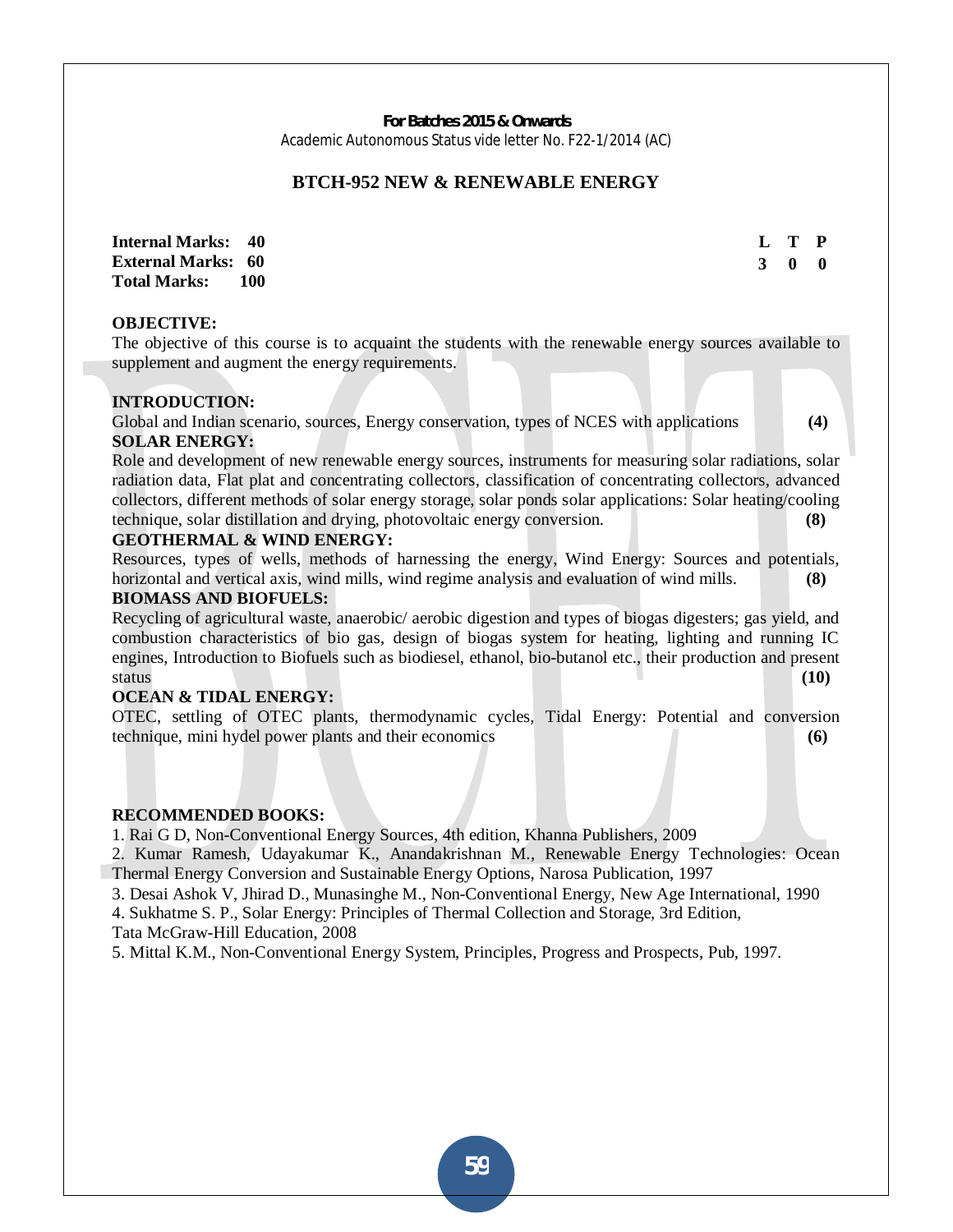#### **BTCH-961 ENVIRONMENT IMPACT ASSESSMENT**

**Internal Marks: 40 External Marks: 60 Total Marks: 100**  **L T P 3 0 0**

#### **INTRODUCTION:**

Historical perspective and evolution of guidelines, developmental and economic activities and their impact on environmental quality, objectives and scope of EIA, EIA process flow chart (**5) ENVIRONMENTAL IMPACT POLICY:** 

EIA notification, environmental clearance process, screening, scoping, public consultation and appraisal. Environmental Components: air, water, land, vegetation, wild life, socio-economic, social development and aesthetics, noise. **(9)**

#### **ENVIRONMENTAL DOMAIN AND ITS DIVISIONS:**

Parametric analysis, environmental indices and indicators, operational framework, rapid and comprehensive EIA. (6)

#### **IMPACT ASSESSMENT METHODOLOGIES:**

Tools and methods to identify, predict, and evaluate different types of impacts, models and expert systems and professional judgments. **(8)**

#### **ENVIRONMENTAL MANAGEMENT PLAN:**

Principles, elements of approach and measures used for mitigating the impacts, anticipated environmental impacts and mitigation measures. EIA Case Studies of Process Industries **(8)**

#### **RECOMMENDED BOOKS:**

1. Sadler, B. and McCabe, M., Environmental Impact Assessment: Resource Manual, UNEP (2002).

2. Canter, R.L., Environmental Impact Assessment, Tata McGraw-Hill (1981).

3. MOEF, Govt. of India, EIA Manual, Ministry of Environment and Forests, GOI (MOEF web site).

4. EIA notification, Gazette Notification: SO 1533 dated 14-09-2006, MOEF, GOI (2006).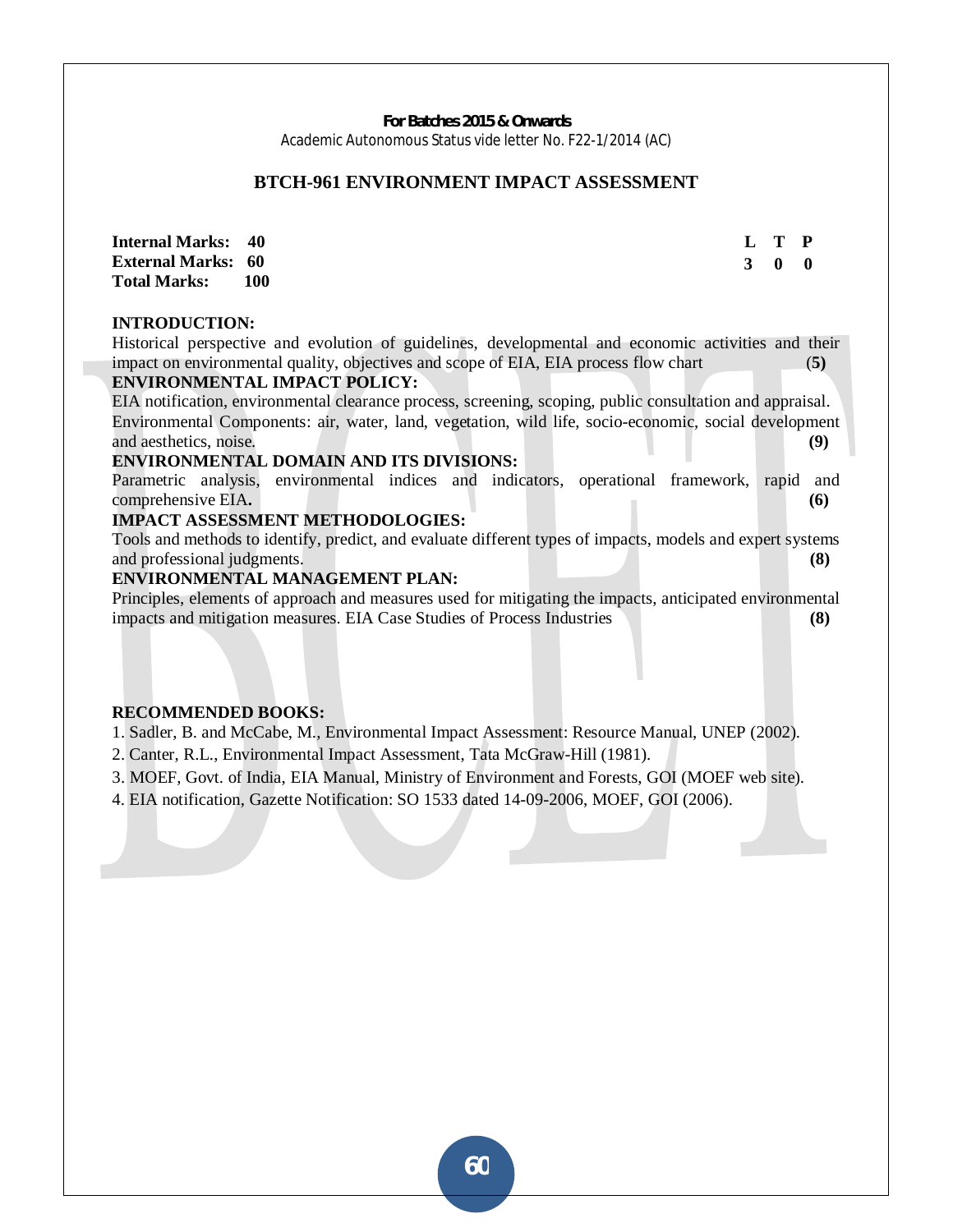#### **BTCH-962 HYDROCARBON ENGINEERING**

**Internal Marks: 40 External Marks: 60 Total Marks: 100**  **L T P 3 0 0**

#### **SCOPE AND PURPOSE OF REFINING:**

Global and Indian refining scenario, Petroleum refining industry in India practice and prospects, Separation and Conversion processes etc. **(5)** (5)

#### **REFINERY DISTILLATION PROCESSES:**

Desalting, Process description of typical crude distillation, Fractional and Vacuum distillation, Flooding, Weeping, Entrainment, setting of cut point, Crude assay analysis, ASTM, TBP EFV Distillation etc. **(5)** 

## **FUEL REFINING AND LUBE REFINING:**

Cracking, Coking, Reforming, Alkylation, Isomerization, Polymerization, and Sweetening etc. Solvent extraction, De-waxing, Propane deasphalting etc. **(5)**

#### **HYDRO PROCESSING:**

Hydro cracking, Hydro treating, Hydro desulphurization

Oil and Gas separators: Principal of separation, Types of separators, their description. Various control and vessel internals, Oil and gas gravitational separator, Vertical two and three phase separator, Horizontal three phase separator etc. **(10) (10) (10) (10) (10) (10) (10) (10) (10) (10) (10) (10) (10) (10) (10) (10) (10) (10) (10) (10) (10) (10) (10) (10) (10) (10) (10) (10)** 

#### **QUALITY MONITORING OF PETROLEUM PRODUCTS:**

API gravity, Flash point, Fire point, Smoke point, Aniline point, Carbon residue, Kinetic viscosity, Pour point, Freezing point, octane number, Cetane number, Viscosity index, Diesel index Calorific value, Burning test 24 hours, Characterization factor, Cloud Point, Vapour lock index, Carbon hydrogen ratio, Calculated ignition index, Calculated carbon aromaticity index, U.O.P Characterization factor, Conrad son carbon residue, Water and sediment content etc. **(6)**

#### **STORAGE AND TRANSPORTATION OF PETROLEUM PRODUCTS:**

Classification of inflammable liquids, Classification of storage tank, Floating roof tank, fixed roof tank, Semi buried tank, Import/export loss, Breathing losses, Hazards and non-hazards area, and underground storage tank etc. Transportation of oil and natural gas by rail, road and pipeline, various type of pipelines, Multiproduct pipelines, Product handling, Pumping cycle, Interface, Problems in waxy crude, Role of flow behavior etc. **(5) (5)** 

#### **RECOMMENDED BOOKS:**

- 1. Nelson W. L., "Petroleum Refinery Engineering", Mc Graw Hill Book Co., (1985).
- 2. Watkins R. N., "Petroleum Refinery Distillation", Gulf Publishing Co.
- 3. Gary J. H., Handwork G. E., "Petroleum Refining Technology and Economics", Marcel Dekker, Inc., (2001).
- 4. Jones D. S. J., "Elements of Petroleum processing", John Wiley & Sons, (1995).
- 5. Waquier J. P., "Petroleum Refining" Vol. I & II, Technip, (1995)
- 6. Rao, B.K., Modern Petroleum Refining Processes, 5th Edition, Oxford & IBH Publishing Co., 2009.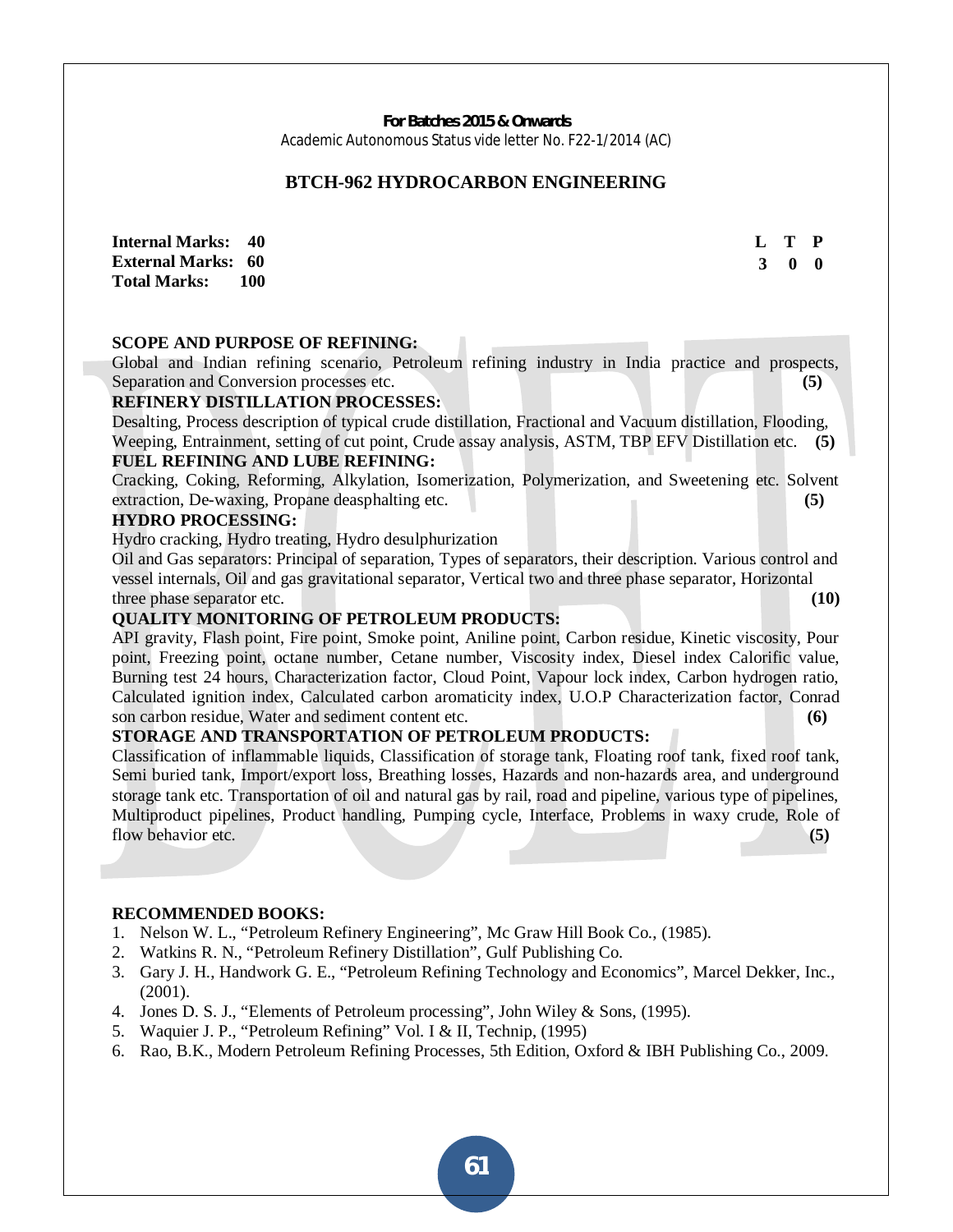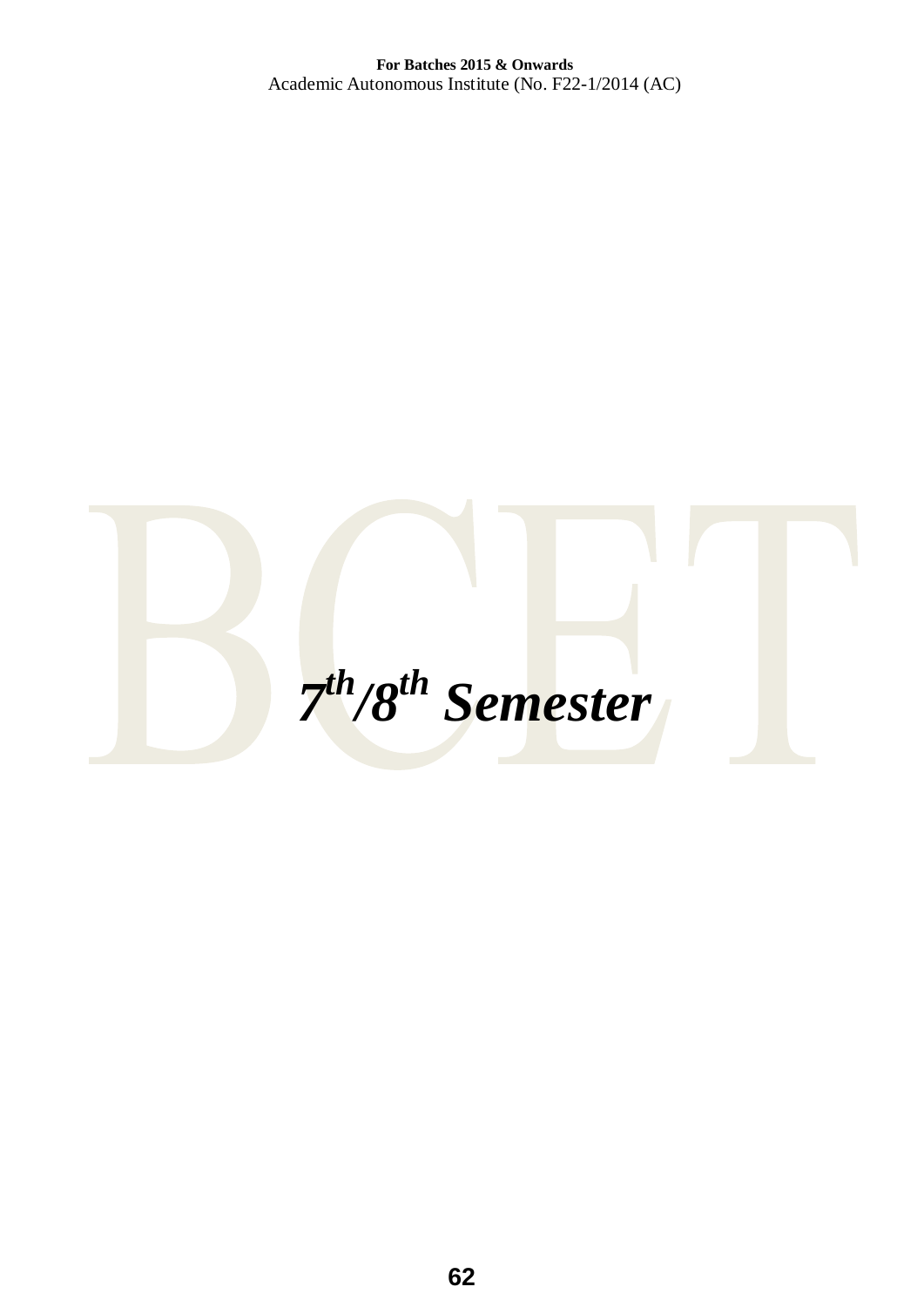## **BTCH-801 Process Modeling & Simulation**

| <b>Internal Marks: 40</b> |                     | L T P |  |
|---------------------------|---------------------|-------|--|
| <b>External Marks: 60</b> | $3 \quad 1 \quad 0$ |       |  |
| <b>Total Marks: 100</b>   |                     |       |  |

**Prerequisite:** The students should have studied Numerical Methods in Chemical Engineering as a prerequisite to study this course.

**Objective:** This course aims at developing the ability of the students in the mathematical treatment of chemical engineering processes. This course includes the concept of models, variables, parameters, parametric sensitivity and model formulation and their solution through simulation.

## **Introduction:**

Concept of Dynamics, Variables and Degrees of freedom, Definition of mathematical model, lumped parameter model, distributed parameter model, uses of mathematical models, principles of formulation of models, parametric sensitivity. **(11)** 

## **Fundamental Laws:**

Continuity equations, energy equations, equations of motion, transport equations, equations of state, equilibrium, chemical kinetics. **(9)** 

| <b>Mathematical Models of Chemical Engineering Systems:</b>      |  |
|------------------------------------------------------------------|--|
| 1. Model for Series of isothermal CSTRs                          |  |
| 2. Model for an Isothermal/non-isothermal plug-flow reactor.     |  |
| 4. Model involving energy equation of heated tanks.              |  |
| 5. Model for a gas phase pressurized CSTR                        |  |
| 6. Model for a Non isothermal CSTR                               |  |
| 7. Model for a Single component vaporizer                        |  |
| 8. Model for Multi component flash drum                          |  |
| 9. Model for a Jacketed Batch reactor                            |  |
| 10. Model for a Reactor along with Mass Transfer                 |  |
| 11. Model for Ideal/Non-ideal distillation column                |  |
| 12. Model for batch distillation column                          |  |
| 14. Equilibrium-constant & titration curve models for PH systems |  |
| 15. Lumped parameter model of a gas absorber                     |  |
| 16. Lumped parameter model of a liquid-liquid extraction column  |  |

- 17. Model for Heat-exchangers
- 18. Model for a system of interacting & non-interacting tanks.
- 19. Model for Biochemical reactor. **(22)**

## **Simulation:**

Meaning of simulation; simulation strategy for simple isothermal CSTR, simple non-isothermal CSTR and simple isothermal batch reactor. **(6) (6)** 

## **Books Recommended:**

- 1. Luyben W.L., Process Modeling and Simulation and Control for Chemical Engineers, McGraw Hill
- 2. Husain, Chemical Process Simulation, 1st edition, Wiley Eastern, 1986

3. Ramirez F. W., Computational Methods in Process Simulation, 2nd Ed., Butterworth Heinemann, 1998

- 4. Bequette B.W., Process Control: Modeling, Design and Simulation, Prentice Hall, 2003
- 5. Surya Narayana A., Chemical Instrumentation & Process Control, Khanna Pub 2010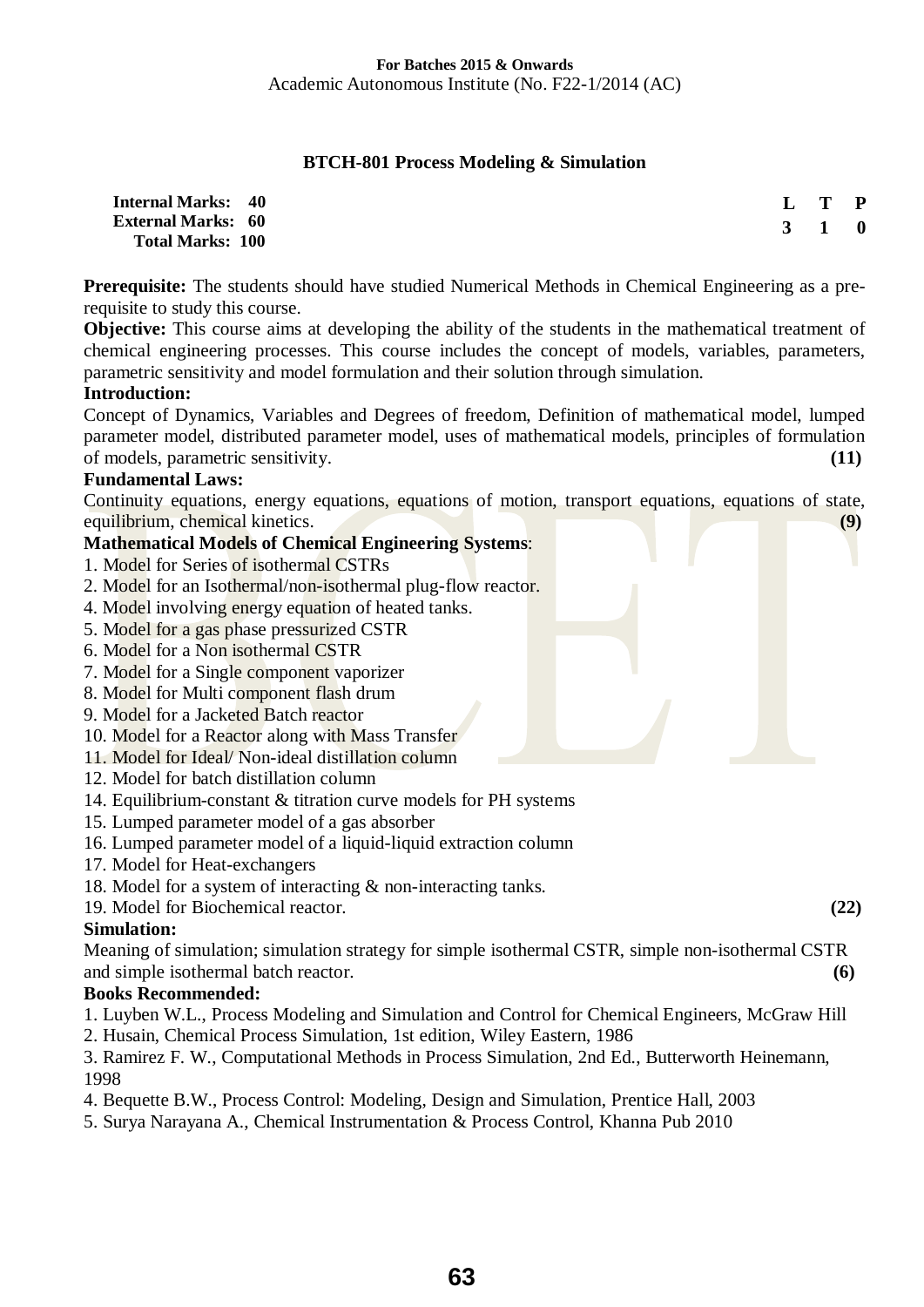## **BTCH-802 Process Engineering & Economics**

| <b>Internal Marks: 40</b> |                     | L T P |  |
|---------------------------|---------------------|-------|--|
| <b>External Marks: 60</b> | $3 \quad 1 \quad 0$ |       |  |
| <b>Total Marks: 100</b>   |                     |       |  |

**Course Objective:** The objective of this course is to enable the students to make an economic analysis of different technologies or operations based on understanding of various costs involved. A brief introduction to patents and IPRs is also included to give an insight to the students in this field.

## **Cost Estimation:**

Factors affecting investment and production costs, Capital investments - fixed investments and working capital, Cost indices. Estimating equipment costs by scaling 6/10 factor rule. Methods for estimation capital investment, Estimation of total product cost. Different costs involved in the total product for a typical chemical process plant. **(8)** 

## **Balance sheet and income statement:**

Concept of Gross Profit, Net Profit, Return on Investment, Current Ratio, Quick Ratio, Debt-equity ratio. **(6)** 

## **Interest and investment costs:**

Simple and compound interest, Nominal and effective rates of interest, Continuous interest, Annuity, Perpetuity and capitalized costs. **(6)** 

## **Taxes and Insurance:**

Types of taxes and tax returns, types of insurance and legal responsibility **(4)** 

## **Depreciation:**

Types of depreciation, service life, salvage value, present value and methods of determining depreciation, single unit and group depreciation. **(6)** 

## **Profitability:**

Alternative Investments and Replacements: Mathematical methods of profitability evaluation, Cash flow diagrams, Determination of acceptable investments alternative when an investment must be made and analysis with small increment investment, replacement, Break even analysis. **(8)** 

## **Optimum Design:**

Procedure with one variable, Optimum reflux ratio in distillation and optimum pipe diameter **(3) IPR and Patent Systems:** 

Intellectual property, IPRs and its types, Patent claims, legal decision making process and ownership of tangible and intellectual property. Indian patent system, current IPR laws and legislations in India for IPR Documents required for filing patent, infringement of patents and remedies. **(7)**

## **Suggested Books:**

1. Peters M.S.Timmerhaus K.D., Plant Design and Economics for Chemical Engg.,5th Ed., Tata McGraw Hill, 2005

2. Ulrich, G.D., A Guide to Chemical Engineering Process Design and Economics, John Wiley, 1984

3. Guthrie, K.M., Process Plant Estimating, Evaluation and Control, Craftsman Solano Beach, Calif

4. Couper James R, Process Engineering Economics, Marcel Dekker, NY, 2003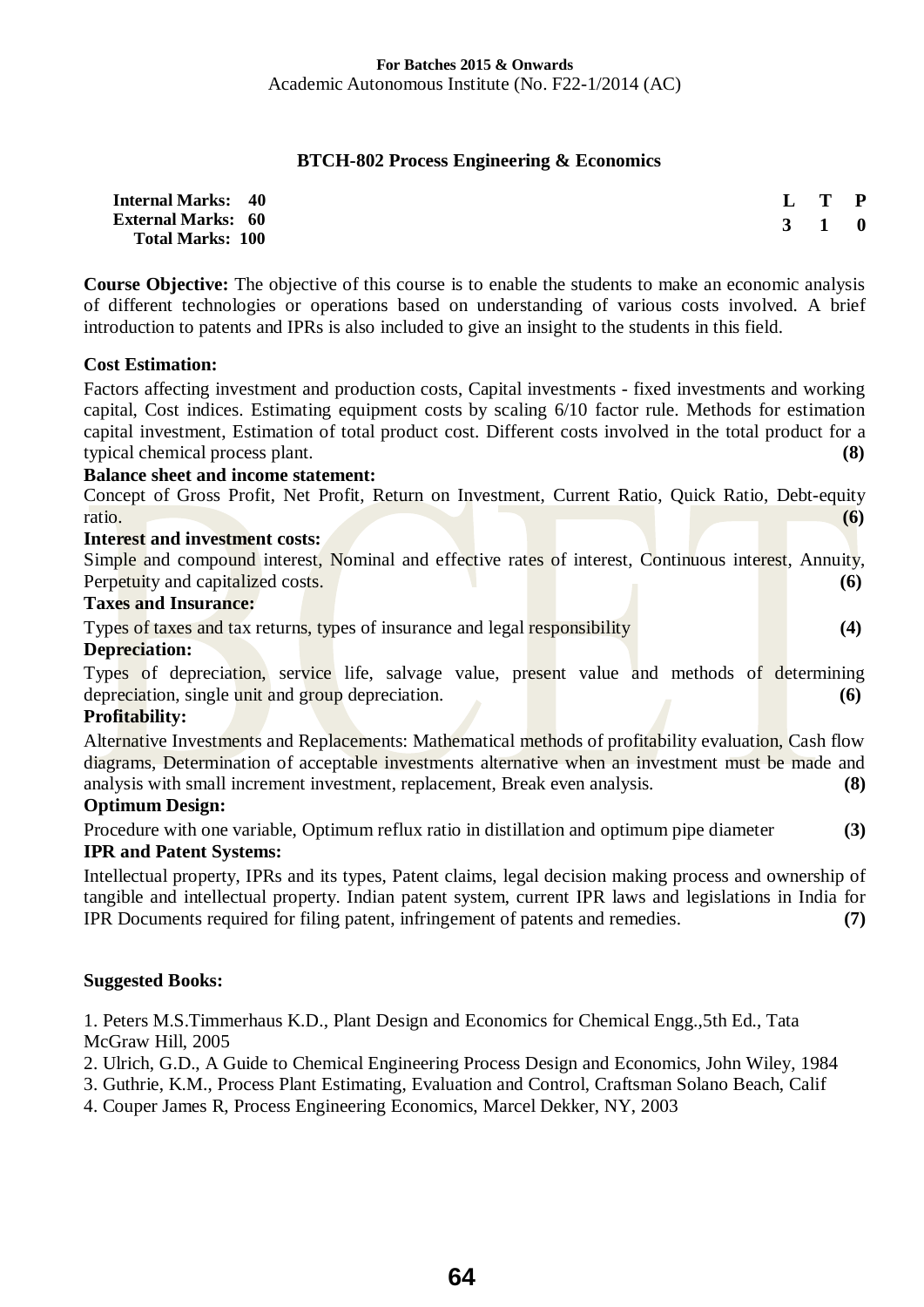## **BTCH-803 Industrial Safety and Hazards Management**

| <b>Internal Marks: 40</b> | L T P               |  |
|---------------------------|---------------------|--|
| <b>External Marks: 60</b> | $3 \quad 1 \quad 0$ |  |
| <b>Total Marks: 100</b>   |                     |  |

## **Objective**:

The course will provide an overview of Process Safety in the Chemical Industry, focusing on the nature of chemical plant accidents, their causes, and steps to eliminate them, with emphasis on inherently safe designs and safety management. The students are expected to have active participation through case studies of disasters in the past.

## **Introduction:**

Concept of Loss prevention, Ingredients of successful safety program, accident and loss statistics, acceptable risks, public perceptions, nature of accident process, inherent safety **(5) Toxicology:**

| Toxicants entry and elimination route, effect of Toxicants on Biological Organisms, Guassian model for |  |     |
|--------------------------------------------------------------------------------------------------------|--|-----|
| dose and response curves, TLV and PEL                                                                  |  | (5) |

#### **Industrial Hygiene**

|  |  |                                       |  |  | Identification, Material safety data sheets, Industrial hygiene evaluation and control |  |  | (8) |
|--|--|---------------------------------------|--|--|----------------------------------------------------------------------------------------|--|--|-----|
|  |  | <b>Basics of Fires and Explosion:</b> |  |  |                                                                                        |  |  |     |
|  |  |                                       |  |  |                                                                                        |  |  |     |

Fire triangle, definitions, flammability characteristics of liquid and vapours, LOC and inerting, types of explosions **(8)** 

## **Hazard identification:**

Hazard survey, checklist, HAZOP study, safety reviews, what if analysis **(6)** 

#### **Risk Assessment:**

Probability theory, Revealed and Unrevealed failures, event tree, fault tree, ORA and LOPA, Dow's fire and explosion index, Mond's index, **(8)** 

## **Planning and Safety Management:**

Objectives and approaches to safety management, Basic considerations and components of planning safety management, Concept of safety leadership. **(4) (4)** 

#### **Accident Investigations:**

Significant Disasters, Bhopal gas tragedy, Flixborough disaster, Pasadena accident, IOCL disaster, nuclear disaster in Japan in 2011 **(4)**  $(4)$ 

## **Books Suggested:**

1. Crowl D.A., Louvar J.F., Chemical Process Safety: Fundamentals with Applications, 3rd Ed., Prentice Hall, 2011

 2.Coulson, Richardson & Sinnott R.K., Chemical Engineering Volume-6 –an Introduction to Chemical Engineering Design, 4thEd., Elsevier Butterworth Heinemann, 2005

3 Dow Chemical Company, Dow's Chemical Exposure Index Guide, 1993

4. Lees F P , Loss Prevention in Process Industries, 2nd ed, Butterworth, London, 1996

5. Wells G L, Safety in Process Plant Design, George Godwin ltd., New York, 1980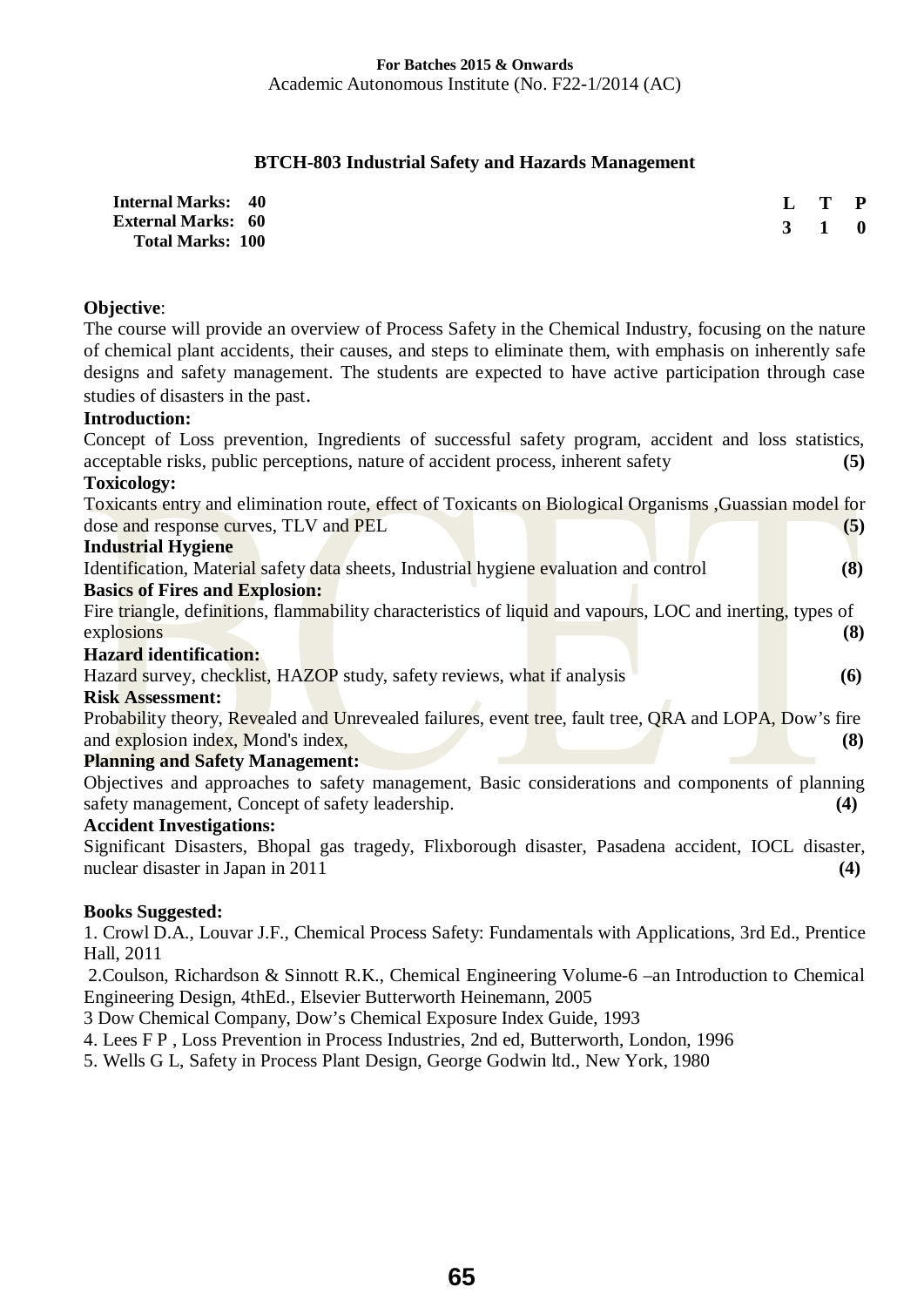## **BTCH-804 Energy Engineering**

| <b>Internal Marks: 40</b> | $L$ T P             |  |
|---------------------------|---------------------|--|
| <b>External Marks: 60</b> | $3 \quad 1 \quad 0$ |  |
| <b>Total Marks: 100</b>   |                     |  |

**Course Objective/s**: The objective of this course is to teach the students about the various options available to meet the ever growing demand of energy by the industry. It includes both the conventional and nonconventional energy sources. After the study of this course, a student is expected to understand different sources of energy, their production & uses.

## **Conventional Sources of Energy:**

**Solid Fuels:** Principal solid fuel-coal, origin, composition and classification of coal, properties of coal, characteristics of Indian coals, briquetting, gasification and liquefaction of solid fuels. **(04) Liquid Fuels:** Petroleum and Related Products: Introduction: Origin, classification and characteristics of Petroleum properties and characteristics, petroleum refining in India. Petroleum Products - Naphtha, motor gasoline, aviation gasoline, kerosene, diesel oil, gas oils, fuel oils, lubricants, petroleum waxes, Petroleum coke. **(08)**

**Gaseous Fuels:** Types, natural gas, methane from coal mines, producer, water carburettor, water, coal, blast furnace and refinery gases, gases from biomass, LPG, gasification of coal and oil, purification of gaseous fuels. **(06)** 

**Furnaces:** General classification and description of different types of furnaces with special reference to furnaces used in ceramic, petroleum and pharmaceutical industries. **(06)** 

### **Non- Conventional Sources of Energy**

**Nuclear energy:** Nuclear reactions, fuel materials, moderators and structural materials, reactors. **(04) Solar Energy:** Role and development of new renewable energy sources, instruments for measuring solar radiations, solar radiation data, classification of concentrating collectors, different methods of solar energy storage, solar applications: Solar heating/cooling technique, solar distillation and drying, photovoltaic energy conversion. **(10) (10)** 

**Biomass and Biofuels:** Recycling of agricultural waste, anaerobic/ aerobic digestion and types of biogas digesters; design of biogas system for heating, lighting. Introduction to Biofuels such as biodiesel, ethanol, bio-butanol etc., their production and present status. **(06)** Introduction to Wind Energy, Ocean Energy, Tidal Energy**. (04)** 

**Suggested Books:**

1. Sarkar Samir, Fuels and Combustion, 2 nd Ed., Orient Longman, 2003.

2. Gupta O.P., Elements of Fuels, Furnaces and Refractories, Khanna Publications, 1997.

3. Wilson, P.J., Wells, G.H., Coal, Coke and Coal Chemicals, McGraw Hill, 1950.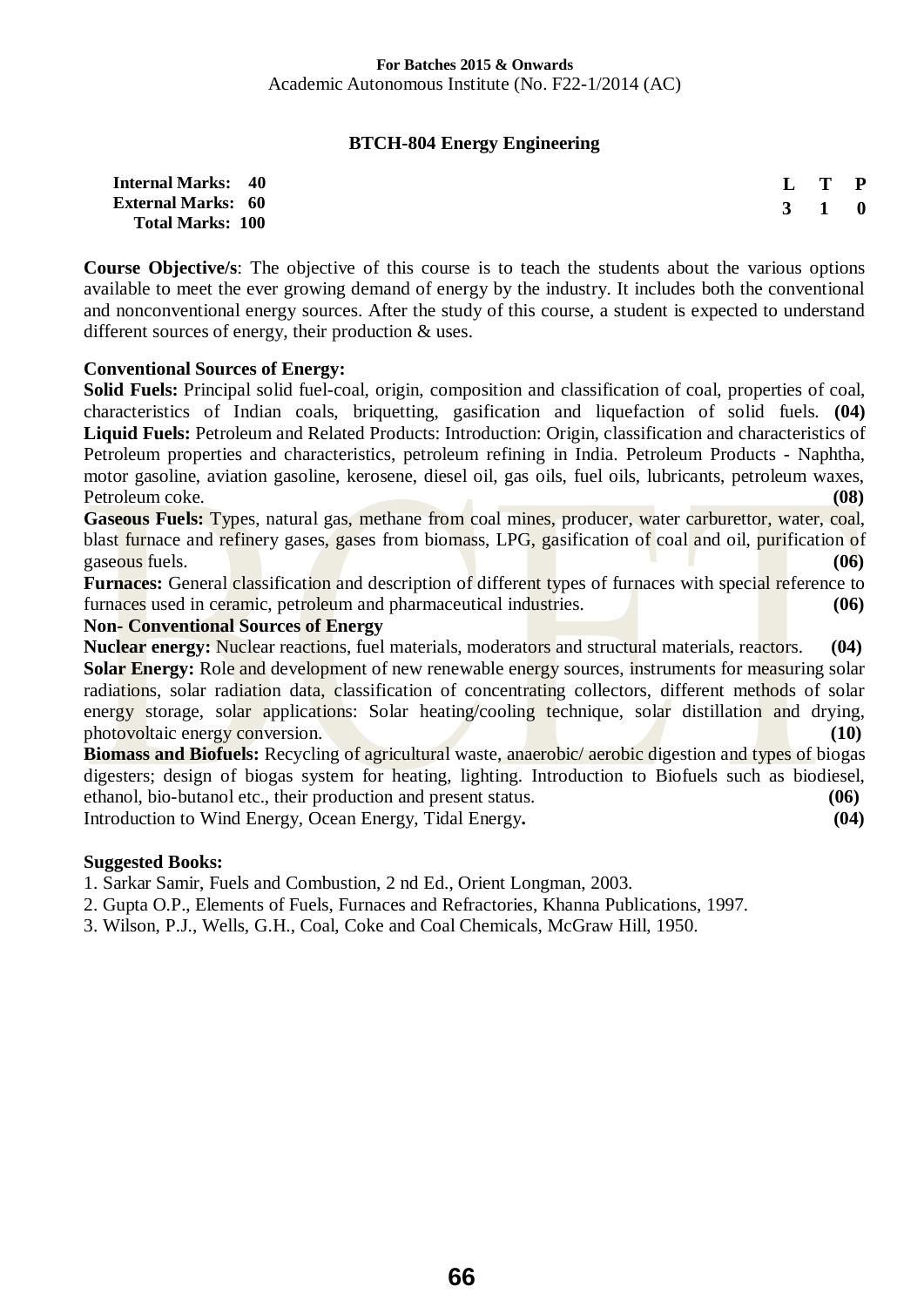## **BTCH-805 Chemical Process Plant Design**

**Internal Marks: 30 External Marks: 20 Total Marks: 50**

 **L T P 0 0 3**

- 1. Design of piping and piping networks
- 2. Selection, Preparation of specification sheet for a centrifugal pump
- 3. Design of Sieve Tray column internals
- 4. Process Design of Shell & Tube heat exchanger
- 5. Process Design of plate heat exchangers
- 6. Process Design of Condensers
- 7. Specification sheet for distillation (sieve) column
- 8. Types of Flow Sheets
- 9. Overview of plant layout

The student is to appear in a viva-voce examination based on design report.

## **Books Suggested:**

1. Coulson, Richardson & Sinnott R.K., Chemical Engineering Volume-6 – an Introduction to Chemical Engineering Design, 4th Ed., Elsevier Butterworth Heinemann, 2005

2. Perry R.H., Green D. W., Chemical Engineers' Handbook, 8th ed., Mc-Graw Hill, 2008

3. Coker A.K., Ludwig's Applied Process Design in Chemical & Petrochemical Plants- Vol 1, 4th Ed., Gulf Publication- Butterworth Heinemann, 2007

4. Siddiqui S., Ludwig's Applied Process Design in Chemical & Petrochemical Plants – Volume 2, 4th Ed., Gulf Publication, 2010

5. Ludwig E.E., Applied Process Design in Chemical & Petrochemical Plants- Vol 3, 3rd Ed., Gulf Publication- Butterworth Heinemann, 2001

6. Vilbrandt F.C., Dryden C. E., Chemical Engg. Plant Design, 4th Ed., McGraw Hill, 1959

7. Peters M.S. , Timmerhaus K.D., Plant Design and Economics for Chemical Engg., 5th Ed., McGraw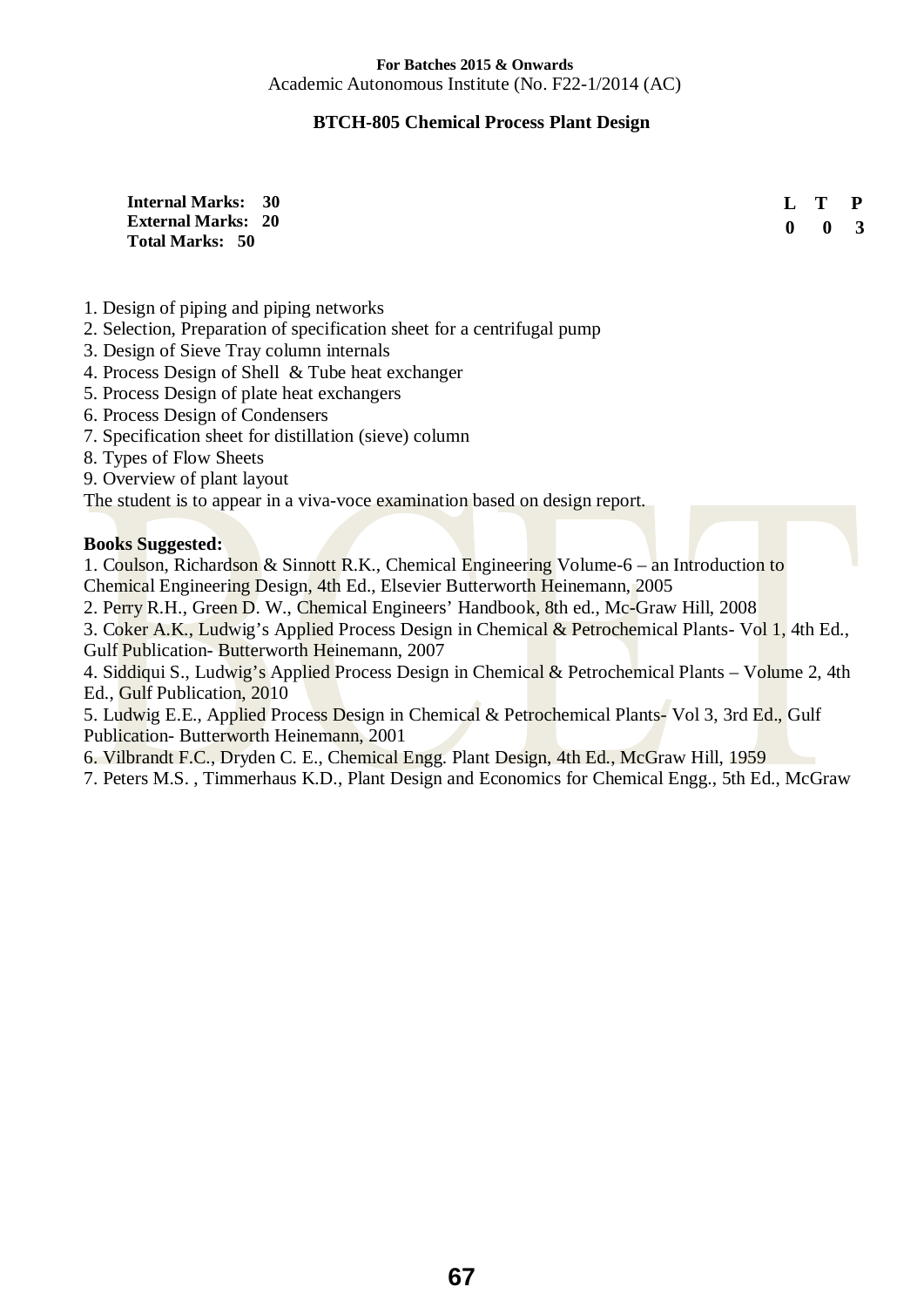## **BTCH-806 Process Optimization & Simulation Laboratory**

| <b>Internal Marks: 30</b> | $\mathbf{L} \mathbf{T} \mathbf{P}$ |  |
|---------------------------|------------------------------------|--|
| <b>External Marks: 20</b> | $0 \quad 0 \quad 3$                |  |
| Total Marks: 50           |                                    |  |

- 1. Application of single variable optimization method in Chemical Engineering
- 2. Application of gradient based method.
- 3. Application of multivariable optimization method.
- 4. Application of Constrained optimization method in Chemical Engineering.
- 5. Application of Linear programming for Chemical Engineering.
- 6. Simulation for calculation of Bubble point & Dew point of mixtures.
- 7. Program involving Simulation of Gravity Flow tank.
- 8. Program involving Simulation of isothermal CSTR.
- 9. Program involving Simulation of non- isothermal CSTR.
- 10. Program involving Simulation of isothermal batch reactor.
- 11. Program involving Simulation of non isothermal batch reactor.
- 12. Program involving Simulation of isothermal of distillation column.

## **BTCH-807 Major Project**

 **L T P 0 0 3**

**Internal Marks: 30 External Marks: 20 Total Marks: 50**

The problem of the minor project formulated during 6th Semester is to extended and executed in major project by the same group of students. Each student is required to submit 3 hard bound type written copies of a project report on a proposed research oriented work :- either theoretical or practical (design of sophisticated process plant, modeling & simulation of sophisticated chemical process, optimization of sophisticated of chemical process, chemical process experimentation & data analysis) The object is to test the ability of the student to incorporate his entire knowledge of chemical engineering principles, to judge his knowledge, originality and capacity for application of laboratory data in designing chemical plants and to determine the level of his proficiency at the end of the course. The student is to appear in a Viva-Voce Examination.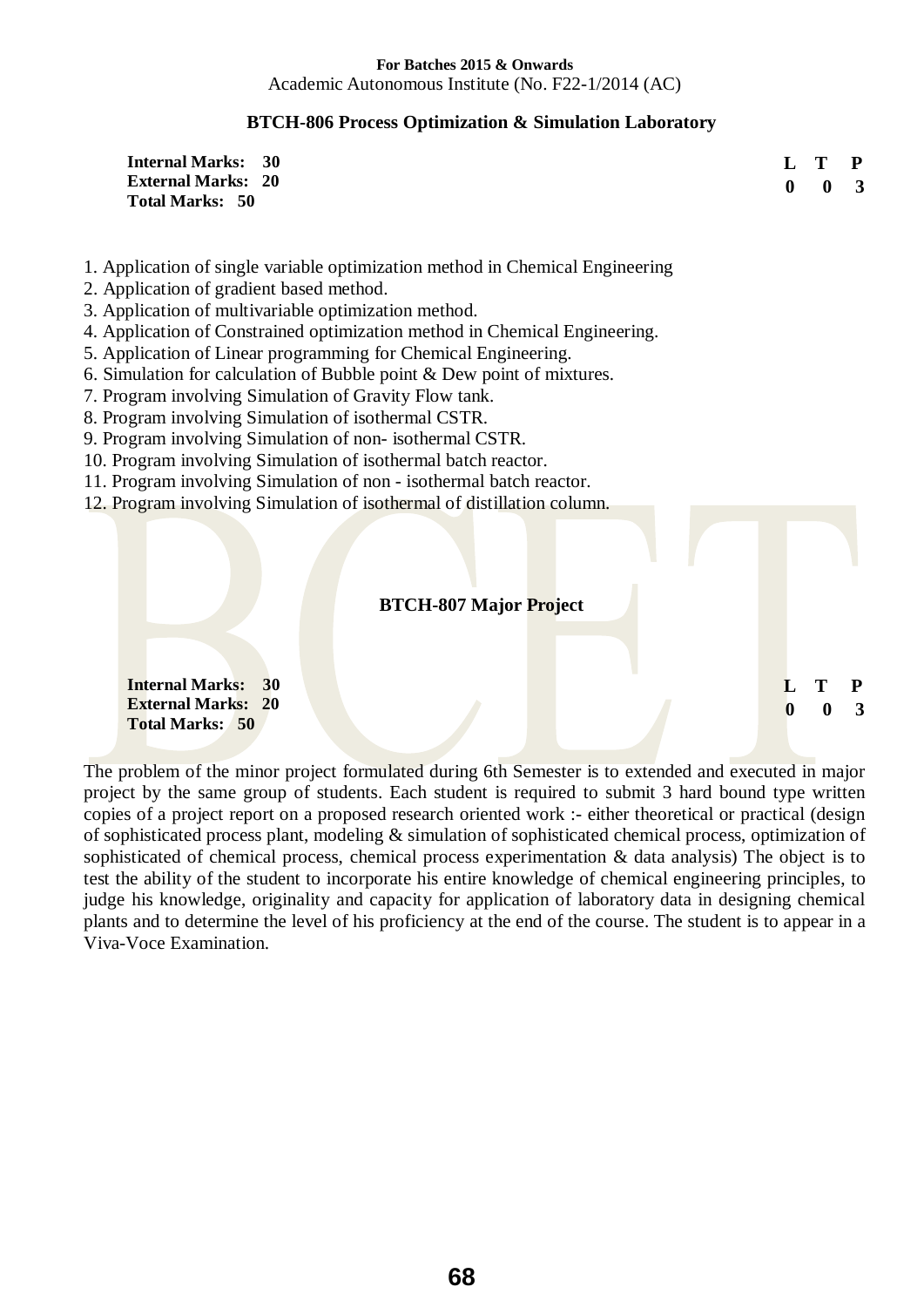## **BTCH-931 Bio-Chemical Engineering**

| <b>Internal Marks: 40</b> | L T P               |  |
|---------------------------|---------------------|--|
| <b>External Marks: 60</b> | $3 \quad 0 \quad 0$ |  |
| <b>Total Marks: 100</b>   |                     |  |

**Objective:** This course is aimed at giving the students an insight into biochemical processes, their importance and fundamentals in these processes like biochemistry, kinetics and transport. **Biochemistry:**

Structure and function of carbohydrates, lipids, amino acids and peptides, nucleic acid and nucleotides, Proteins, enzymes. **(6)** 

**Classification of microorganisms:**

Morphological, structural and biochemical characteristics of prokaryotes and eukaryotes **(4) Microbial nutrients and growth media.** 

Kinetics of microbial growth, Enzyme kinetics including enzyme inhibition. Nutrient transport across cell membrane. Sterilization of air and media **(10)** 

## **Mass transfer and microbial respiration:**

Mass transfer resistance, physical and enzymatic considerations, critical value of dissolved oxygen concentration, respiration of mycelia pellet, Bubble aeration and mechanical agitation, Single bubbles, series of bubbles, power number versus Reynolds number, decrease of power requirement in aeration. **(12)** 

**Cardinal rules for Fermentor design, materials of construction. (4)**

## **Suggested Books:**

1. Pelzer M.J., Chan E.C.S. and Kerig N.R., Microbiology, 3rd edition, McGraw Hill Book Co., 1993

2. Stryer L, Freeman W.H., Biochemistry, 5th edition, W.H.Freeman and co, 2002

- 3. Bailey J.E. & Ollis, D.F., Biochemical Engineering Fundamentals, 2nd edition, McGraw Hill, 1986.
- 4. Shuler M.L., Kargi F., Bioprocess Engineering: Basic Concepts, 2nd Ed., Prentice Hall, 200
- 5. Shuichi Aiba, Biochemical Engineering, 2nd edition, Academic Press Inc. New York, 1973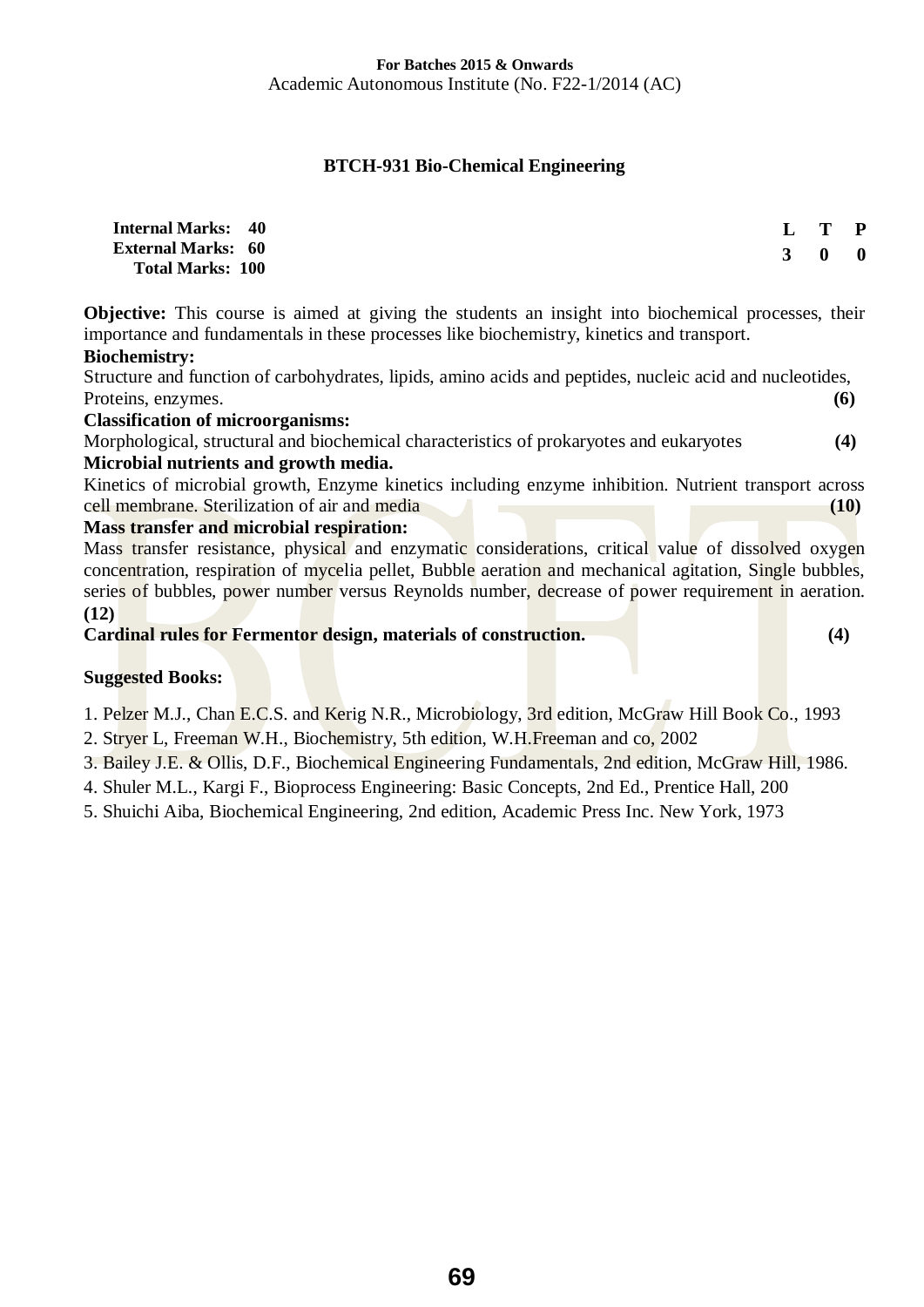## **BTCH-932 Polymer Reactor Design**

| <b>Internal Marks: 40</b> | $L$ T P             |  |
|---------------------------|---------------------|--|
| <b>External Marks: 60</b> | $3 \quad 0 \quad 0$ |  |
| <b>Total Marks: 100</b>   |                     |  |

**Objectives and Course Outcomes**: This course gives an introduction to polymer science and engineering, the polymerization reactions mechanism, and their effect on the design of polymerization reactors. Introduce the students to the design of various types of polymerization reactors for the production of polymers .After the study of this course the student is expected to have ,understanding of different types of polymerisation process, and the significance in each of: initiation, propagation, termination, branching; and, for copolymerisation, reactivity ratios and monomer ratio. Understand the basic design equations of polymerisation reactors of a variety of types: batch, plug-flow, CSTR, emulsion, HCSTRs. Ability to apply the various processing and manufacturing techniques.

Brief introduction to various types of polymers, polymerization methods and their importance **(4) Reactors**: Definition, type's application-fields. Reactor Design: meaning, general design procedure Reaction Engineering of step growth polymerization: introduction, analysis of semi batch reactors, MWD of ARB polymerization in homogeneous continuous flow stirred-tank reactors (HCSTRs) advanced stage of polymerization, similarity solution of step growth polymerization in films with finite mass transfer. **(12)** (12)

**Reaction Engineering**: chain growth polymerization; introduction, design of tubular Reactors, copolymerization, solution of equations describing isothermal radical polymerization **(10) Emulsion polymerization:** Introduction emulsion polymerization in homogeneous continuous flow stride tank reactors (HCSTRSs) **(5)**

**Detailed Design:** ideal batch reactor for the production of Phenol-formaldehyde (Novolac) starting from phenol & formaldehyde as raw materials **(5)** (5)

## **Suggested Books:**

1. Fundamentals of Polymers, Anil Kumar and Rajesh K. Gupta McGraw Hill, 1998.

 2. Fundamentals of Polymer Science and Engineering, Anil Kumar and K. Gupta listed Tata McGraw Hill, New Delhi, 1978.

3. Elements of Chemical Reaction Engg, H. Scott, Fogler (PHI).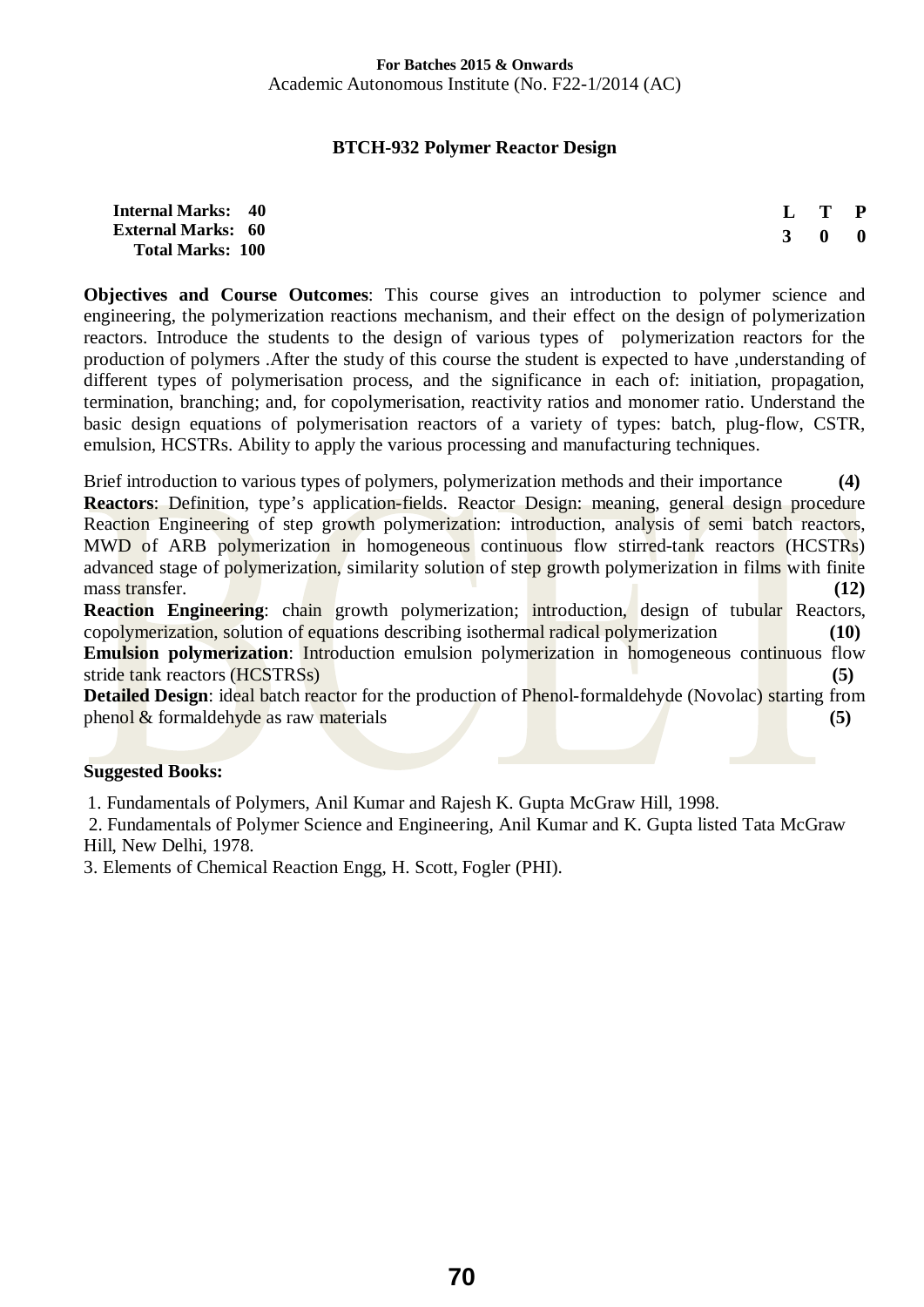## **BTCH-933 Plant Utilities**

| <b>Internal Marks: 40</b>                            | L T P               |  |
|------------------------------------------------------|---------------------|--|
| <b>External Marks: 60</b><br><b>Total Marks: 100</b> | $3 \quad 0 \quad 0$ |  |

**Objective:** The aim of this course is to familiarize the students with utility services required in chemical process industries, their importance and fundamental principles.

Importance of Process utilities in Chemical Plant

## **Steam:**

Boilers- classification, various types, construction, boiler mountings & accessories, properties of steam tables, Mollier Diagram **(8)** 

## **Power Generation:**

Internal Combustion Engines- classification, two- stroke, four stroke petrol & diesel engine, valve timing diagram, carburetor, Combustion Phenomena . **(6)** 

## **Refrigeration:**

Air refrigeration cycles, vapour compression cycle, P-H diagram, liquefactions processes (6) **Compressed Air and Vacuum:**

Use of compressed air, Classification of compressors, Reciprocating compressors-mechanical details, single stage and two stage reciprocating compressor, inter cooler, minimum work input in multistage. Centrifugal compressor- velocity diagram for centrifugal compressors, dimensional parameters, slip factor, impeller blade shapes, losses in axial flow compressors. **(10) (10) Water:**

Cooling water, cooling towers, raw water, DM water, soft water **(4) (4)** 

#### **Waste Disposal:**

Plant sewer system and waste disposal **(2)** (2)

## **Suggested Books:**

1. Yadav B, Thermodynamics & Heat Engines, Central Publishing House, Allahabad, 2000.

2. Vasandani, Treatise on Heat Engines, 4th edition, Metropolitan Book Co. Pvt Ltd, New Delhi, 2008

3. Lyle O, The efficient Use of Steam, Her Majesty's Stationary Office, London, 1974.

4. Baasal W D, Preliminary Chemical Engineering Plant Design, 2nd edition, New York, 1989.

5. Dodge B F, Chemical Engineering Thermodynamics, 2nd edition, McGraw Hill, 1967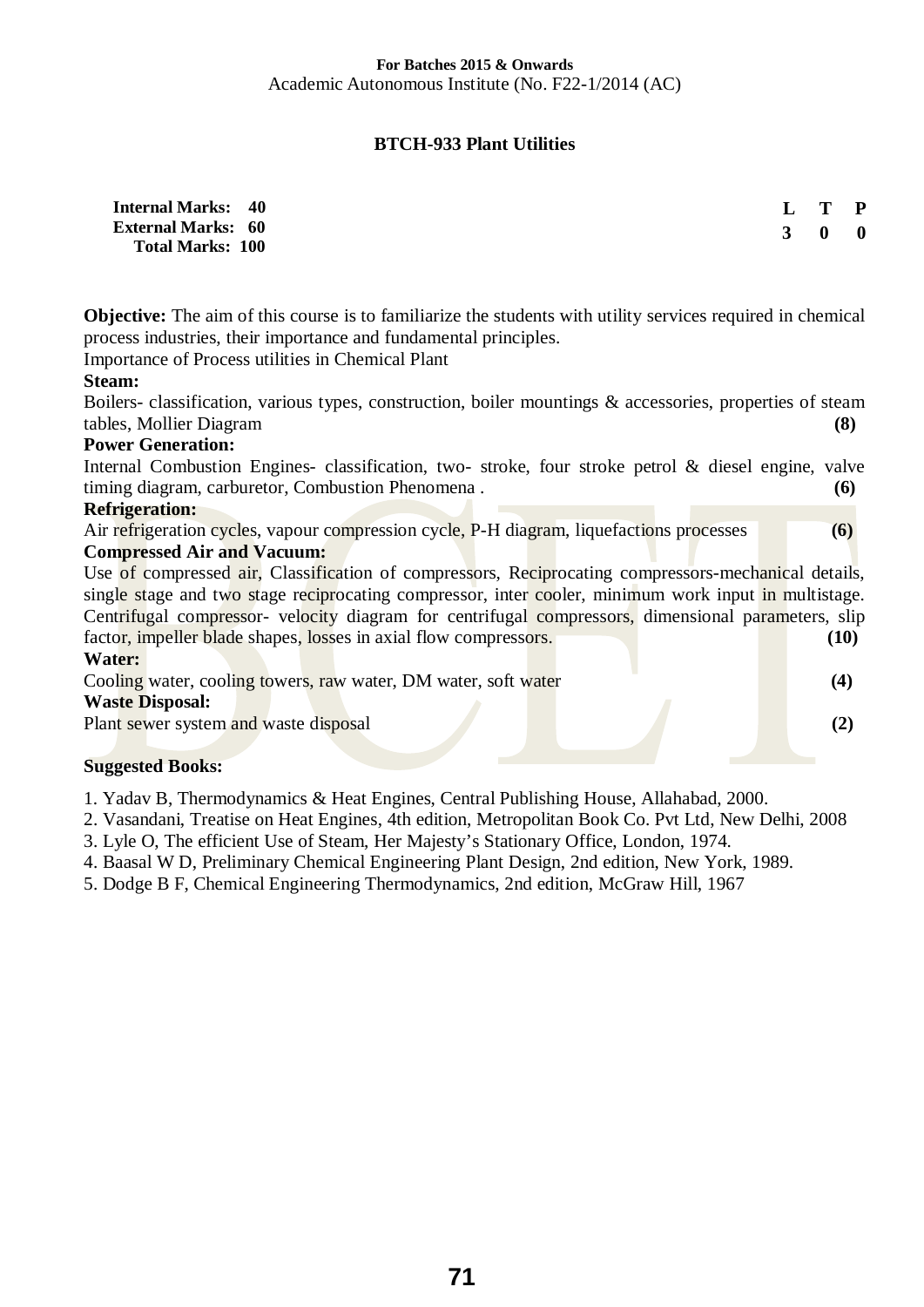## **BTCH-934 Petro-Chemical Technology**

| <b>Internal Marks: 40</b><br><b>External Marks: 60</b><br><b>Total Marks: 100</b>                                       | $\mathbf{3}$ | $T$ $P$ | $0 \quad 0$ |
|-------------------------------------------------------------------------------------------------------------------------|--------------|---------|-------------|
| <b>Objective:</b> The course aims at providing the knowledge of petrochemical industry to the students which            |              |         |             |
| includes the processes, products and their production in petrochemical industry.<br><b>Introduction:</b>                |              |         |             |
|                                                                                                                         |              |         |             |
| Petro chemicals; Definition, History, importance and growth potential of the field<br><b>Petrochemical Feed stocks:</b> |              | (8)     |             |
|                                                                                                                         |              |         |             |
| Raw material for petrochemical industries, Production of olefin containing gases-their purification and                 |              |         |             |
| separation processes.                                                                                                   |              | (8)     |             |
| Processes for petrochemical feed stocks:                                                                                |              |         |             |
| Naphtha cracking, steam reforming, xylene Isomerization, synthesis gas                                                  |              | (8)     |             |
| Manufacture of important petrochemicals and their uses, properties:                                                     |              |         |             |
| Methanol, Ethylene oxide, Ethylene glycol, Iso-propanol, Acrylic acid, Butadiene, Acetic acid, Poly-                    |              |         |             |
| vinyl chloride, LDPE, HDPE, Phenol formaldehyde resin, urea formaldehyde resin, Propylene oxide,                        |              |         |             |
| Nylon 6, Nylon 66, Polyethylene terepthalate, Styrene Butadiene Rubber, Fertilizers: ammonia, urea.                     |              |         |             |
| Carbon Black, Synthetic Detergents                                                                                      |              |         |             |
| Concepts of quality and environmental pollution control in petrochemical industries.                                    |              | (12)    |             |
|                                                                                                                         |              |         |             |
|                                                                                                                         |              |         |             |
| <b>Books Suggested:</b>                                                                                                 |              |         |             |
| 1. Rao B.K. B, Modern Petroleum Refinery Processes, 5th edition, Oxford & IBH Publishing Co. Pvt.                       |              |         |             |
| Ltd., 2009                                                                                                              |              |         |             |

2. Steiner H, Industries to Petroleum Chemicals, Pergammon Press, 1992

3. Waddone, A.C., Chemicals from Petroleum, John Murry, 1988

4. Top Chev, A.V. Synthetic Materials from Petroleum, Pergammon Press, 1982

5. Astle M.J., Synthetic Materials from Petroleum, Pergammon Press

6. Rao B. K. B., "A textbook on Petrochemicals" 5thEdition, Khanna Publisher, 2010.